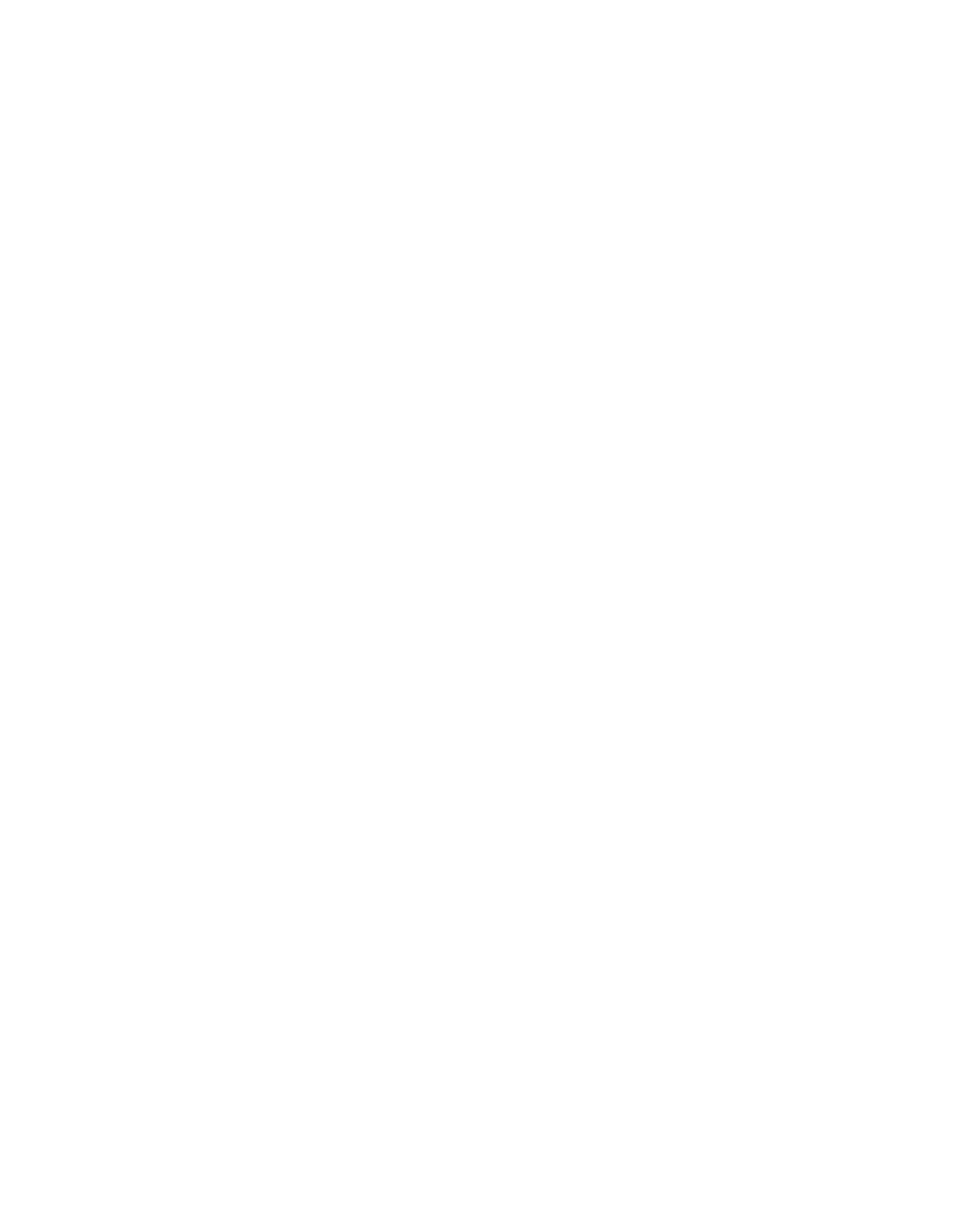# **Contents**

|                                                                                        | Page Number |
|----------------------------------------------------------------------------------------|-------------|
| Chairman's letter                                                                      | 4           |
| Part I: Notice of the 2022 Annual General Meeting                                      | 7           |
| Part II: Explanatory notes on resolutions                                              | 13          |
| Part III: Notes to the Notice of 2022 Annual General Meeting                           | 29          |
| Part IV: Additional Information                                                        | 32          |
| Part V: Summary of the Coca-Cola Europacific Partners plc Employee Share Purchase Plan | 44          |
| Part VI: Definitions                                                                   | 48          |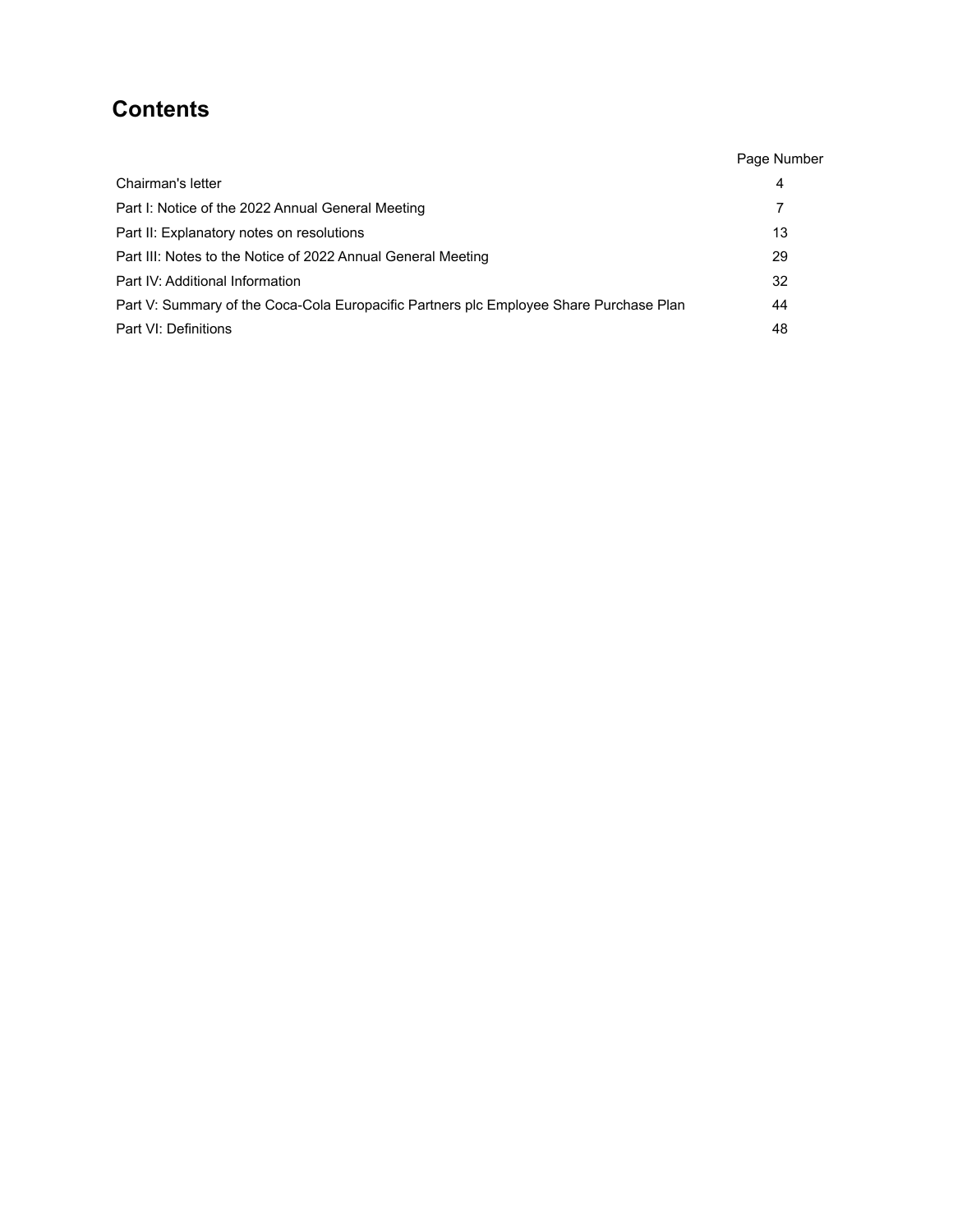

# **Coca-Cola Europacific Partners plc**

# **Chairman's letter**

**12 April 2022**

Dear Shareholder

# **Annual General Meeting ("AGM" or the "Meeting") of Coca-Cola Europacific Partners plc (the "Company" or "CCEP")**

I am delighted to enclose the Notice of Meeting for CCEP's sixth AGM (the "Notice"). The AGM is to be held at Pemberton House, Bakers Road, Uxbridge UB8 1EZ, United Kingdom on 27 May 2022 at 12.00pm.

The Notice sets out the resolutions proposed, together with explanatory and guidance notes for Shareholders who wish to vote electronically or by post. Proxy appointment forms are also enclosed. If you have requested a printed copy of CCEP's Integrated Report and Accounts for the year ended 31 December 2021 (the "2021 Integrated Report"), it is included in this pack.

If you asked to receive the 2021 Integrated Report electronically, please accept this letter as notification that it has now been published on our website: www.cocacolaep.com.

# **Shareholder questions at the AGM**

If Shareholders are unable to attend this year's AGM, we recognise that they will not have the opportunity to ask questions at the Meeting. Therefore, if Shareholders have questions for the Board in relation to the matters to be discussed at the AGM, please submit them by email to shareholders@ccep.com by 12.00pm on 25 May 2022 (or, in the event of any adjournment, at least 48 hours before the time of the adjourned meeting).

# **Business of the AGM**

Please read the enclosed Notice of AGM which explains the business to be considered at the meeting. In addition to the standard items of business I would like to highlight the following items:

#### **Re-election of Directors**

There have been no changes to the membership of the Board since last year's AGM.

In line with CCEP's Articles, all continuing directors (with the exception of the Chairman) will stand for re-election at the AGM. The Board considers that each of the Directors standing for re-election continues to make a strong contribution to the Board and its Committees through their skills and experience and have sufficient time to commit to CCEP. Further information can be found in their biographies on pages 15 to 22 of this document.

At the conclusion of this year's AGM, subject to the re-election of the Directors (with such re-election being recommended by the Board as set out below), your Board will comprise a Chairman, an executive Director, nine independent non-executive Directors and six non-independent Directors.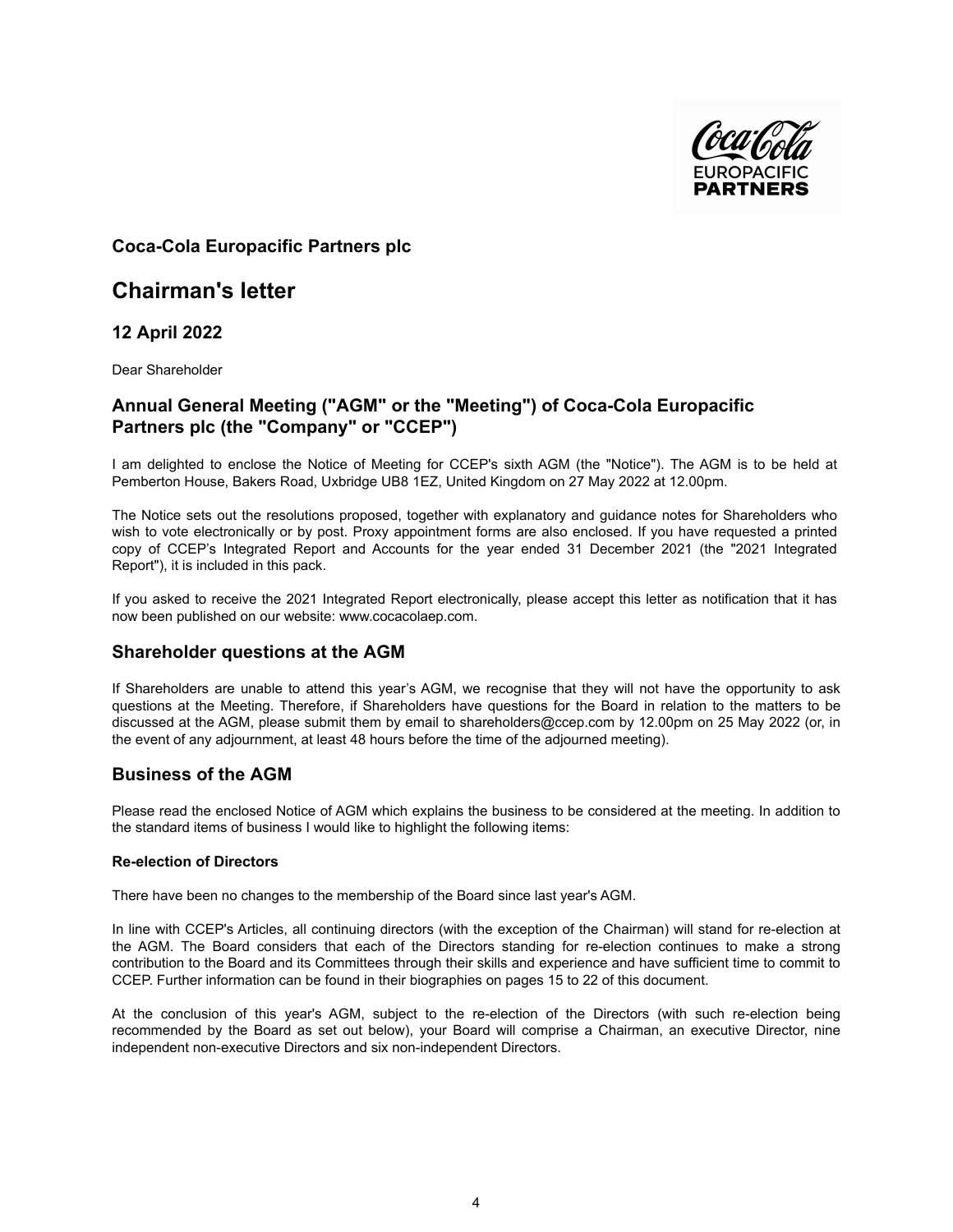## **The Coca-Cola Europacific Partners plc Employee Share Purchase Plan**

During the AGM, we are seeking Shareholder approval on a voluntary basis (and as a matter of best corporate governance practice) in order to launch a new global CCEP ESPP which will give our employees the opportunity to buy shares in CCEP on a regular basis, providing the opportunity for employees to become Shareholders in CCEP, benefiting from the long-term value creation by the Company. The ESPP proposes that all eligible employees and executive directors of participating companies within the Company's group will be able to participate in the plan. Furthermore, it is proposed that in recognition of the employee investment, for every share an employee purchases, CCEP will provide a "matching share award", up to an agreed limit.

### **Rule 9 waiver granted by the Panel on Takeovers and Mergers (the "Panel") in favour of Olive Partners, S.A. ("Olive")**

As with previous years, CCEP has applied to the Panel for a waiver of Rule 9 of the Takeover Code to permit the buyback authorities proposed under Resolutions 27 and 28 to be exercised without obliging Olive to make a general offer to Shareholders. The Takeover Code is administered by the Panel and applies to CCEP as a UK public company. The Panel is the UK body which provides a framework for takeovers in the UK and ensures fair and equal treatment of shareholders in relation to takeovers. Accordingly, the Panel was consulted at an early stage regarding the waiver of Rule 9 of the Takeover Code. It has reviewed Resolution 23 *(Waiver of mandatory offer provisions set out in Rule 9 of the Takeover Code)* and has agreed, subject to the approval of the Shareholders other than Olive or any concert party of Olive (the "Independent Shareholders"), to waive the requirement for Olive and any person acting in concert with Olive to make a general offer to all Shareholders where such an obligation would arise as a result of purchases by CCEP of up to 45,677,101 of its own ordinary shares of €0.01 each (the "Ordinary Shares") pursuant to Resolutions 27 and 28. Under the proposed Resolution 23 we are asking the Independent Shareholders for such approval. An explanation of the reasons for such a request and the background to the obligation arising from Rule 9 of the Takeover Code are set out in the Explanatory Notes to Resolution 23 and in Part IV of this document.

The Board believes that it is in the best interests of Shareholders that CCEP has the flexibility to return cash to shareholders by buying back shares. The Board believes that the best way to facilitate this is to pass Resolutions 23, 27 and 28.

# **Voting**

Your vote is important to us. All Shareholders are strongly encouraged to vote by:

- submitting your proxy instruction/vote online;
- completing, signing and returning the enclosed form of proxy, or
- attending and voting in person at the AGM

in accordance with the instructions set out in Part III of this document.

All resolutions will be put to a vote by poll based on the instructions received. On a poll, each Shareholder has one vote for every share held and the Board considers that this will result in a fairer and more accurate indication of the views of Shareholders as a whole.

The final results of the poll will be announced shortly after the Meeting and published on CCEP's website (www.cocacolaep.com). These results will include the votes cast by non-attending Shareholders prior to the Meeting, and the votes cast by Shareholders at the Meeting.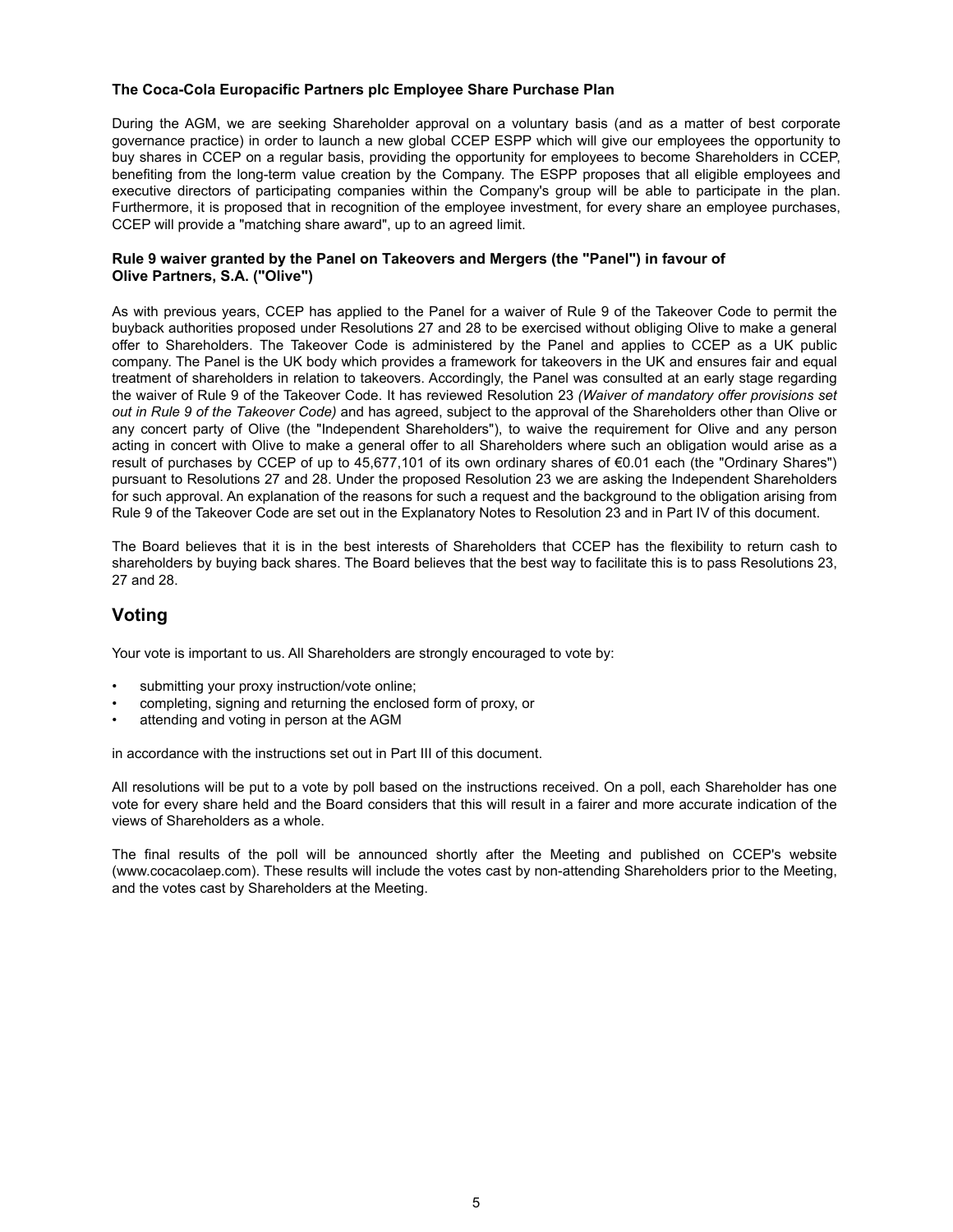# **Impact of Coronavirus (COVID-19) on the AGM**

Whilst at the time of the publication of this document, there are no UK Government restrictions related to the COVID-19 pandemic, in order to mitigate any COVID-19 transmission risks and protect the health and safety of all attendees, the Board recommends that Shareholders only attend the Meeting if they are not displaying any symptoms of COVID-19. Shareholders not wanting to attend in person are encouraged to submit a proxy vote in advance of the Meeting. Details on how to submit your proxy vote by post or online are set out in Part III of this document.

Any changes to the AGM (including any change to the location of the AGM) as a result of the Government introducing any new measures in relation to the holding of general meetings, will be communicated to Shareholders before the Meeting through our website at www.cocacolaep.com/about-us/governance/shareholder-meetings and, where appropriate, by announcement through a regulatory information service.

# **Recommendation**

Your Board believes that each Resolution proposed in this document is in the best interests of CCEP and Shareholders as a whole and recommends that you vote in favour of all Resolutions. In accordance with the Takeover Code, I and my fellow Directors, José Ignacio Comenge, Álvaro Gómez-Trénor Aguilar, Alfonso Líbano Daurella and Mario Rotllant Solá, being nominated to the Board by Olive (the "Olive Nominated Directors") did not participate in the Board's recommendation with regard to Resolution 23 *(Waiver of mandatory offer provisions set out in Rule 9 of the Takeover Code)*, as it is the percentage increase in Olive's interest in Ordinary Shares that is the subject of the waiver under Resolution 23. Accordingly, the Directors, with the exceptions just described, unanimously recommend Shareholders to vote in favour of the Resolutions, as they intend to do in respect of their own shareholdings, save that Olive and the Olive Nominated Directors will not vote in respect of their shareholdings (if any) on Resolution 23, in which they are considered to be interested. As at 11 April 2022 (being the latest practicable date prior to the publication of this Notice), the Directors' shareholdings amounted to, in aggregate, 465,888 Ordinary Shares, representing approximately 0.1020% of the total voting rights of the Company. As at 11 April 2022, Olive's shareholding amounted to 166,128,987 Ordinary Shares, representing approximately 36.3703% of the total voting rights of the Company. The Olive Nominated Directors have no direct shareholding in the Company, but are indirectly interested in 50,294,581 Ordinary Shares, representing approximately 11.0109% of the total voting rights of the Company through their interests in Olive.

The Directors, other than the Olive Nominated Directors (the "Non-Olive Directors"), who have been so advised by Credit Suisse, consider Resolution 23 to be in the best interests of the Independent Shareholders. In providing its advice to the Non-Olive Directors, Credit Suisse has taken account of the Non-Olive Directors' commercial assessments. The Non-Olive Directors also consider Resolution 23 to be in the best interests of CCEP and the Shareholders as a whole. Accordingly, the Non-Olive Directors unanimously recommend that the Independent Shareholders vote in favour of Resolution 23, as they intend to do in respect of their own shareholdings, which, as at 11 April 2022 (being the latest practicable date prior to the publication of this Notice) amounted to, in aggregate, 465,888 Ordinary Shares, representing approximately 0.1020% of the total voting rights of the Company.

Yours faithfully

**Sol Daurella**  Chairman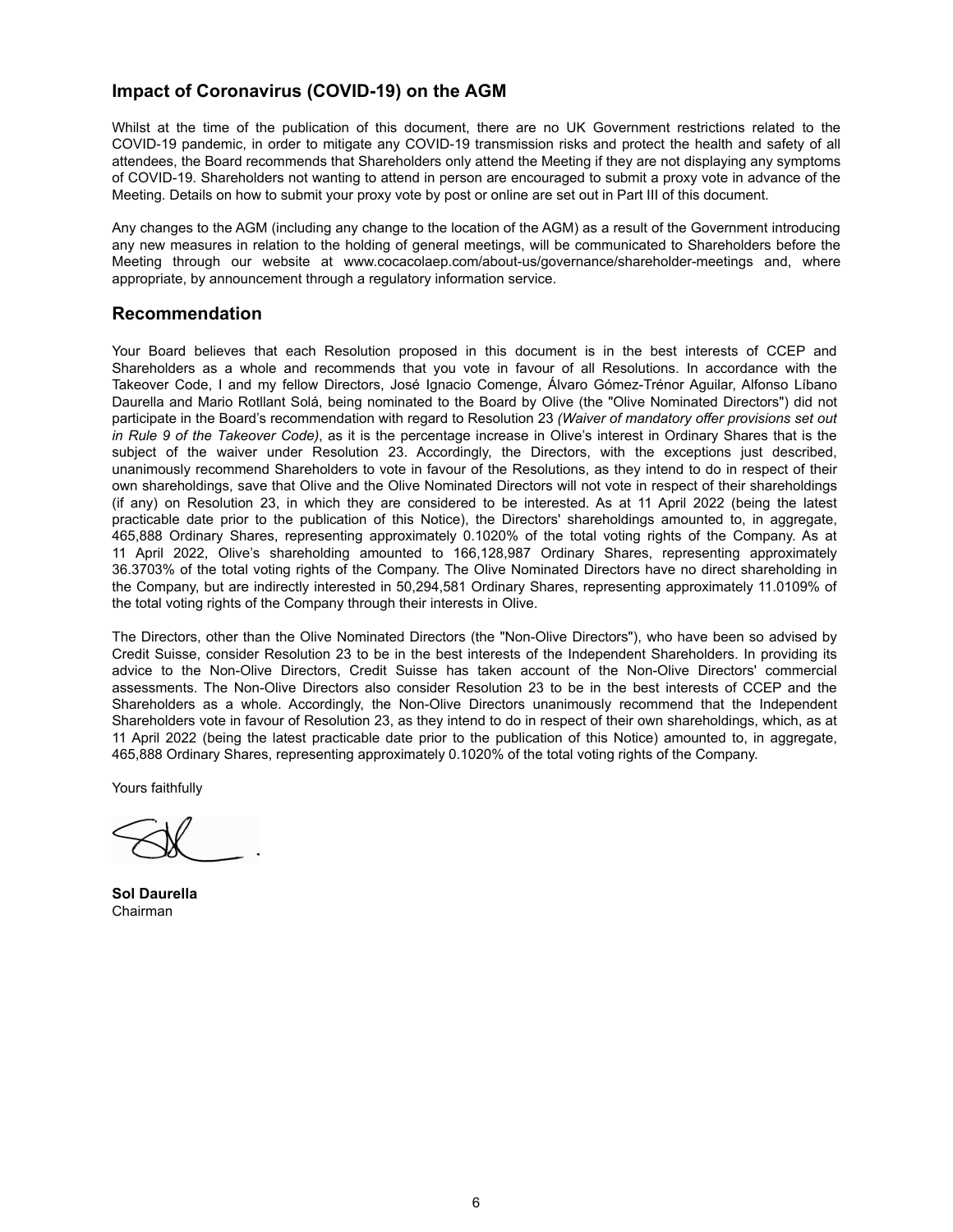

# **Part I**

# **Notice of the 2022 Annual General Meeting**

Notice is hereby given that the AGM of the Company will be held at Pemberton House, Bakers Road, Uxbridge UB8 1EZ, United Kingdom on 27 May 2022 at 12.00pm. However, please refer to the section titled 'Impact of Coronavirus (COVID-19) on the AGM' on page 6 of this Notice. You will be asked to consider and, if thought fit, to pass the resolutions below.

Resolutions 1 to 24 will be proposed as ordinary resolutions, which require more than half of votes to be cast in favour to pass. Resolutions 25 to 29 will be proposed as special resolutions, which require at least three quarters of votes to be cast in favour to pass. All Resolutions will be voted on by poll. Explanatory Notes to the Resolutions are set out on pages 13 to 28 of this document.

Resolution 23 *(Waiver of mandatory offer provisions set out in Rule 9 of the Takeover Code)* will be proposed as an ordinary resolution where only votes cast by Independent Shareholders will be counted. This means that, for Resolution 23 to be passed, more than half of those votes cast by Independent Shareholders on the poll must be in favour of the resolution. Olive has confirmed to the Company that it, and any person acting in concert with it, will abstain from voting on Resolution 23. For more information, see the Explanatory Notes to Resolution 23 on pages 24 to 25 of this document.

#### ORDINARY RESOLUTIONS

Resolution 1 - **Receipt of the Report and Accounts**

THAT the audited accounts of the Company for the financial year ended 31 December 2021 together with the strategic report and the reports of the Directors and of the Auditor be hereby received.

# Resolution 2 - **Approval of the Directors' Remuneration Report**

THAT the Directors' Remuneration Report for the financial year ended 31 December 2021, set out on pages 92 to 107 of the 2021 Integrated Report be hereby approved.

- Resolutions 3 to 18 **Re-election of Directors**
- Resolution 3 THAT Manolo Arroyo be re-elected as a director of the Company.
- Resolution 4 THAT Jan Bennink be re-elected as a director of the Company.
- Resolution 5 THAT John Bryant be re-elected as a director of the Company.
- Resolution 6 THAT José Ignacio Comenge be re-elected as a director of the Company.
- Resolution 7 THAT Christine Cross be re-elected as a director of the Company.
- Resolution 8 THAT Damian Gammell be re-elected as a director of the Company.
- Resolution 9 THAT Nathalie Gaveau be re-elected as a director of the Company.
- Resolution 10 THAT Álvaro Gómez-Trénor Aguilar be re-elected as a director of the Company.
- Resolution 11 THAT Thomas H. Johnson be re-elected as a director of the Company.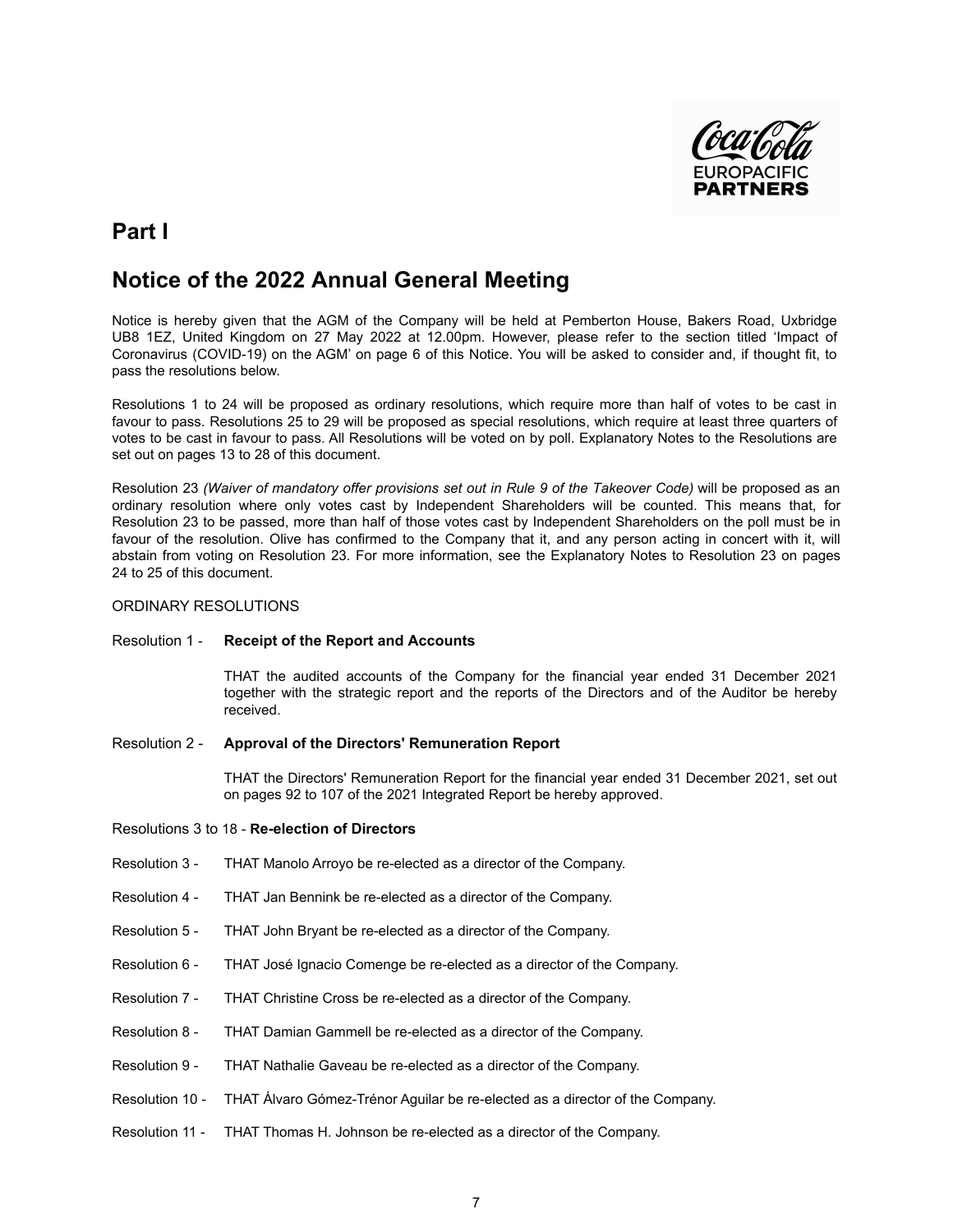- Resolution 12 THAT Dagmar Kollmann be re-elected as a director of the Company.
- Resolution 13 THAT Alfonso Líbano Daurella be re-elected as a director of the Company.
- Resolution 14 THAT Mark Price be re-elected as a director of the Company.
- Resolution 15 THAT Mario Rotllant Solá be re-elected as a director of the Company.
- Resolution 16 THAT Brian Smith be re-elected as a director of the Company.
- Resolution 17 THAT Dessi Temperley be re-elected as a director of the Company.
- Resolution 18 THAT Garry Watts be re-elected as a director of the Company.

### Resolution 19 - **Reappointment of the Auditor**

THAT Ernst & Young LLP be reappointed as Auditor of the Company from the conclusion of this AGM until the conclusion of the next annual general meeting of the Company.

#### Resolution 20 - **Remuneration of the Auditor**

THAT the Board, acting through the Audit Committee of the Board, be authorised to determine the remuneration of the Auditor.

## Resolution 21 - **Political donations**

THAT, in accordance with sections 366 and 367 of the Companies Act 2006, the Company, and all companies that are its subsidiaries at any time during the period for which this Resolution is effective, are authorised, in aggregate, to:

- (a) make political donations to political parties and/or independent election candidates not exceeding £100,000 in total;
- (b) make political donations to political organisations other than political parties not exceeding £100,000 in total; and
- (c) incur political expenditure not exceeding £100,000 in total,

(as such terms are defined in sections 363 to 365 of the Companies Act 2006) in each case during the period commencing on the date of this Resolution and ending on the date of the annual general meeting of the Company to be held in 2023 or, if earlier, until close of business on Friday 30 June 2023, provided that the authorised sum referred to in paragraphs (a), (b) and (c) above may be comprised of one or more amounts in different currencies which, for the purposes of calculating that authorised sum, shall be converted into pounds sterling at such rate as the Board may, in its absolute discretion, determine on the day on which the relevant donation is made or the relevant expenditure is incurred or, if earlier, on the day on which the Company or its subsidiary enters into any contract or undertaking in relation to such donation or expenditure (or, if such day is not a business day, the first business day thereafter).

#### Resolution 22 - **Authority to allot new shares**

THAT the Board be generally and unconditionally authorised, without prejudice to the authority conferred on it by ordinary resolution passed on 26 May 2016 but in substitution for all additional subsisting authorities, to allot shares in the Company and to grant rights to subscribe for or convert any security into shares in the Company:

- (a) up to a nominal amount of €1,522,570.06 (such amount to be reduced by any allotments or grants made under paragraph (b) below in excess of such sum); and
- (b) comprising equity securities (as defined in the Companies Act 2006) up to a nominal amount of €3,045,140.12 (such amount to be reduced by any allotments or grants made under paragraph (a) above) in connection with an offer by way of a rights issue: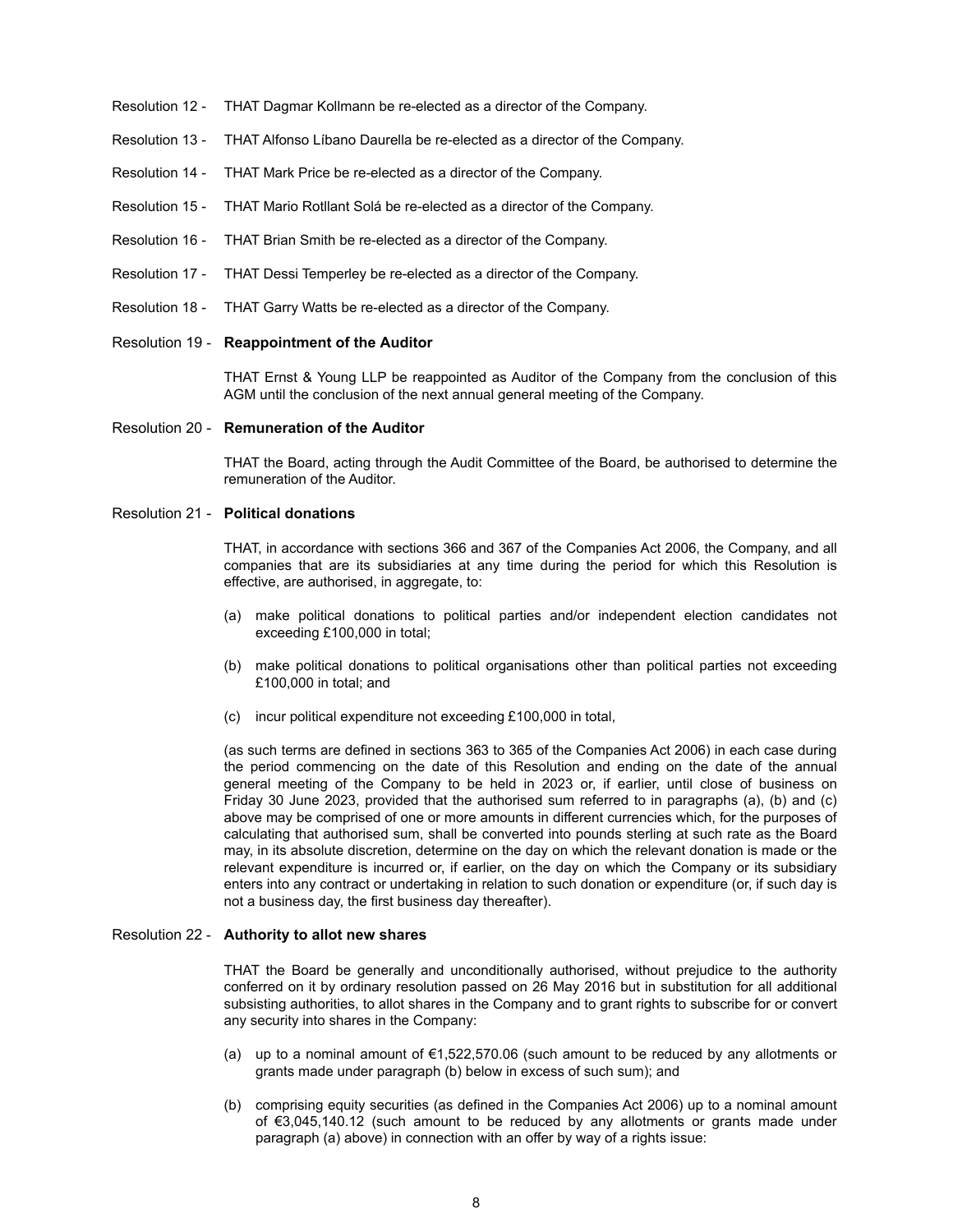- (i) to ordinary shareholders in proportion (as nearly as may be practicable) to their existing holdings; and
- (ii) to holders of other equity securities as required by the rights of those securities or as the Board otherwise considers necessary,

and so that the Board may impose any limits or restrictions and make any arrangements which it considers necessary or appropriate to deal with treasury shares, fractional entitlements, record dates, legal, regulatory or practical problems in, or under the laws of, any territory or any other matter,

such authority to apply until the end of next year's annual general meeting or, if earlier, until the close of business on Friday 30 June 2023, but in each case during this period the Company may make offers and enter into agreements which would, or might, require shares to be allotted or rights to subscribe for or convert securities into shares to be granted after the authority ends and the Board may allot shares or grant rights to subscribe for or convert securities into shares under any such offer or agreement as if the authority had not ended.

#### Resolution 23 - **Waiver of mandatory offer provisions set out in Rule 9 of the Takeover Code**

THAT approval be granted for the waiver by the Panel on Takeovers and Mergers of any obligation that could arise pursuant to Rule 9 of the Takeover Code for Olive Partners S.A. ("Olive"), or any persons acting in concert with Olive, to make a general offer for all the ordinary issued share capital of the Company, following any increase in the percentage of shares of the Company carrying voting rights in which Olive and any persons acting in concert with Olive are interested, resulting from the exercise by the Company of the authority to purchase up to 45,677,101 of its own ordinary shares of €0.01 each, granted to the Company pursuant to Resolutions 27 and 28 below, subject to the following limitations and provisions:

- (a) no approval for such waiver is given where the resulting interest of Olive, together with the interest of those acting in concert with Olive, exceeds 40.4114% or more of the shares of the Company carrying voting rights; and
- (b) such approval shall expire at the end of next year's annual general meeting (or, if earlier, the close of business on Friday 30 June 2023).

Resolution 23 shall be voted on by the Independent Shareholders by a poll.

### Resolution 24 - **Employee Share Purchase Plan**

THAT the rules of the Coca-Cola Europacific Partners plc Employee Share Purchase Plan (the "ESPP"), including its sub-plans, produced in draft to the meeting and a summary of the main provisions of which is set out in Part V to this Notice, be approved and the Board be authorised to:

- (a) do all such acts and things necessary to establish and give effect to the ESPP; and
- (b) establish schedules, or further incentive plans based on, the ESPP but modified to take account of local tax, exchange control or securities laws in overseas territories, provided that any awards made under any such schedules or further plans are treated as counting against the limits on individual and overall participation in the ESPP.

## SPECIAL RESOLUTIONS

### Resolution 25 - **General authority to disapply pre-emption rights**

THAT, if Resolution 22 *(Authority to allot new shares)* is passed, the Board be given power to allot equity securities (as defined in the Companies Act 2006) for cash under the authority given by that resolution and/or to sell ordinary shares of €0.01 each held by the Company as treasury shares for cash as if section 561 of the Companies Act 2006 did not apply to any such allotment or sale, such power to be limited: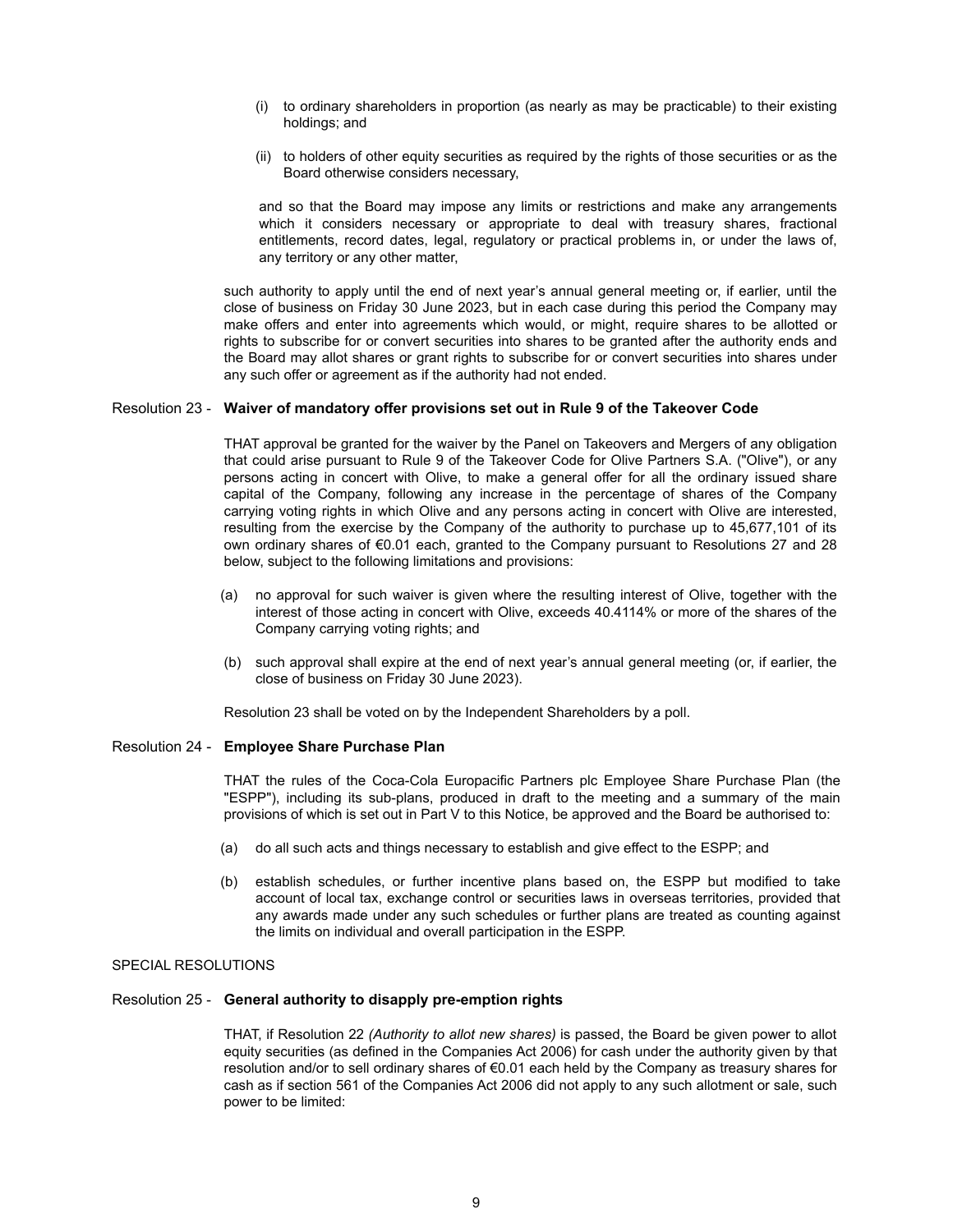- (a) to the allotment of equity securities or sale of treasury shares in connection with an offer of, or invitation to apply for, equity securities (but in the case of the authority granted under paragraph (b) of Resolution 22, by way of a rights issue only):
	- (i) to ordinary shareholders in proportion (as nearly as may be practicable) to their existing holdings; and
	- (ii) to holders of other equity securities, as required by the rights of those securities, or as the Board otherwise considers necessary,

and so that the Board may impose any limits or restrictions and make any arrangements which it considers necessary or appropriate to deal with treasury shares, fractional entitlements, record dates, legal, regulatory or practical problems in, or under the laws of, any territory or any other matter; and

(b) in the case of the authority granted under paragraph (a) of Resolution 22 and/or in the case of any sale of treasury shares, to the allotment of equity securities or sale of treasury shares (otherwise than under paragraph (a) above) up to a nominal amount of €228,385.50,

such power to apply until the end of next year's annual general meeting or, if earlier, until the close of business on Friday 30 June 2023, but in each case during this period the Company may make offers, and enter into agreements, which would, or might, require equity securities to be allotted (and treasury shares to be sold) after the power ends and the Board may allot equity securities (and sell treasury shares) under any such offer or agreement as if the power had not ended.

#### Resolution 26 - **General authority to disapply pre-emption rights in connection with an acquisition or specified capital investment**

THAT, if Resolution 22 *(Authority to allot new shares)* is passed, the Board be given the power in addition to any power granted under Resolution 25 *(General authority to disapply pre-emption rights)* to allot equity securities (as defined in the Companies Act 2006) for cash under the authority given by that Resolution 22 and/or to sell ordinary shares of €0.01 each held by the Company as treasury shares for cash as if section 561 of the Companies Act 2006 did not apply to any such allotment or sale, such power to be:

- (a) limited to the allotment of equity securities or sale of treasury shares up to a nominal amount of €228,385.50; and
- (b) used only for the purposes of financing a transaction which the Board of the Company determines to be an acquisition or other capital investment of a kind contemplated by the Statement of Principles on Disapplying Pre-Emption Rights most recently published by the Pre-Emption Group prior to the date of this Notice or for the purposes of refinancing such a transaction within six months of its taking place,

such power to apply until the end of next year's annual general meeting or, if earlier, until the close of business on Friday 30 June 2023, but in each case during this period the Company may make offers, and enter into agreements, which would, or might, require equity securities to be allotted (and treasury shares to be sold) after the power ends and the Board may allot equity securities (and sell treasury shares) under any such offer or agreement as if the power had not ended.

#### Resolution 27 - **Authority to purchase own shares on market**

THAT, if Resolution 23 *(Waiver of mandatory offer provisions set out in Rule 9 of the Takeover Code)* is passed, the Company be authorised for the purposes of section 701 of the Companies Act 2006 to make one or more market purchases (as defined in section 693(4) of the Companies Act 2006) of its ordinary shares of €0.01 each (the "Ordinary Shares") provided that the:

(a) maximum aggregate number of Ordinary Shares hereby authorised to be purchased is 45,677,101, such limit to be reduced by: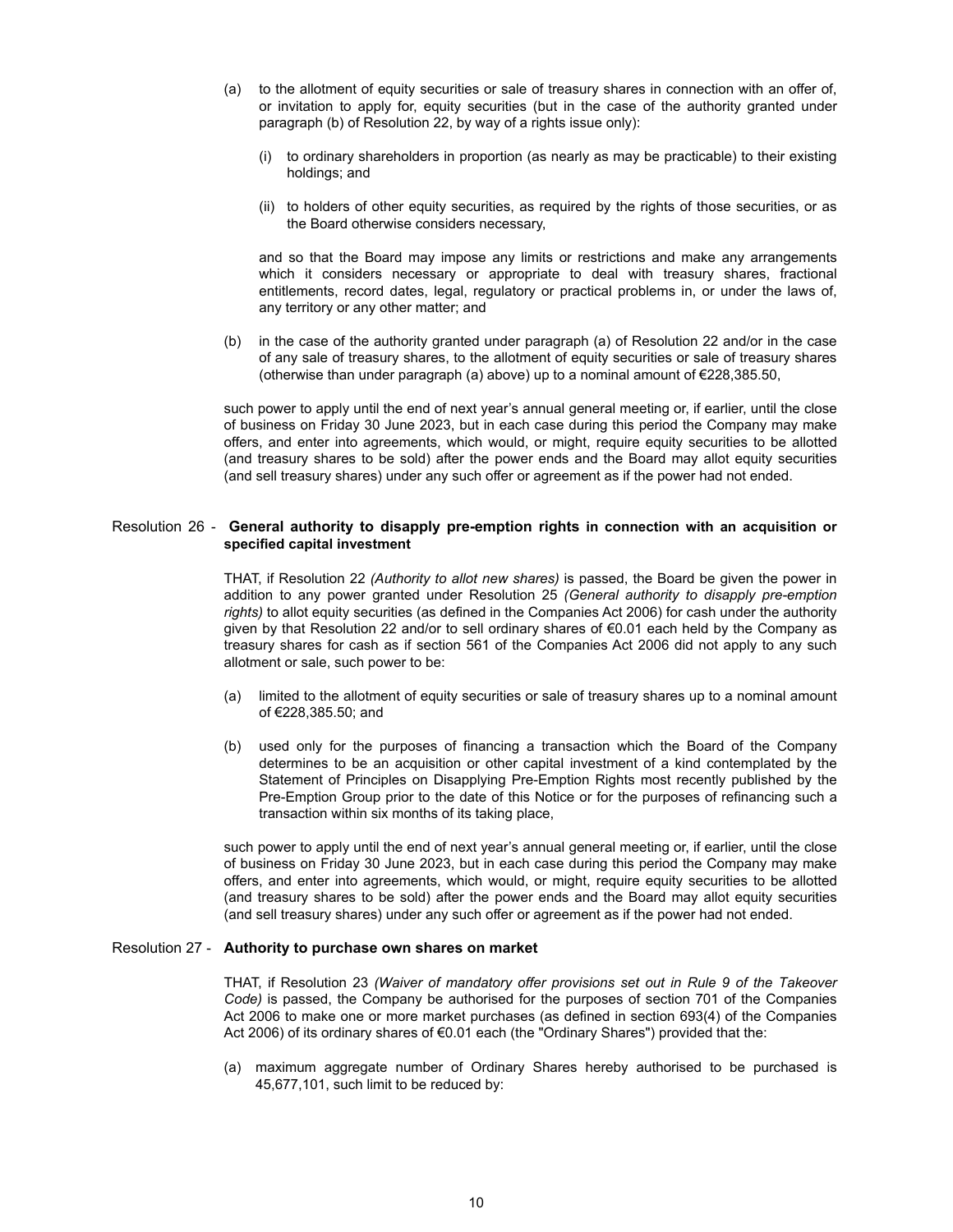- (i) the number of Ordinary Shares purchased or agreed to be purchased by the Company after 11 April 2022 and before 27 May 2022 pursuant to any authority granted at the Company's 2021 annual general meeting; and
- (ii) the number of Ordinary Shares purchased pursuant to the authority granted at Resolution 28 *(Authority to purchase own shares off market)*;
- (b) minimum price (exclusive of expenses) which may be paid for an Ordinary Share is €0.01; and
- (c) the maximum price (exclusive of expenses) which may be paid for an Ordinary Share is the highest of:
	- (i) an amount equal to 5% above the average market value of an Ordinary Share purchased on the trading venue where the purchase is carried out for the five business days immediately preceding the day on which that Ordinary Share is contracted to be purchased; and
	- (ii) the higher of the price of the last independent trade and the highest current independent bid for an Ordinary Share on the trading venue where the purchase is carried out at the relevant time,

such authority to apply until the end of next year's annual general meeting or, if earlier, until the close of business on Friday 30 June 2023, but during this period the Company may enter into a contract to purchase Ordinary Shares, which would, or might, be completed or executed wholly or partly after the authority ends and the Company may purchase Ordinary Shares pursuant to any such contract as if the authority had not ended.

#### Resolution 28 - **Authority to purchase own shares off market**

THAT, if Resolution 23 *(Waiver of mandatory offer provisions set out in Rule 9 of the Takeover Code)* is passed, for the purposes of section 694 of the Companies Act 2006, the terms of the buyback contracts entered into conditionally on the passing of this resolution or to be entered into between the Company and any or all of Credit Suisse Securities (Europe) Ltd, Credit Suisse Securities (USA) LLC and Mizuho Securities USA, LLC respectively (in the form produced to the meeting and made available at the Company's registered office for not less than 15 days ending with the date of the meeting) (each a "Contract" and, collectively, the "Contracts") are approved and the Company be authorised to undertake off-market purchases (within the meaning of section 693(2) of the Companies Act 2006) of its ordinary shares of €0.01 each (the "Ordinary Shares") and pursuant to such Contracts, provided that the maximum aggregate number of Ordinary Shares hereby authorised to be purchased is 45,677,101, such limit to be reduced by:

- (a) the number of Ordinary Shares purchased or agreed to be purchased by the Company after 11 April 2022 and before 27 May 2022 pursuant to any authority granted at the Company's 2021 annual general meeting; and
- (b) the number of Ordinary Shares purchased pursuant to the authority granted at Resolution 27 *(Authority to purchase own shares on market),*

such authority to apply until the end of next year's annual general meeting or, if earlier, until the close of business on Friday 30 June 2023, but during this period the Company may agree to purchase Ordinary Shares pursuant to any Contract, even if such purchase would, or might, be completed or executed wholly or partly after the authority ends and the Company may accordingly purchase such Ordinary Shares pursuant to any such Contract as if the authority had not ended.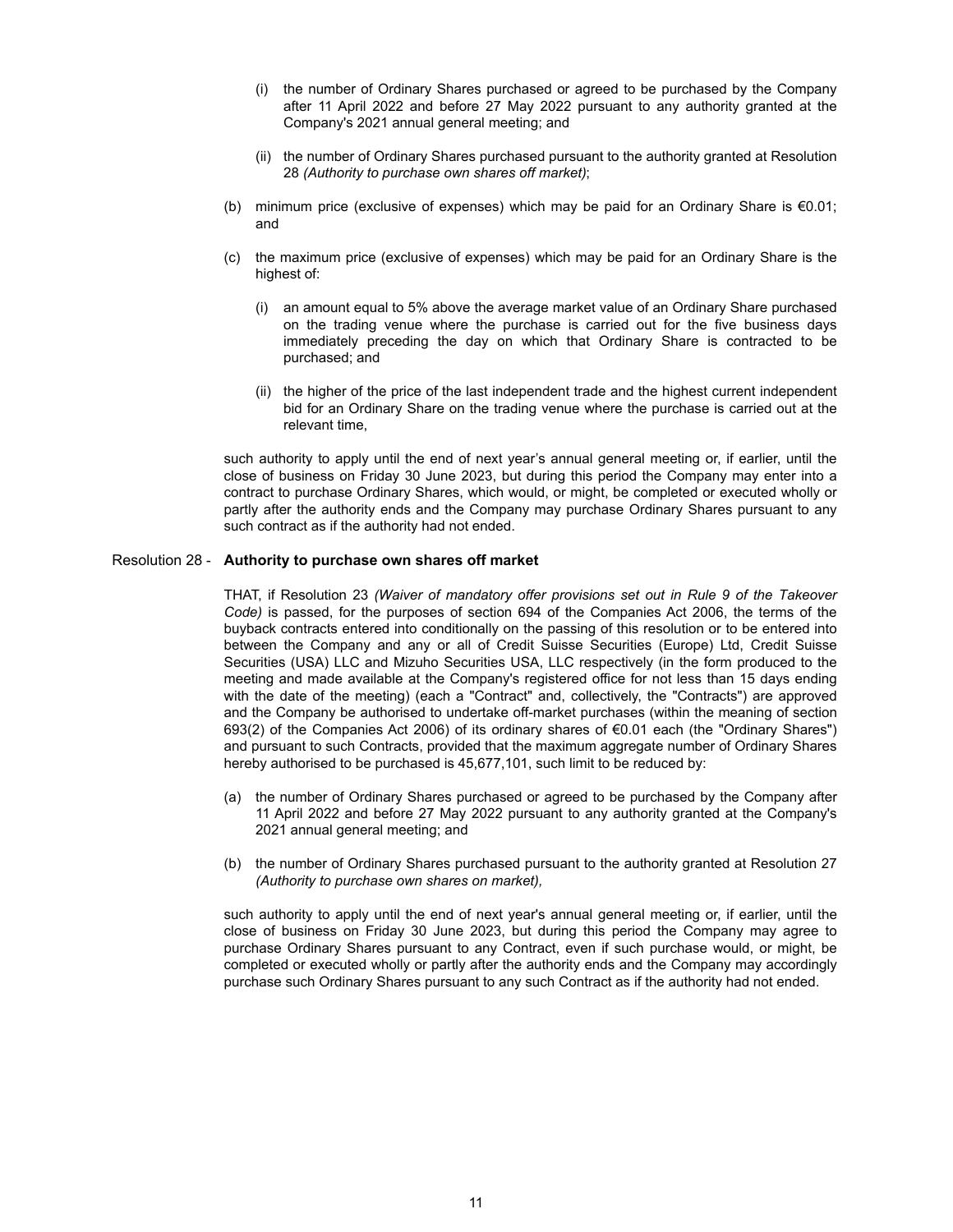# Resolution 29 - **Notice period for general meetings other than annual general meetings**

THAT the Directors be authorised to call general meetings (other than an annual general meeting) on not less than 14 clear days' notice, such authority shall apply until the end of next year's annual general meeting or, if earlier, until the close of business on Friday 30 June 2023.

By order of the Board

#### **Clare Wardle**

Company Secretary

12 April 2022

Registered Office: Pemberton House Bakers Road Uxbridge UB8 1EZ United Kingdom

Registered in England and Wales No. 09717350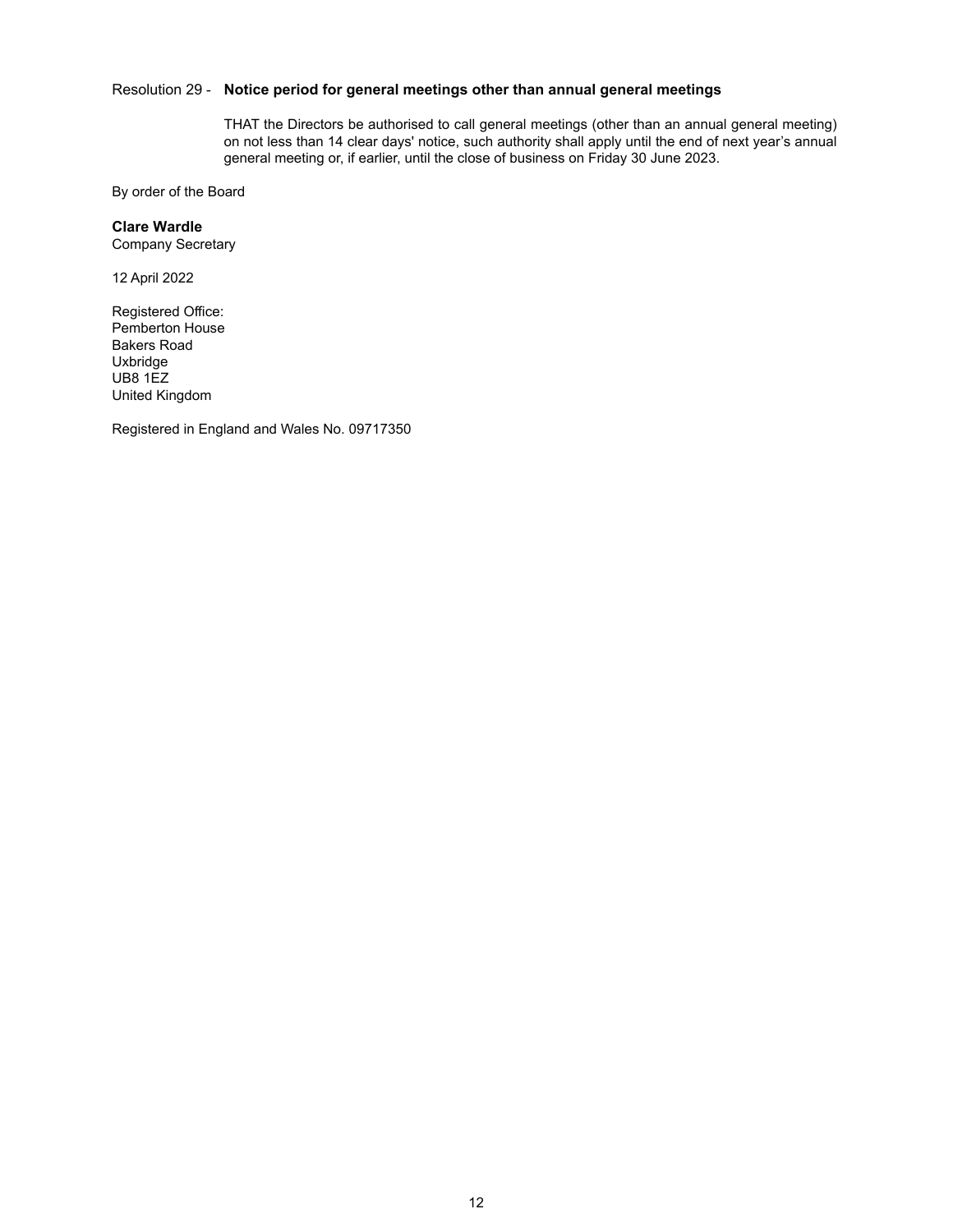# **Part II**

# **Explanatory notes on resolutions**

# **Resolution 1 - Receipt of the Report and Accounts**

We are required by the Companies Act 2006 to present the Strategic Report and the Reports of the Directors and the Auditor and CCEP's audited accounts for the financial year ended 31 December 2021 to the Meeting. These are available at https://ir.cocacolaep.com/financial-reports-and-results/integrated-reports.

CCEP's Articles of Association (the "Articles") permit the Directors to pay interim dividends, which is CCEP's current practice.

#### **Resolution 2 - Approval of the Directors' Remuneration Report**

Under UK company law, quoted companies are required to present to their shareholders a directors' remuneration report for the financial year. This Resolution invites Shareholders to vote on the Directors' Remuneration Report for the year ended 31 December 2021, as set out on pages 92 to 107 of the 2021 Integrated Report. The 2021 Integrated Report is available at https://ir.cocacolaep.com/financial-reports-and-results/integrated-reports.

This vote is advisory and will not affect the future remuneration of the Directors.

#### **Resolutions 3 to 18 - Re-election of Directors**

All non-executive Directors are required to retire and stand for re-election at each annual general meeting.

Resolutions 3 to 18 relate to the re-election of Manolo Arroyo, Jan Bennink, John Bryant, José Ignacio Comenge, Christine Cross, Damian Gammell, Nathalie Gaveau, Álvaro Gómez-Trénor Aguilar, Thomas H. Johnson, Dagmar Kollmann, Alfonso Líbano Daurella, Mark Price, Mario Rotllant Solá, Brian Smith, Dessi Temperley and Garry Watts.

Biographies of the Directors standing for re-election are set out below. In respect of each Director, the strengths and experiences set out indicate why their contribution is, and continues to be, important to the Company's long-term sustainable success.

The Board reviewed the independence of the Directors and it has been determined that a majority of the Board and of the Non-executive Directors is independent. The Board recognises that eight of CCEP's Directors, including the Chairman and Chief Executive Officer, cannot be considered independent. However, CCEP benefits from the Nonindependent Directors' industry experiences and skills, and they continue to demonstrate effective judgement when carrying out their roles, and understand their obligations as Directors, including under section 172 of the Companies Act 2006.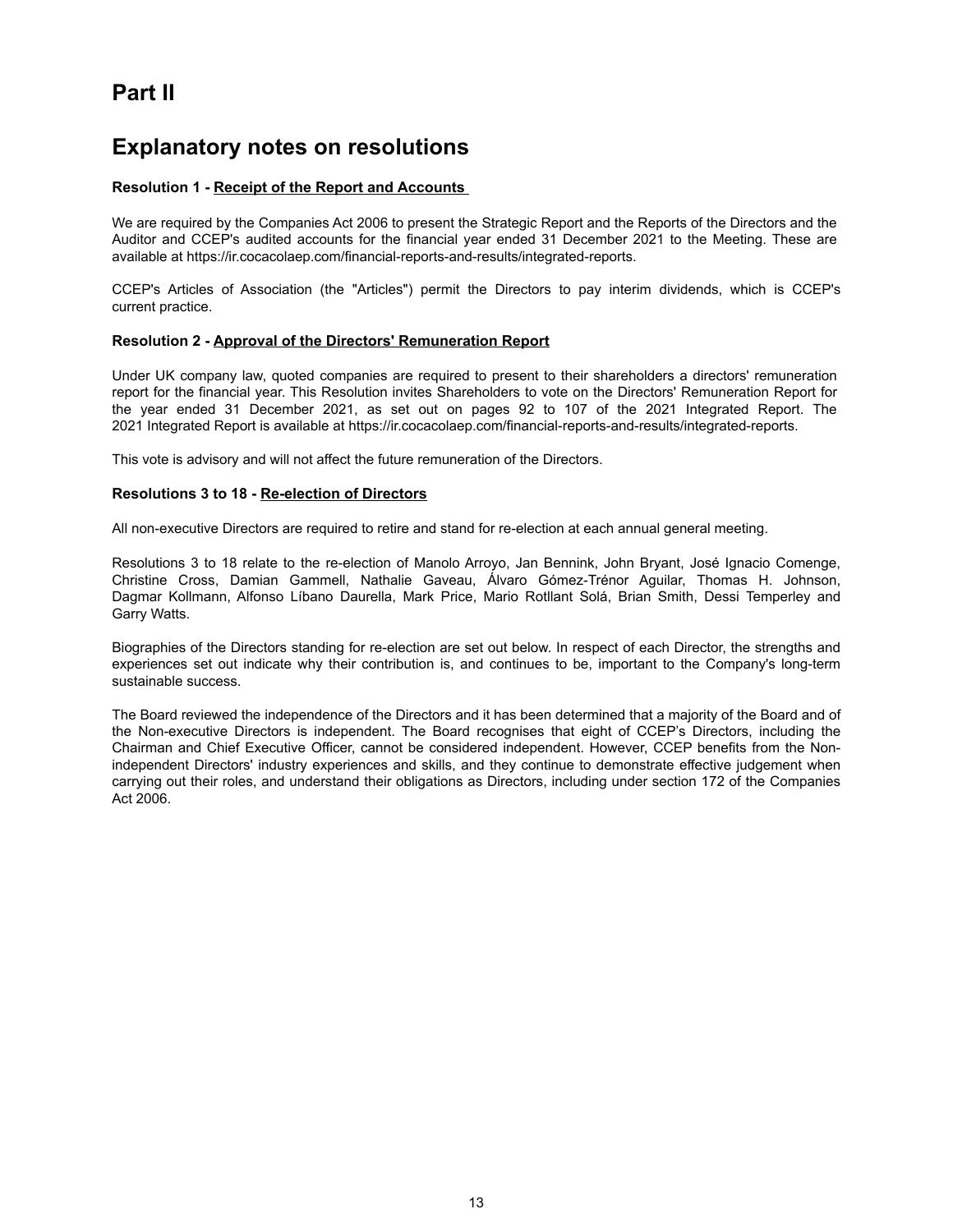## **Time Commitment**

To ensure that each Director is, and will continue to be capable of contributing the time expected of them throughout their appointment, prior to their initial appointment and during re-election, the Board satisfies itself that each Director has devoted appropriate time to board activities and obtains assurance and satisfies itself that each Director will be, able to fulfil their individual, anticipated obligations to CCEP alongside any unanticipated demands which may be placed on them in relation to CCEP or by any other commitments.

Rather than adhering to a strict numeric count of directorships, by applying the same standard of analysis for each Director, the Board carefully considers their ability to meet the expected, continuing obligations to CCEP alongside roles held outside or elsewhere within the Group.

Arising from its deliberations, the Board notes the following in relation to those Directors seeking re-election:

#### *Nathalie Gaveau*

Nathalie with her demonstrable success in the investment and tech innovation spheres coupled with her international experience make her valuable to the Board in a variety of ways.

Externally, Nathalie serves as a non-executive director of Lightspeed Commerce, is a Senior Advisor to BCG Digital Ventures and President of Tailwind International Acquisition Corp, a publicly listed special purpose acquisition company ("SPAC"). As regards Nathalie's SPAC role it should not be regarded as a full-time position and does not entail the same level of responsibility as a typical executive role at a listed company as the SPAC does not operate in a traditional sense.

In addition to the above Nathalie serves as a non-executive director of Calida. However it was announced on 24 March 2022 that Nathalie would not stand for re-election at the Calida Annual General Meeting on 14 April 2022.

Even with her existing commitments the Board considers that Nathalie has discharged her duties effectively. Once she is no longer a director of Calida she will have additional time.

#### *Dagmar Kollmann*

Dagmar's wealth of expertise in finance and international listed groups, as well as risk oversight and corporate governance, make her an invaluable contributor to the Board. Her experience proves advantageous to her role as Chair of the Affiliated Transaction Committee, and as a member of the Audit Committee and Board.

The Board has concluded that Dagmar continues to act in an independent capacity with sufficient time to dedicate to the Company, notwithstanding her external appointments at other listed organisations. The unfortunate clash of board and committee dates in 2021 will not be repeated in 2022.

#### *Dessi Temperley*

Dessi as a result of her senior financial roles held provide her with a breadth of tailored knowledge making her an active and invaluable member of both the Board and the Audit Committee.

Her external commitments leave her with ample time to make a full contribution to the CCEP Board.

#### *Brian Smith*

Brian with his combination of deep knowledge and experience of the FMCG industry and the Coca-Cola system makes him a significant asset to the Board. The Board has concluded that his commitments at The Coca-Cola Company and Evertec, Inc will not affect his ability to provide CCEP with the level of focus and time required to discharge his responsibilities as there are numerous efficiencies that are achieved by Brian holding an executive position elsewhere in TCCC.

Based on the analysis undertaken of each Director's commitments, the Board has satisfied itself that each and all of its Directors are fully able to discharge their expected duties to the Company and contribute effectively to decision-making, with sufficient capacity for unanticipated time commitments which may be required throughout their appointments. The biographies on pages 15 to 22 outline the credentials that each Director brings to the Board to promote the long term sustainable success of the Company.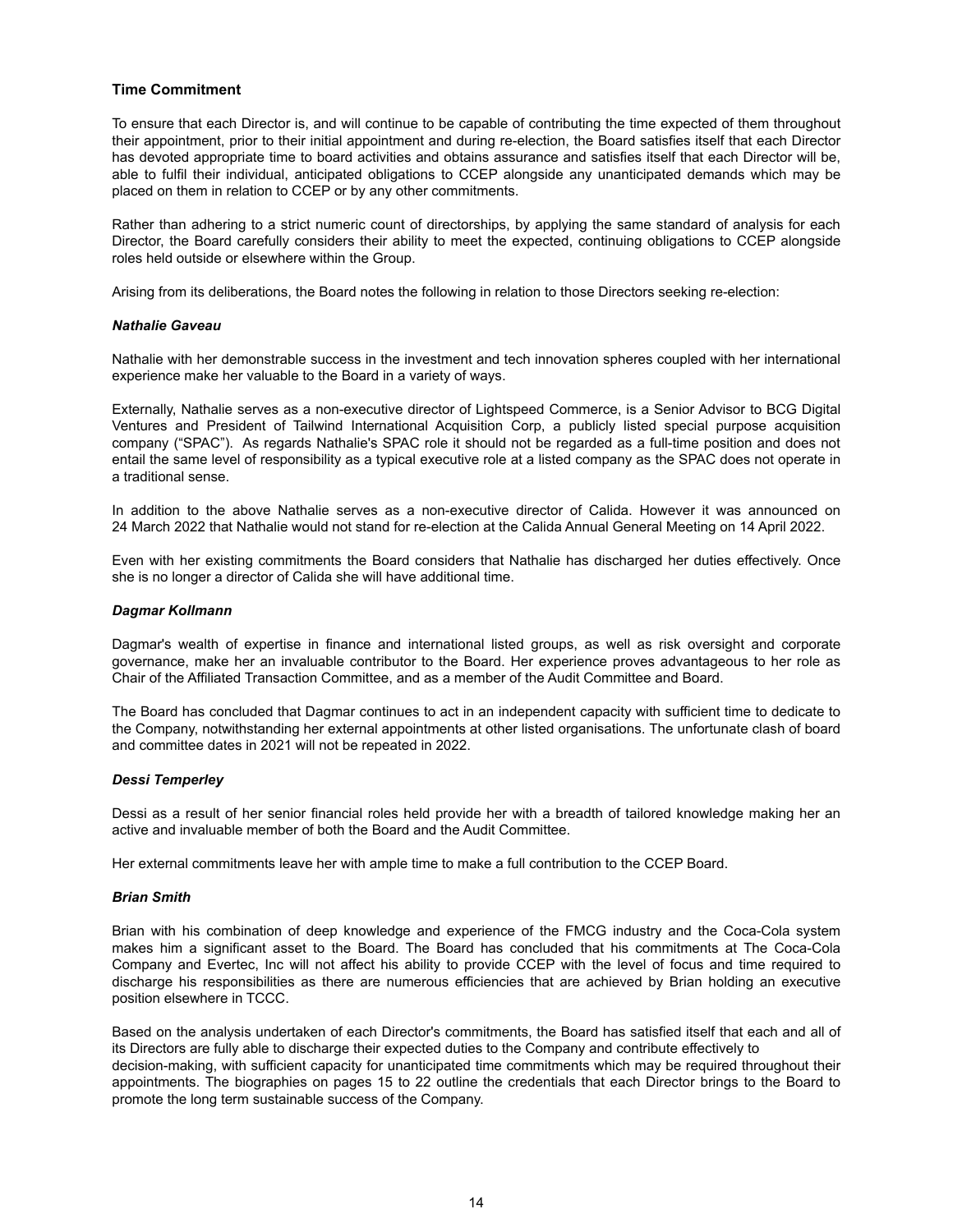# **Manolo Arroyo**

Non-executive Director Member of the Nomination Committee and Remuneration Committee

#### **Date appointed to the Board:**

May 2021

### **Independent:**

No

# **Key strengths/experience:**

- Extensive experience working in the Coca-Cola system
- Strong operational leadership experience in international consumer goods groups, lived and worked in four continents, both developed and emerging markets
- Strategic marketing, commercial and bottling expertise
- Served as CEO of publicly listed FMCG company
- In depth understanding of brands in the Coca-Cola system

# **Key external commitments:**

Chief Marketing Officer at TCCC and non-executive director of Effie Worldwide

#### **Previous roles:**

President of the Asia Pacific Group, Bottling Investments Group, and Mexico business unit of TCCC, CEO of Deoleo, S.A., Senior Vice President and President, Asia Pacific of S.C. Johnson & Son, Inc., President of the ASEAN and SEWA business units of TCCC, General Manager of the Spain business unit of TCCC, Vice-Chairman of Coca-Cola COFCO Bottling China, non-executive Director of ThaiNamThip Limited and Coca-Cola Andina

# **Jan Bennink**

Non-executive Director Member of the Affiliated Transaction Committee and Corporate Social Responsibility Committee

#### **Date appointed to the Board:**

May 2016

#### **Independent:**

Yes

#### **Key strengths/experience:**

- Chairman/CEO of multinational public companies
- Extensive experience in FMCG, including the food and beverage industry
- Thorough understanding of global and Western European markets
- Strong strategic, marketing and sales experience relevant to the beverage industry

#### **Key external commitments:**

Chairman of the Bennink Foundation, Board member of Wonderflow B.V., Executive Partner at Xn, and Advisor to Artisan Partners.

## **Previous roles:**

Executive Chairman of Sara Lee Corporation, Chairman and interim CEO of DE Masterblenders 1753 N.V., CEO of Royal Numico N.V., director of Kraft Foods Inc., Boots Company plc, Dalli-Werke GmbH & Co KG and EFIC1 and a member of the Advisory Board of ABN Amro Bank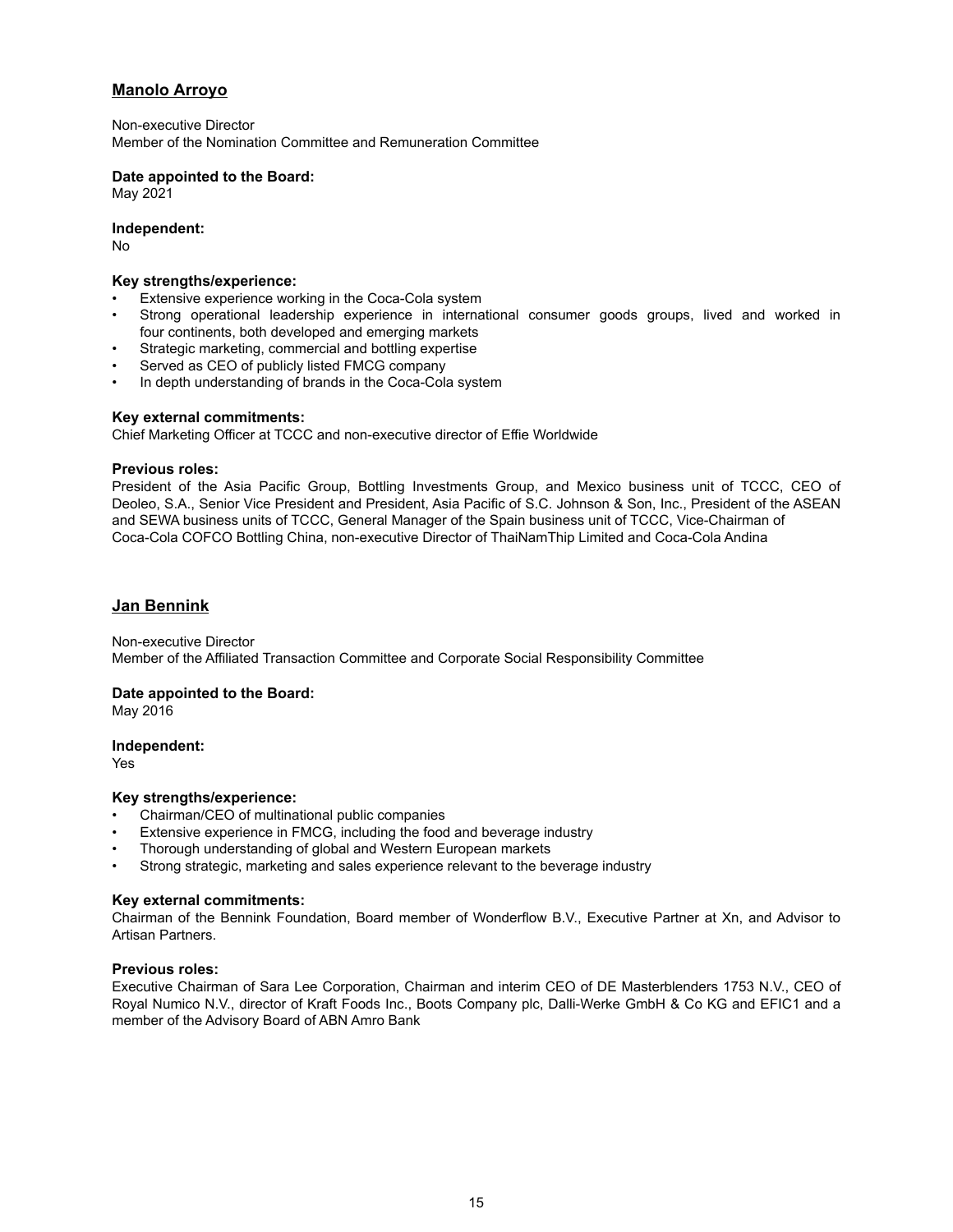# **John Bryant**

Non-executive Director Member of the Audit Committee and Remuneration Committee

# **Date appointed to the Board:**

January 2021

# **Independent:**

Yes

### **Key strengths/experience:**

- Chairman/CEO of a multinational public company
- Expert in strategy, mergers and acquisitions, restructuring and portfolio transformation
- 30 years' experience in consumer goods
- Strong track record of finance and operational leadership, experience in overseeing information technology
- Engaged in the cyber security strategy process

# **Key external commitments:**

Non-executive director of Ball Corporation, Compass Group plc and Macy's Inc.

# **Previous roles:**

Executive Chairman and CEO of Kellogg Company and other senior roles in the Kellogg Company including Chief Financial Officer, Chief Operating Officer, President, America and President, International, and strategy advisor at A.T. Kearney and Marakon Associates

# **José Ignacio Comenge**

Non-executive Director Member of the Affiliated Transaction Committee

# **Date appointed to the Board:**

May 2016

#### **Independent:**

No

#### **Key strengths/experience:**

- Extensive experience of the Coca-Cola system
- Broad board experience across industries and sectors
- Knowledgeable about the industry in our key market of Iberia
- Insights in formulating strategy drawn from leadership roles in varied sectors

# **Key external commitments:**

Director of Olive Partners, S.A., ENCE Energía y Celulosa, S.A., Compañía Vinícola del Norte de España, S.A., Ebro Foods S.A., Barbosa & Almeida SGPS, S.A., and Ball Beverage Can Ibérica, S.L.

# **Previous roles:**

Senior roles in the Coca-Cola system, AXA, S.A., Aguila and Heineken Spain, Vice-Chairman and CEO of MMA Insurance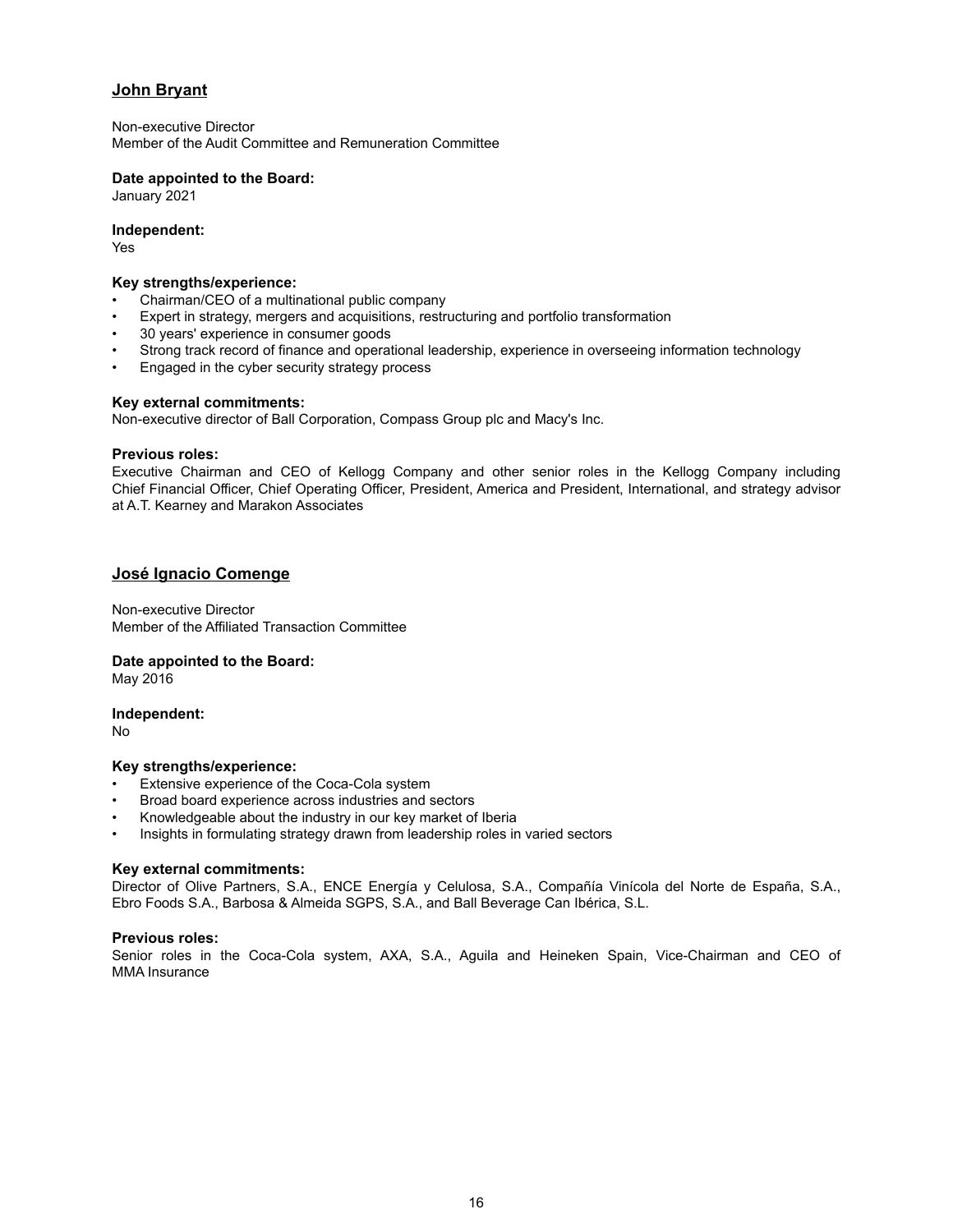# **Christine Cross**

Non-executive Director

Chairman of the Remuneration Committee and member of the Nomination Committee

# **Date appointed to the Board:**

May 2016

#### **Independent:**

Yes

#### **Key strengths/experience:**

- In depth experience working in the food and beverage industry
- Consults on international business strategy, marketing and sustainable business development
- Global perspective on CCEP's activities
- Experience of chairing remuneration committees

#### **Key external commitments:**

Director of Christine Cross Ltd, non-executive director of Hilton Food Group plc, Clipper Logistics plc, Pollen Estate and Chairman of Oddbox Delivery Ltd

#### **Previous roles:**

Director of Brambles Limited, Fenwick Limited, Kathmandu Holdings Limited, Next plc, Woolworths (Au) plc, Sobeys (Ca) plc, Plantasgen, Fairmont Hotels Group plc, Sonae-SGPS, S.A., Premier Foods plc, Taylor Wimpey plc and member of the Supervisory Board of Zooplus AG

# **Damian Gammell**

Chief Executive Officer

**Date appointed to the Board:** December 2016

#### **Independent:**

No

#### **Key strengths/experience:**

- Strategy, risk management, development and execution experience
- Vision, customer focus and transformational leadership
- Developing people and teams and promoting sustainability
- Over 25 years of leadership experience and in depth understanding of the non-alcoholic ready to drink industry and within the Coca-Cola system

#### **Key external commitments:**

N/A

# **Previous roles:**

A number of senior executive roles in the Coca-Cola system including in Russia, Australia and Germany, also Managing Director and Group President of Efes Soft Drinks, and President and Chief Executive Officer of Anadolu Efes S.K.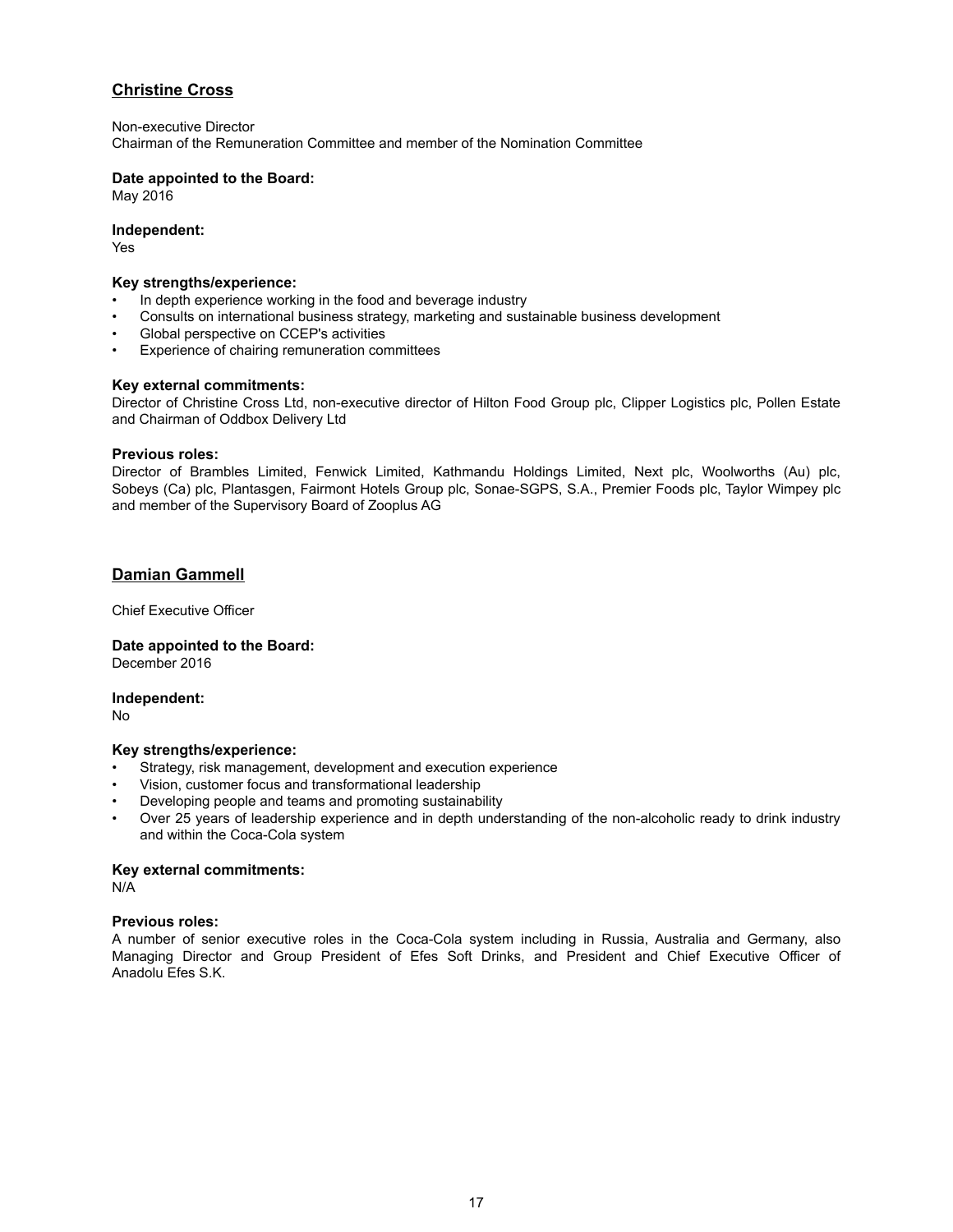# **Nathalie Gaveau**

Non-executive Director Member of the Corporate Social Responsibility Committee

#### **Date appointed to the Board:**

January 2019

#### **Independent:**

Yes

## **Key strengths/experience:**

- Successful tech entrepreneur and investor
- Expert in e-commerce and digital transformation, innovation, mobile, data and social marketing
- International consumer goods experience

#### **Key external commitments:**

Non-executive director of Calida Group and Lightspeed Commerce Inc., Senior Advisor to BCG Digital Ventures, and President of Tailwind International Corp, a Special Purpose Acquisition Company

#### **Previous roles:**

Founder and CEO of Shopcade, Interactive Business director of the TBWA Tequila Group, Asia Pacific E-business and CRM Manager for Club Med, co-founder and Managing Director of Priceminister, Financial Analyst for Lazard and non-executive director of HEC Paris

# **Álvaro Gómez-Trénor Aguilar**

Non-executive Director

#### **Date appointed to the Board:** March 2018

**Independent:**

No

#### **Key strengths/experience:**

- Broad knowledge of working in the food and beverage industry
- Extensive understanding of the Coca-Cola system, particularly in Iberia
- Expertise in finance and investment banking
- Strategic and investment advisor to businesses in varied sectors

#### **Key external commitments:**

Director of Olive Partners, S.A. and Sinensis Seed Capital SCR de RC, S.A.

#### **Previous roles:**

Various board appointments in the Coca-Cola system, including as President of Begano, S.A., director and Chairman of the Audit Committee of Coca-Cola Iberian Partners, S.A., as well as key executive roles in Grupo Pas and Garcon Vallvé & Contreras and director of Global Omnium (Aguas de Valencia, S.A.)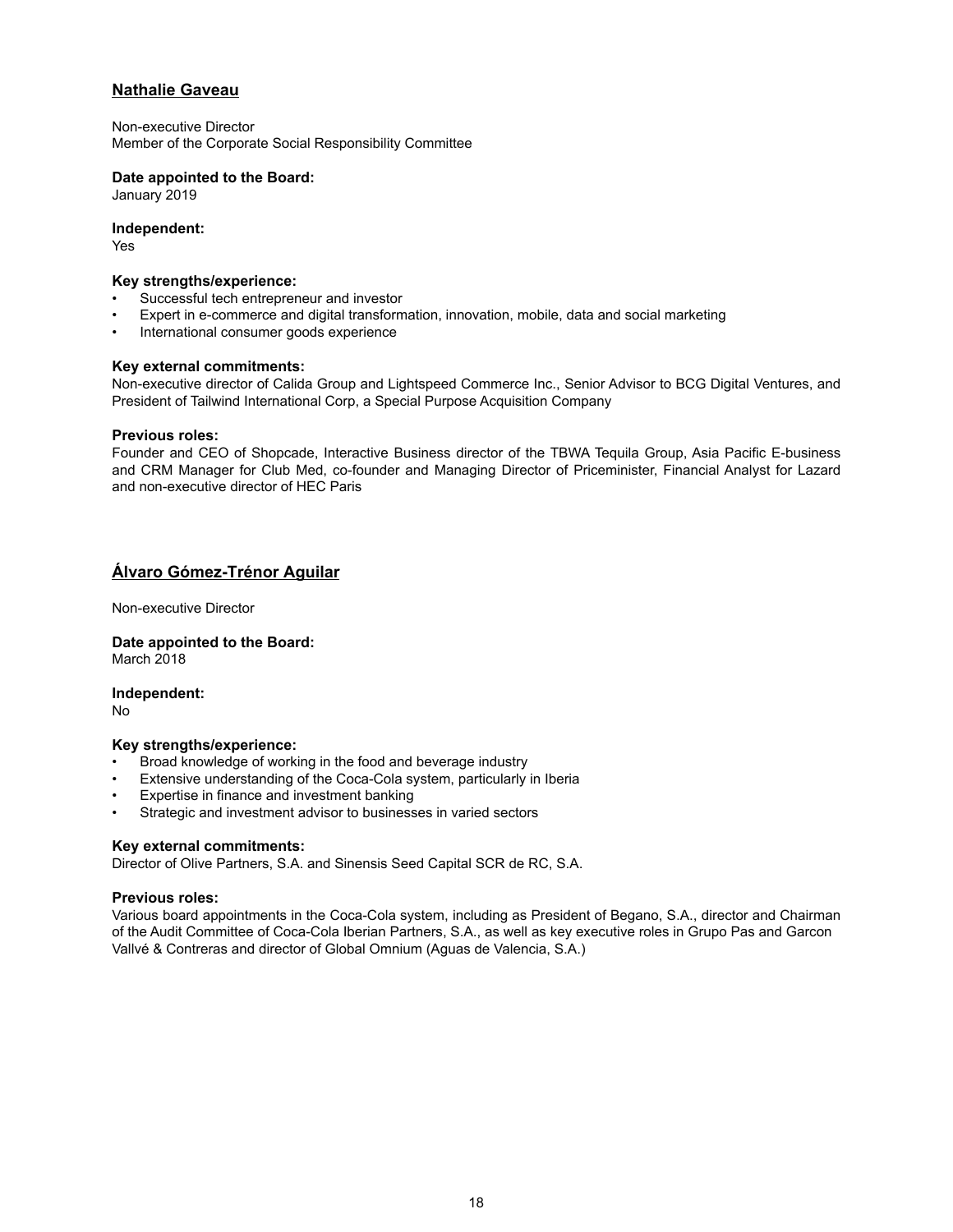# **Thomas H. Johnson**

Non-executive Director and Senior Independent Director Chairman of the Nomination Committee and member of the Remuneration Committee

## **Date appointed to the Board:**

May 2016

#### **Independent:**

Yes

#### **Key strengths/experience:**

- Chairman and Chief Executive Officer of international public companies
- Manufacturing and distribution expertise
- Extensive international management experience in Europe
- Investment and finance experience

#### **Key external commitments:**

Chief Executive Officer of The Taffrail Group, LLC and non-executive director of Universal Corporation

#### **Previous roles:**

Chairman and Chief Executive Officer of Chesapeake Corporation, President and Chief Executive Officer of Riverwood International Corporation, director of Coca-Cola Enterprises, Inc., GenOn Corporation, Mirant Corporation, ModusLink Global Solutions, Inc., Superior Essex Inc. and Tumi, Inc.

# **Dagmar Kollmann**

Non-executive Director Chairman of the Affiliated Transaction Committee and member of the Audit Committee

#### **Date appointed to the Board:**

May 2019

#### **Independent:**

Yes

#### **Key strengths/experience:**

- Expert in finance and international listed groups
- Thorough understanding of capital markets and mergers and acquisitions
- Extensive commercial and investor relations experience
- Strong executive and senior leadership experience in global businesses
- Risk oversight and corporate governance expertise

#### **Key external commitments:**

Chairman of the Supervisory Board of Citigroup Global Markets Europe AG, non-executive director of Unibail-Rodamco-Westfield SE, Deutsche Telekom AG and Paysafe Group Limited, and Commissioner in the German Monopolies Commission

#### **Previous roles:**

Chief Executive Officer and Country Head in Germany and Austria for Morgan Stanley, member of the board of Morgan Stanley International Ltd in London, Associate Director of UBS in London, non-executive director of KfW IPEX-Bank and Deputy Chairman of the Supervisory Board of Deutsche Pfandbriefbank AG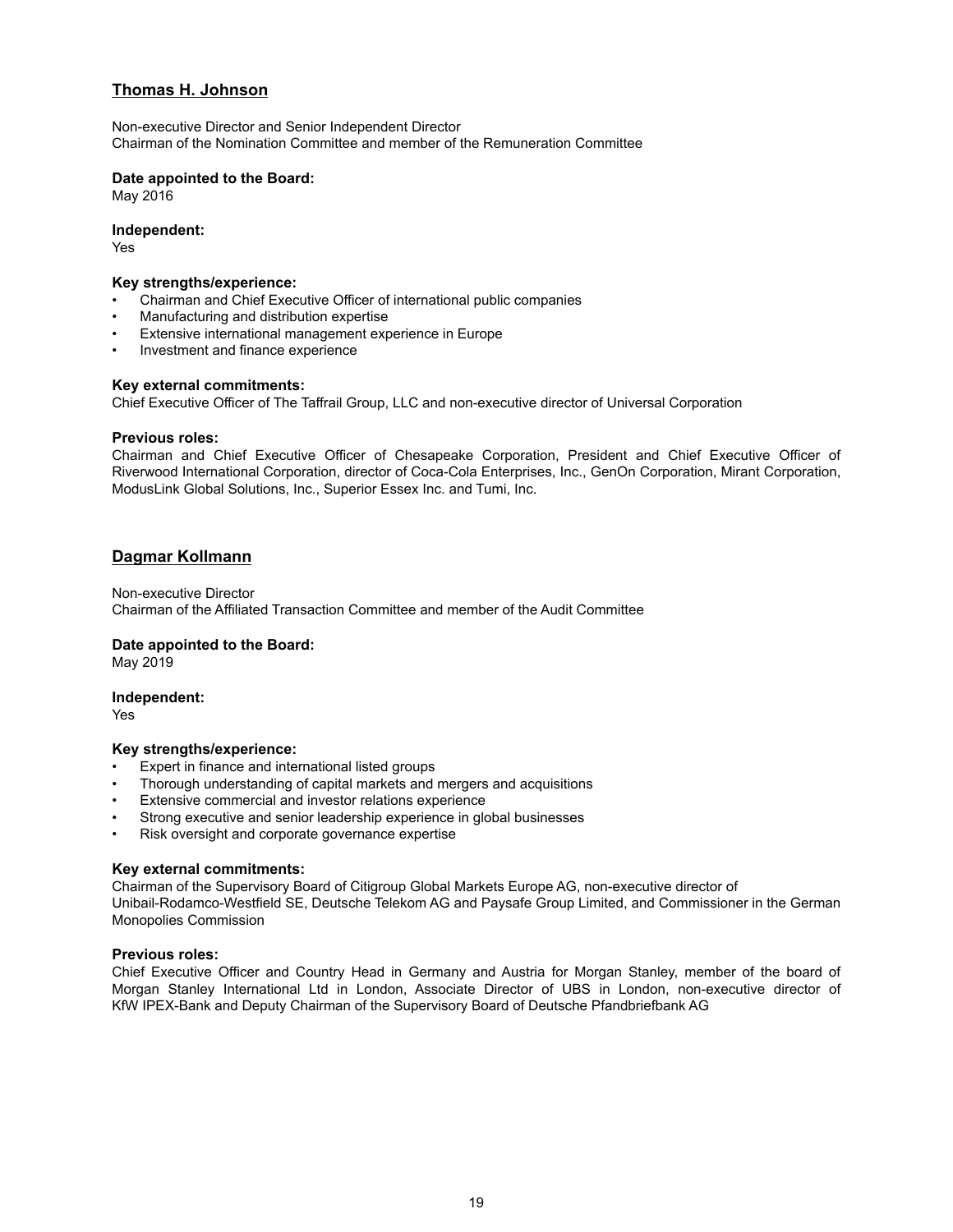# **Alfonso Líbano Daurella**

Non-executive Director Chairman of the Corporate Social Responsibility Committee

# **Date appointed to the Board:**

May 2016

**Independent:**

No

### **Key strengths/experience:**

- Developed the Daurella family's association with the Coca-Cola system
- Detailed knowledge of the Coca-Cola system
- Insight to CCEP's impact on communities from experience as trustee or director of charitable and public organisations
- Experienced corporate social responsibility committee chair

# **Key external commitments:**

Vice Chairman and Member of the Executive Committee of Cobega, S.A., director of Olive Partners, S.A., Chairman of Equatorial Coca-Cola Bottling Company, S.L., Vice-Chairman of MECC Soft Drinks JLT, Co-chair of the Polaris Committee at United Nations and FBN, and Ambassador of the Family Business Network and member of the board of the American Chamber of Commerce in Spain

# **Previous roles:**

Various roles at the Daurella family's Coca-Cola bottling business, director and Chairman of the Quality & CRS Committee of Coca-Cola Iberian Partners, S.A, director of Grupo Cacaolat, S.L. and director of The Coca-Cola Bottling Company of Egypt, S.A.E, member of the board of Banco Espanol de Credito Banesto, and Chair of Family Business Europe

# **Mark Price**

Non-executive Director Member of the Corporate Social Responsibility Committee and Nomination Committee

#### **Date appointed to the Board:**

May 2019

#### **Independent:**

Yes

#### **Key strengths/experience:**

- Extensive experience in the retail industry
- A deep understanding of international trade
- Strong strategic and sustainable development skills

#### **Key external commitments:**

Member of the House of Lords, Founder of WorkL, Chair of Trustees of the Fairtrade Foundation UK and President and Chairman of the Chartered Management Institute

#### **Previous roles:**

Managing Director of Waitrose and Deputy Chairman of John Lewis Partnership, non-executive director and Deputy Chairman of Channel 4 TV and Minister of State for Trade and Investment and Trade Policy, Chair of Business in the Community and The Prince's Countryside Fund and Member of Council at Lancaster University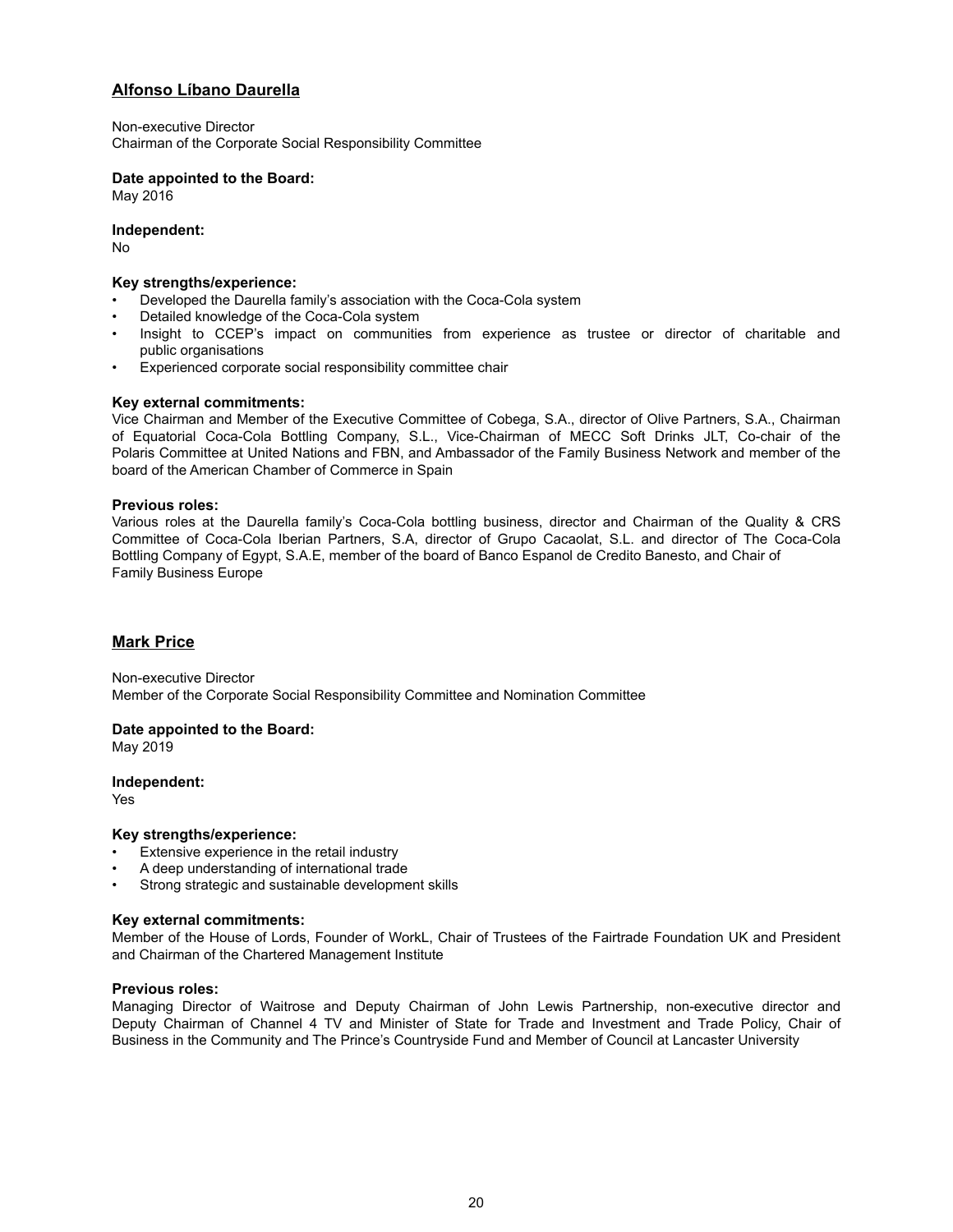# **Mario Rotllant Solá**

Non-executive Director Member of the Remuneration Committee

# **Date appointed to the Board:**

May 2016

**Independent:**

No

### **Key strengths/experience:**

- Deep understanding of the Coca-Cola system
- Extensive international experience in the food and beverage industry
- Experience of chairing a remuneration committee

# **Key external commitments:**

Vice-Chairman of Olive Partners, S.A., Co-Chairman and member of the Executive Committee of Cobega, S.A., Chairman of the North Africa Bottling Company, Chairman of the Advisory Board of Banco Santander, S.A. in Catalonia and a Director of Equatorial Coca-Cola Bottling Company, S.L.

#### **Previous roles:**

Second Vice-Chairman and member of the Executive Committee and Chairman of the Appointment and Remuneration Committee of Coca-Cola Iberian Partners, S.A.

# **Brian Smith**

Non-executive Director Member of the Corporate Social Responsibility Committee

#### **Date appointed to the Board:**

July 2020

#### **Independent:**

No

# **Key strengths/experience:**

- Extensive experience of working in the Coca-Cola system
- Deep understanding of in market executional leadership
- Strong talent development and deployment skills
- Broad knowledge of global field operations at The Coca-Cola Company

# **Key external commitments:**

President and Chief Operating Officer at TCCC and non-executive director and member of the Compensation Committee of Evertec, Inc.

# **Previous roles:**

President of TCCC's Europe, Middle East and Africa group, President of TCCC's Latin America group, Executive Assistant to TCCC's Chief Executive Officer and Vice Chairman, President of Brazil division, President of the Mexico division and also Latin America group manager for mergers and acquisitions at TCCC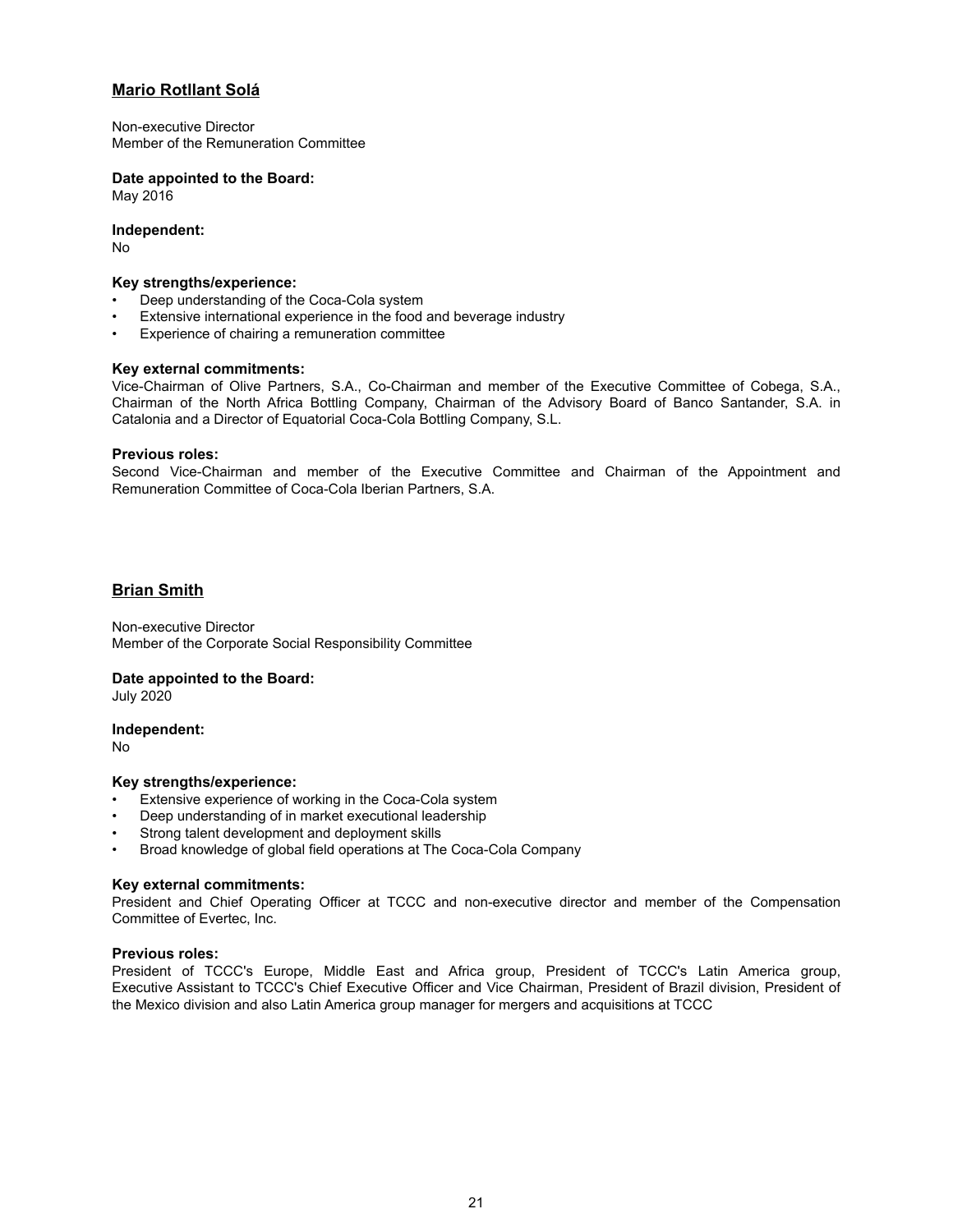# **Dessi Temperley**

Non-executive Director Member of the Audit Committee

# **Date appointed to the Board:**

May 2020

### **Independent:**

Yes

# **Key strengths/experience:**

- Financial and technical accounting expertise
- Strong commercial insights and knowledge of European markets
- International consumer brands experience
- Skilled in technology

# **Key external commitments:**

Non-executive director and Chairman of the Audit Committee of Cimpress plc, non-executive director of Philip Morris International Inc. and member of the Supervisory Board of Corbion N.V.

# **Previous roles:**

Group CFO of Beiersdorf AG, member of the Supervisory Board of tesa SE, Head of Investor Relations at Nestlé, CFO of Nestlé Purina EMENA and CFO of Nestlé South East Europe, and finance roles at Cable & Wireless and Shell

# **Garry Watts**

Non-executive Director Chairman of the Audit Committee and member of the Affiliated Transaction Committee

# **Date appointed to the Board:**

April 2016

# **Independent:**

Yes

#### **Key strengths/experience:**

- Extensive business experience in Western Europe and the UK, including as Chief Executive Officer of a global consumer good business
- Served as executive and non-executive director in a broad variety of sectors and previously chaired the audit committee of a sizeable company
- Financial expertise, experience and skills
- Formerly an auditor

# **Key external commitments:**

Senior Independent Director of Circassia Pharmaceuticals plc

# **Previous roles:**

Audit Partner at KPMG LLP, Chief Financial Officer of Medeva plc, Chief Executive Officer of SSL International, director of Coca-Cola Enterprises, Inc., Deputy Chairman and Audit Committee Chairman of Stagecoach Group plc and Protherics plc and Chairman of BTG plc, Foxtons Group plc and Spire Healthcare Group plc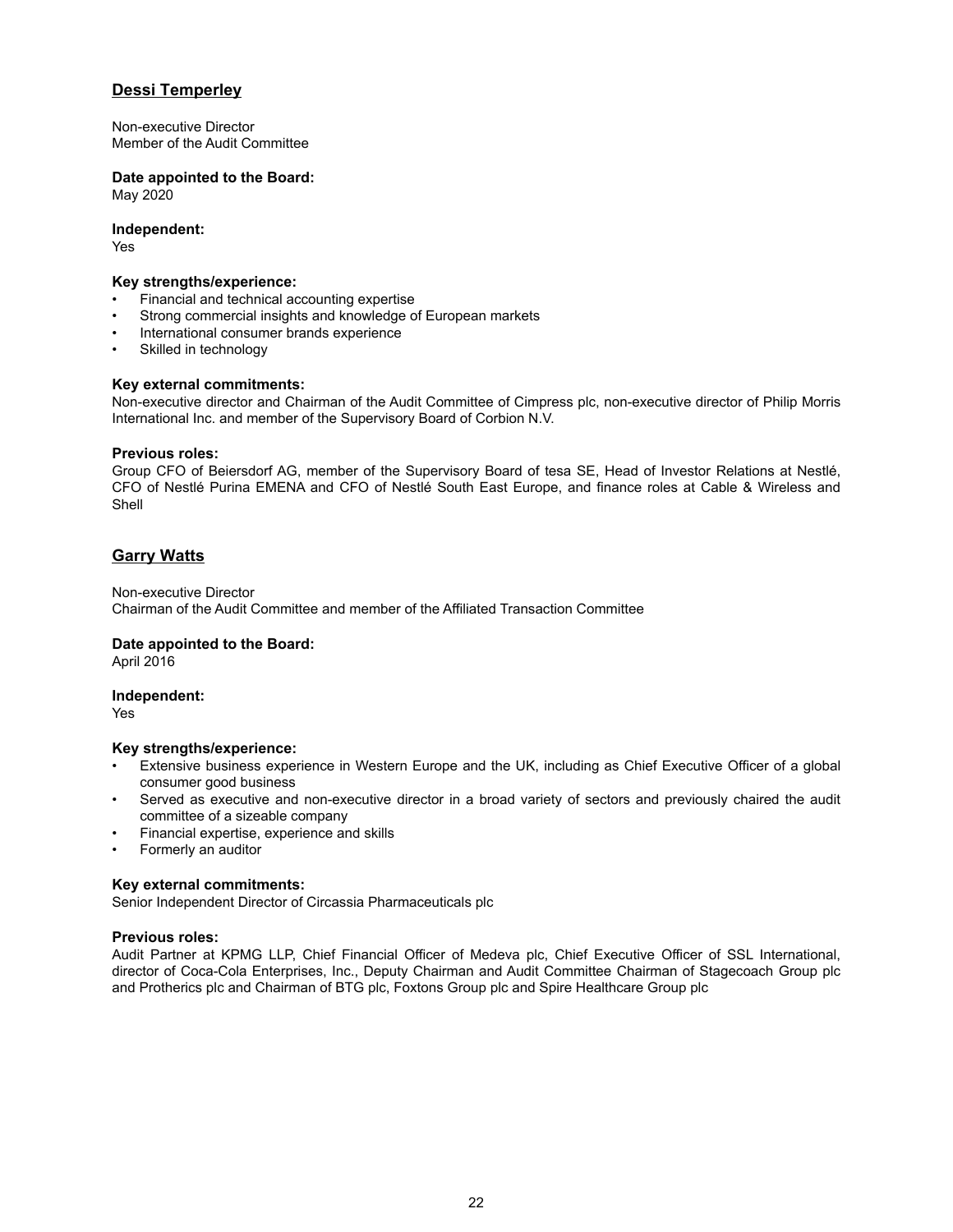## **Resolutions 19 and 20 - Reappointment and Remuneration of the Auditor**

CCEP is required to appoint an auditor for each financial year, to hold office until the end of the next general meeting at which accounts are laid before the Shareholders. Ernst & Young LLP were first appointed by the Company to audit the financial statements for the year ending 31 December 2016 (following the Company's creation in 2016 after the merger). The period of total uninterrupted engagement since the Company's creation, including previous renewals and reappointments is six years, covering the years ending 31 December 2016 to 31 December 2021. Accordingly, the Board, on the unanimous recommendation of the Audit Committee, which has evaluated the effectiveness and independence of the external auditor, is proposing the reappointment of CCEP's existing Auditor, Ernst & Young LLP, as Auditor of CCEP for the financial year ending 31 December 2022, under Resolution 19.

The Directors may set the remuneration of the Auditor if authorised by the Shareholders to do so. The Competition and Markets Authority's Statutory Audit Services Order, which came into effect on 1 January 2015 (and with which CCEP voluntarily complies), clarified certain responsibilities of the Audit Committee, including providing that, acting collectively or through its chairman, and for and on behalf of the Board, it is permitted to negotiate and agree the statutory audit fee. Resolution 20 seeks authority for the Audit Committee to determine the Auditor's remuneration for 2022.

# **Resolution 21 - Political donations**

The Companies Act 2006 prohibits companies from making political donations to political organisations, independent candidates or incurring UK political expenditure exceeding £5,000 in any 12 month period unless authorised by Shareholders in advance.

CCEP does not make, and does not intend to make, donations to political organisations or independent election candidates, nor does it incur any political expenditure.

However, the definitions of political donations, political organisations and political expenditure used in the Companies Act 2006 are very wide. As a result, this can cover activities such as sponsorship, subscriptions, payment of expenses, paid leave for employees fulfilling certain public duties, and support for bodies representing the business community in policy review or reform. Shareholder approval is being sought on a precautionary basis only, to allow CCEP and any company which, at any time during the period for which this resolution has effect, is a subsidiary of CCEP, to continue to support the community and put forward its views on wider business and government interests, without running the risk of inadvertently breaching the legislation.

The Board is therefore seeking authority to make political donations to political organisations and independent election candidates not exceeding £100,000 in total; make political donations to political organisations other than political parties not exceeding £100,000 in total; and to incur political expenditure not exceeding £100,000 in total. In line with best practice guidelines published by the Investment Association (the "IA"), this resolution is put to Shareholders annually rather than every four years as required by the Companies Act 2006. For the purposes of this resolution, the terms 'political donations', 'political organisations', 'independent election candidate' and 'political expenditure' shall have the meanings given to them in sections 363 to 365 of the Companies Act 2006.

#### **Resolution 22 - Authority to allot new shares**

This resolution seeks authority from the Shareholders to allot shares or grant rights to subscribe for or to convert any securities into Ordinary Shares. The authority is expected to be renewed at each annual general meeting. Paragraph (a) of this resolution would give the Directors the authority to allot Ordinary Shares or grant rights to subscribe for or convert any securities into Ordinary Shares up to an aggregate nominal amount equal to €1,522,570.06 (representing 152,257,006 Ordinary Shares). This amount represents approximately one-third of the issued ordinary share capital of CCEP as at 11 April 2022, the latest practicable date prior to publication of this Notice.

In line with guidance issued by the IA, paragraph (b) of this resolution would give the Directors authority to allot Ordinary Shares or grant rights to subscribe for or convert any securities into Ordinary Shares in connection with a rights issue in favour of ordinary shareholders up to an aggregate nominal amount equal to €3,045,140.12 (representing 304,514,012 Ordinary Shares), as reduced by the nominal amount of any shares issued under paragraph (a) of this resolution). This amount (before any reduction) represents approximately two-thirds of the issued ordinary share capital of CCEP as at 11 April 2022, the latest practicable date prior to publication of this Notice.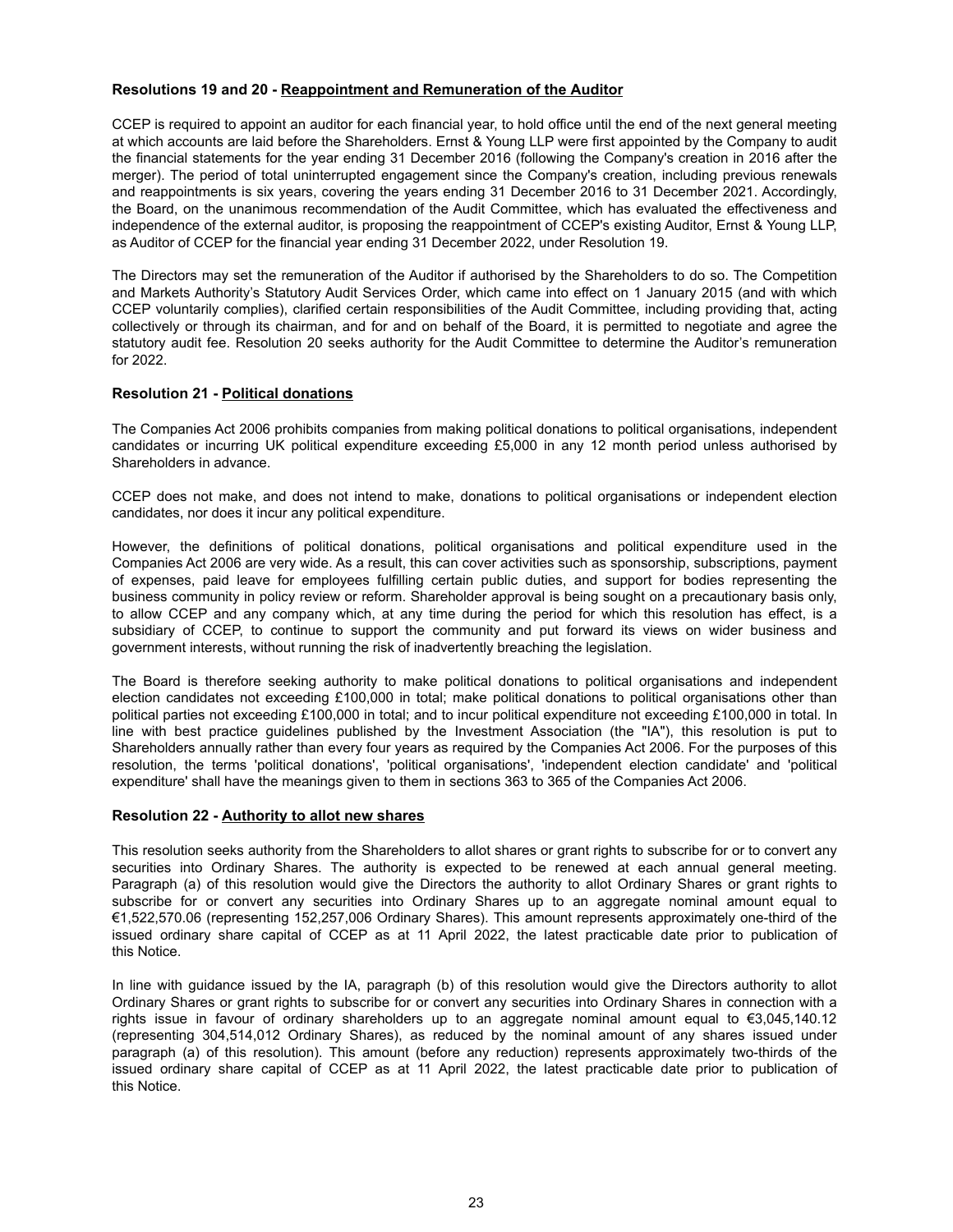The Directors have no present intention to exercise the authority sought under this resolution. The authority is, however, sought to ensure that CCEP has maximum flexibility in managing CCEP's capital resources. If they do exercise the authority, the Directors intend to follow IA recommendations concerning its use (including as regards the Directors standing for re-election in certain cases).

The authority sought under this resolution would apply until the end of next year's annual general meeting or, if earlier, until the close of business on Friday 30 June 2023.

As at the date of this Notice, no Ordinary Shares are held as treasury shares by CCEP.

#### **Resolution 23 - Waiver of mandatory offer provisions set out in Rule 9 of the Takeover Code**

Resolution 23 (the "Waiver Resolution") seeks approval from the Independent Shareholders of a waiver of the obligation that could arise on Olive and any person acting in concert with Olive to make a general offer for the entire issued share capital of the Company if Olive's interest in Ordinary Shares increases as a result of the purchase of up to 45,677,101 Ordinary Shares by CCEP pursuant to Resolutions 27 and 28 (which, if passed, would give authorisation for CCEP to purchase its own shares) (the "Buyback Authorities").

If the Waiver Resolution is approved at the AGM, Olive will not, thereby, be restricted from making an offer for CCEP. However, under the terms of the Shareholders' Agreement, as more fully described in the Prospectus, neither European Refreshments Unlimited Company ("ER") nor Olive may acquire shares in CCEP that, when aggregated with the shares held by the other, represent more than 67% of the issued CCEP shares, other than as a result of an offer (as defined in the Takeover Code) recommended by a simple majority of the Independent Non-executive Directors ("INEDs") of CCEP.

The Takeover Code is administered by the Panel and applies to CCEP because it is a UK public company, which has its registered office in the United Kingdom and has securities admitted to trading on a regulated market in the UK. The Panel is the UK body which provides a framework for takeovers in the UK and ensures fair and equal treatment of shareholders in relation to takeovers.

Under Rule 9 of the Takeover Code, when (i) any person acquires, whether by a series of transactions over a period of time or not, an interest in shares which, taken together with shares in which he and persons acting in concert with him are interested, carry 30% or more of the voting rights of a company subject to the Takeover Code, or (ii) any person who, together with persons acting in concert with him, is interested in shares which in aggregate carry not less than 30% of the voting rights of a company, but does not hold shares carrying more than 50% of such voting rights and such person, or any person acting in concert with him, acquires an interest in any other shares which increases the percentage of the shares carrying voting rights in which he is interested, then in either case, that person is normally required to make a general offer in cash for all the remaining equity share capital of that company at the highest price paid by him, or any persons acting in concert with him, for shares in that company within the 12 months prior to the announcement of the offer.

Under Rule 37 of the Takeover Code, when a company purchases its own voting shares, any resulting increase in the percentage of shares carrying voting rights in which a person or group of persons acting in concert is interested will be treated as an acquisition for the purpose of Rule 9 of the Takeover Code (although a shareholder who is neither a director nor acting in concert with a director will not normally incur an obligation to make a Rule 9 offer). However, Rule 37.1 also provides that, subject to prior consultation, the Panel will normally waive any resulting obligation to make a general offer if there is a vote of independent shareholders.

Currently, Olive is interested in an aggregate of 166,128,987 Ordinary Shares representing approximately 36.3703% of the issued share capital of CCEP. If CCEP were to repurchase shares from persons other than Olive, or any person acting in concert with Olive, all the Ordinary Shares for which it is seeking the Buyback Authorities (and assuming no other allotments of Ordinary Shares), the maximum potential shareholding of Olive and any person acting in concert with Olive would increase to approximately 40.4114% of the issued ordinary share capital of CCEP. Accordingly, an increase in the percentage of the shares carrying voting rights in which Olive or any person acting in concert with Olive are interested, as a result of any exercise of the Buyback Authorities, would ordinarily, in the absence of a waiver granted by the Panel and the Waiver Resolution (if approved), have the effect of triggering Rule 9 of the Takeover Code and result in Olive and any person acting in concert with Olive being under an obligation to make a general offer to all Shareholders.

Accordingly, the Panel was consulted at an early stage regarding the Waiver Resolution and the Buyback Authorities. It has reviewed the Waiver Resolution and the Buyback Authorities and the Panel has agreed, subject to the Independent Shareholders' approval on a poll, and in accordance with Rule 37.1 of the Takeover Code, to waive the application of Rule 9 of the Takeover Code.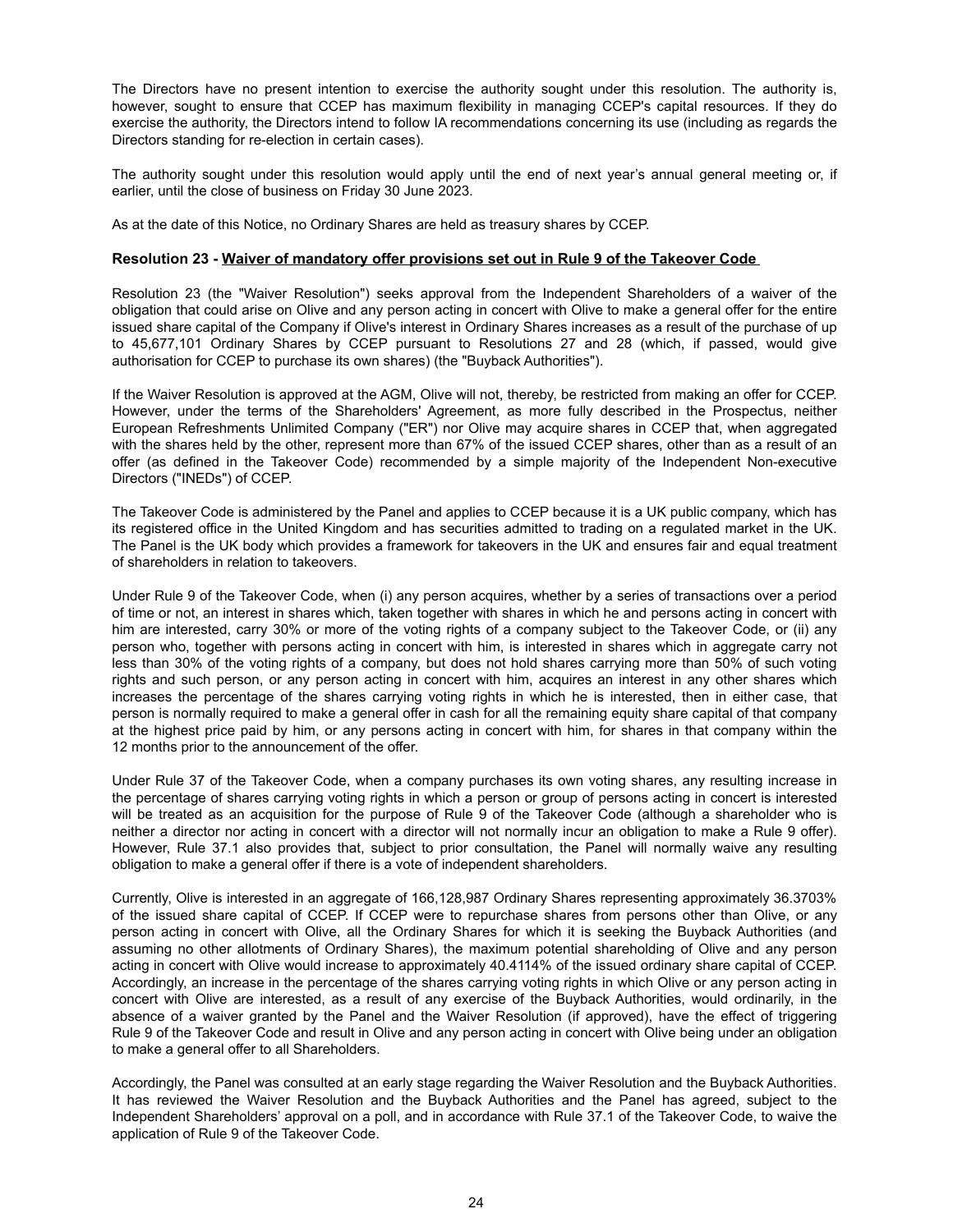The waiver granted by the Panel relates only to any increase in the percentage of Ordinary Shares held by Olive or any person acting in concert with Olive as a result of purchases by CCEP of Ordinary Shares pursuant to the Buyback Authorities which are sought from the Shareholders in Resolutions 27 and 28 at the AGM and conditional on the passing of Resolution 23 by the Independent Shareholders of CCEP on a poll. As Olive, and any concert party of Olive, are interested in the outcome of Resolution 23, they will be precluded from voting on that Resolution.

**Following exercise of the Buyback Authorities (either in whole or in part), Olive will continue to be interested in Ordinary Shares carrying more than 30% of the voting rights of CCEP, but will not hold Ordinary Shares carrying more than 50% of such voting rights, and any further increase in that interest (other than a further exercise of the Buyback Authorities) will be subject to the provisions of Rule 9 of the Takeover Code.**

The approval in Resolution 23 (if it is given) shall expire at the end of next year's annual general meeting or, if earlier, the close of business on Friday 30 June 2023.

Further details in relation to the Waiver Resolution are set out in Part IV of this document.

#### **Olive's intentions**

Olive has confirmed that it has no intention to make any changes with respect to the following matters because of any increase in its shareholding resulting from a share buyback:

- (a) the future business of CCEP, including its intentions for any research and development functions of CCEP;
- (b) the continued employment of the employees and management of CCEP and of its subsidiaries, including any material change in conditions of employment or in the balance of the skills and functions of the employees and management;
- (c) CCEP's strategic plans, and their likely repercussions on employment or the locations of CCEP's places of business, including on the location of CCEP's headquarters and headquarters functions;
- (d) employer contributions into CCEP's pension scheme(s) (including with regard to current arrangements for the funding of any scheme deficit), the accrual of benefits for existing members, and the admission of new members;
- (e) the redeployment of the fixed assets of CCEP; or
- (f) the maintenance of CCEP's listing on Euronext Amsterdam, the NASDAQ Global Select Market ("Nasdaq"), London Stock Exchange ("LSE") and the Spanish Stock Exchanges.

Olive has confirmed that, if it attains the maximum potential shareholding that it could obtain, of approximately 40.4114% of the issued share capital of CCEP, as a result of the Buyback Authorities, this would not materially affect the running of its future business, including in relation to (b) and (c) above as regards itself, nor significantly affect its earnings, assets or liabilities.

Credit Suisse has provided advice to the Non-Olive Directors, in accordance with the requirements of paragraph 4(a) of Appendix 1 to the Takeover Code, in relation to the granting of the waiver by the Panel of the obligation that could arise on Olive to make an offer under Rule 9 of the Takeover Code in relation to Resolutions 27 and/or 28. This advice was provided by Credit Suisse to the Non-Olive Directors only, and in providing such advice Credit Suisse has taken into account the Non-Olive Directors' commercial assessments.

#### **Resolution 24 - Approval of the Coca-Cola Europacific Partners plc Employee Share Purchase Plan**

The Company wishes to obtain shareholder approval for the Coca-Cola Europacific Partners plc Employee Share Purchase Plan, including its sub-plans (the "ESPP"). As the Company has a standard listing, rather than a premium listing, on the main market of the London Stock Exchange, the Company is not required under the Financial Conduct Authority's Listing Rules to obtain shareholder approval. However, the Company has opted to voluntarily seek shareholder approval for the ESPP in line with best corporate governance practice.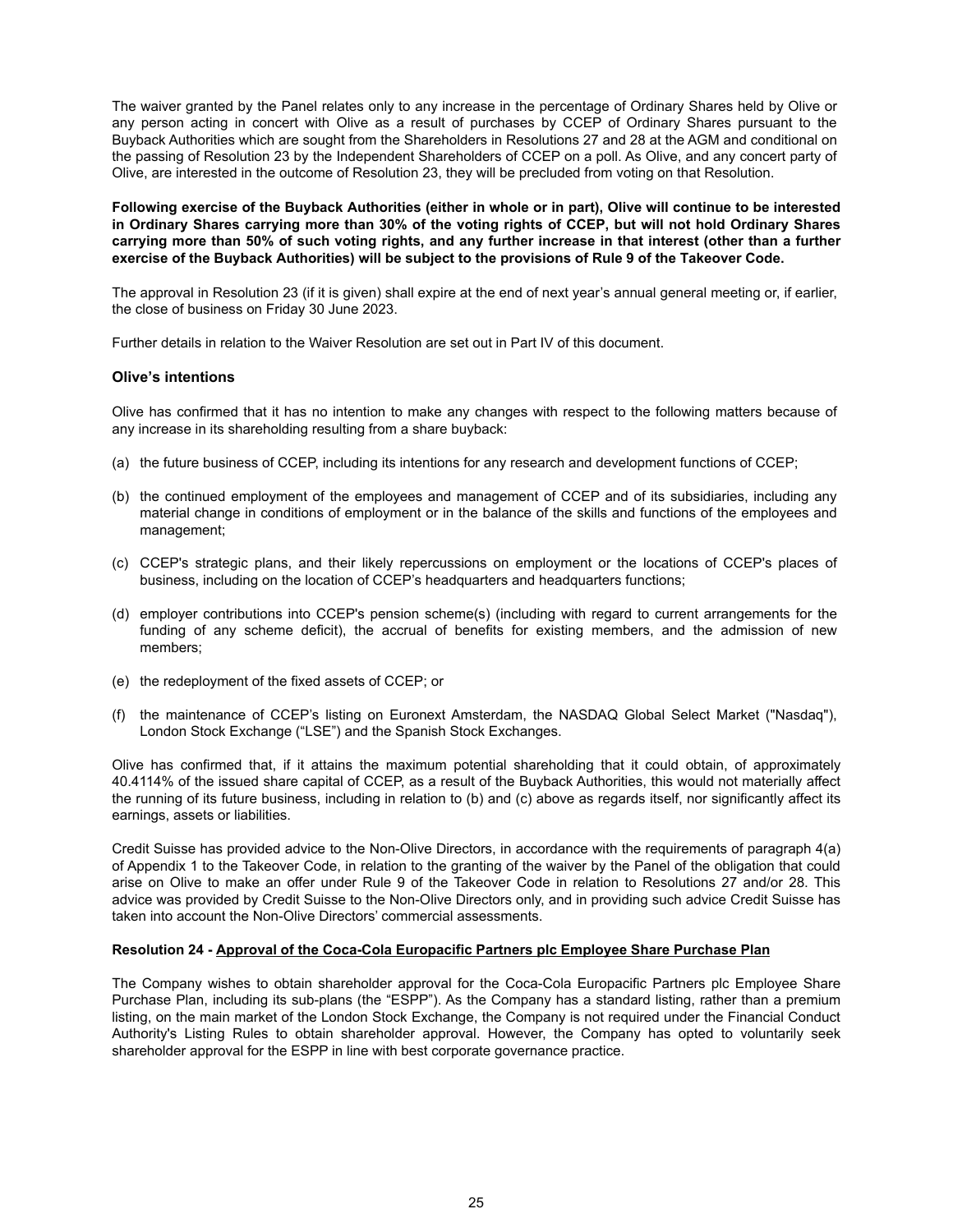The ESPP is a global all-employee share purchase and matching plan. The ESPP has been operating purely as a share purchase plan (with dividend reinvestment) in the UK and the Netherlands for a number of years. As purchased shares and dividend shares are purchased at market value (using participants' contributions or dividends) the ESPP has until this point only operated using existing shares purchased in the market and no new issue or treasury shares have been used to settle awards under it.

The Company believes employee share ownership is a valuable tool to incentivise, motivate and retain its global workforce. As such, the Company is now extending the ESPP to additional countries, and intends to operate the ESPP with a matching element in most jurisdictions. The Company therefore now wishes to seek shareholder approval of the ESPP, in line with best practice as mentioned above, which will give the Company the additional flexibility to use new issue shares under the ESPP in the future (as well as treasury shares, although it is not anticipated that these would be used).

The main provisions of the ESPP are summarised in Part V to this Notice and Resolution 24 proposes the approval of this plan. The Resolution also gives the Board the authority to establish schedules to the ESPP, or separate plans, which are commercially similar, for the purposes of granting awards to employees and executive directors who are based outside the UK. Any awards made under such schedules or separate plans will count towards the limits on participation in the ESPP.

# **Resolutions 25 and 26 - Authority to disapply pre-emption rights**

If we allot new shares or sell treasury shares for cash (other than in connection with employee share schemes or the dividend reinvestment programme), we are required by the Companies Act 2006 to first offer the shares to Shareholders in proportion to their existing holdings (known as pre-emption rights), but we may seek Shareholder approval to disapply pre-emption rights, or issue shares on a non pre-emptive basis.

Resolutions 25 and 26 are proposed as special resolutions, which requires a 75% majority of the votes to be cast in favour to be passed. They would give the Directors the power to allot Ordinary Shares (or sell any Ordinary Shares which CCEP elects to hold in treasury) for cash without first offering them to existing Shareholders in proportion to their existing shareholdings.

The power in Resolution 25 would be limited to: (a) allotments or sales in connection with pre-emptive offers and offers to holders of other equity securities if required by the rights of those shares or as the Board otherwise considers necessary; or (b) up to an aggregate nominal amount of €228,385.50 (representing 22,838,550 Ordinary Shares). This aggregate nominal amount represents approximately 5% of the issued ordinary share capital of CCEP as at 11 April 2022, being the latest practicable date prior to publication of this Notice. In respect of this aggregate nominal amount, the Directors confirm their intention to follow the provisions of the Pre-Emption Group's Statement of Principles (the "Principles") regarding cumulative usage of authorities within a rolling three year period where the Principles provide that usage in excess of 7.5% of the issued ordinary share capital of CCEP (excluding treasury shares) should not take place without prior consultation with Shareholders.

Resolution 26 is intended to give the Company flexibility to make non pre-emptive issues of Ordinary Shares in connection with acquisitions and other capital investments as contemplated by the Pre-emption Group's Statement of Principles. The power under Resolution 26 is in addition to that proposed by Resolution 25 and would be limited to allotments or sales of up to an aggregate nominal amount of €228,385.50 (representing 22,838,550 Ordinary Shares). This aggregate nominal amount represents approximately 5% of the issued ordinary share capital of CCEP (excluding treasury shares) as at 11 April 2022, being the latest practicable date prior to publication of this Notice.

The powers sought under Resolutions 25 and 26 would apply until the end of next year's annual general meeting or, if earlier, until the close of business on Friday 30 June 2023.

# **Resolutions 27 and 28 - Authority to purchase own shares**

Resolutions 27 and 28, which are each conditional on the passing of Resolution 23 *(Waiver of mandatory offer provisions set out in Rule 9 of the Takeover Code)*, would allow CCEP to buy back its own Ordinary Shares via methods permitted by the Companies Act 2006. Resolution 27 would allow CCEP to buy back its Ordinary Shares by way of on-market purchases on a recognised investment exchange pursuant to section 701 of the Companies Act 2006. However, as the Nasdaq, Euronext Amsterdam and the Spanish Stock Exchanges are not recognised investment exchanges for the purposes of section 693(2) of the Companies Act 2006, repurchases conducted on these exchanges do not qualify as 'on-market' purchases. Therefore approval of off‑market purchases is sought under Resolution 28 to enable share repurchases of shares quoted on any of these exchanges.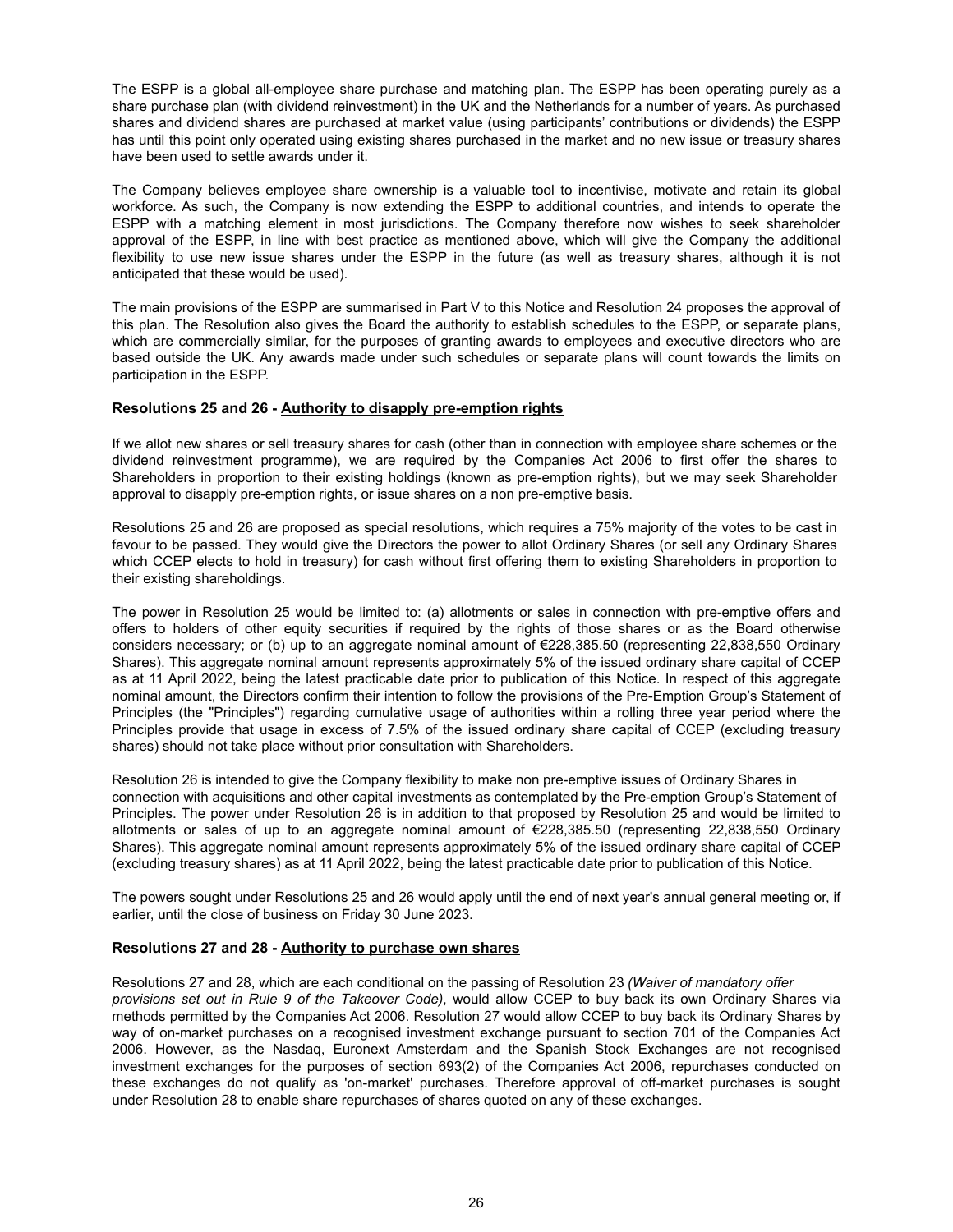The Directors consider it to be desirable to have the general authority to make purchases either by way of on market purchases under Resolution 27 or off market purchases under Resolution 28 (the latter of which, as described above, could include open-market repurchases of shares quoted on the Nasdaq, Euronext Amsterdam or the Spanish Stock Exchanges) to have maximum flexibility in managing CCEP's capital resources or offset the dilutive effect of the issue of new shares under CCEP's share award plans. The Directors will only buy back shares when they consider that such purchases would be in the interests of CCEP and Shareholders generally, and could be expected to result in an increase in the earnings per share of CCEP.

There can be no certainty as to whether CCEP will repurchase any of its shares, or as to the amount of any such repurchases or the prices at which such repurchases may be made. Any decision by CCEP to repurchase any of its shares would involve due to consideration to the Company's leverage position. Upon the closing of the Coca-Cola Amatil Limited acquisition in May 2021, CCEP's leverage peaked at approximately 5 times net debt to adjusted EBITDA, which by the end of FY21 had reduced to 4.3 times, reflecting the company's strong free cash flow generation and focus on cash. CCEP is confident that it will be able to return to its target leverage range of 2.5 to 3 times net debt to adjusted EBITDA by FY24 whilst remaining fully committed to its strong investment grade ratings.

CCEP currently has no Ordinary Shares held in treasury. Under the Companies Act 2006, Ordinary Shares bought back may be held in treasury or may be cancelled. Ordinary Shares held in treasury may be either sold for cash or transferred for the purposes of an employee share scheme (subject, if necessary, to Shareholders' approval at a general meeting). Whilst CCEP therefore has a choice of either holding or cancelling any Ordinary Shares it may purchase, given that its Ordinary Shares are held and settled within DTC, CCEP is most likely to choose to cancel any such Ordinary Shares. If, notwithstanding the above, CCEP decides not to cancel such Ordinary Shares, but instead hold them in treasury, CCEP would have regard to any investor guidelines regarding the purchase of Ordinary Shares intended to be held in treasury and their holding or resale.

CCEP has share awards outstanding over 4,091,346 Ordinary Shares, representing 0.8957% of CCEP's ordinary issued share capital as at 11 April 2022.

Authority is sought for CCEP to purchase, in aggregate under Resolutions 27 and/or 28, an amount of Ordinary Shares which, as at 11 April 2022, is up to 10% of its issued Ordinary Shares, however, this authorised amount will be reduced by an amount equal to the number of Ordinary Shares that are purchased or agreed to be purchased by CCEP after 11 April 2022 and before 27 May 2022 pursuant to the authority granted at CCEP's 2021 annual general meeting (if any). This is to ensure that the amount being whitewashed pursuant to Resolution 23 will always be the maximum potential shareholding of Olive and any person acting in concert with Olive.

Resolutions 27 and/or 28 are proposed as special resolutions, which require 75% majority of the votes to be cast in favour to be passed.

#### **On market purchases**

Under Resolution 27, which is conditional on the passing of Resolution 23, authority is sought to allow CCEP to buy back its own Ordinary Shares by way of market purchases (as such term is defined in section 693(4) of the Companies Act 2006), in accordance with specific procedures set out in the Companies Act 2006.

The minimum price, exclusive of expenses, which may be paid for an Ordinary Share on-market is €0.01, its nominal value. The maximum price, exclusive of expenses, which may be paid for an Ordinary Share on-market is equal to the highest of:

- (a) an amount equal to 5% above the average market value of an Ordinary Share purchased on the trading venue where the purchase is carried out for the five business days immediately preceding the day on which that Ordinary Share is contracted to be purchased; and
- (b) the higher of the price of the last independent trade and the highest current independent bid for an Ordinary Share on the trading venue where the purchase is carried out at the relevant time.

#### **Off-market purchases**

Under Resolution 28, which is conditional on the passing of Resolution 23, authority is sought to allow CCEP to buy back its own Ordinary Shares by way of off-market purchases (as such term is defined in section 693(2) of the Companies Act 2006, which would include open-market repurchases of Ordinary Shares quoted on any of the Nasdaq, Euronext Amsterdam and the Spanish Stock Exchanges), in accordance with specific procedures set out in the Companies Act 2006.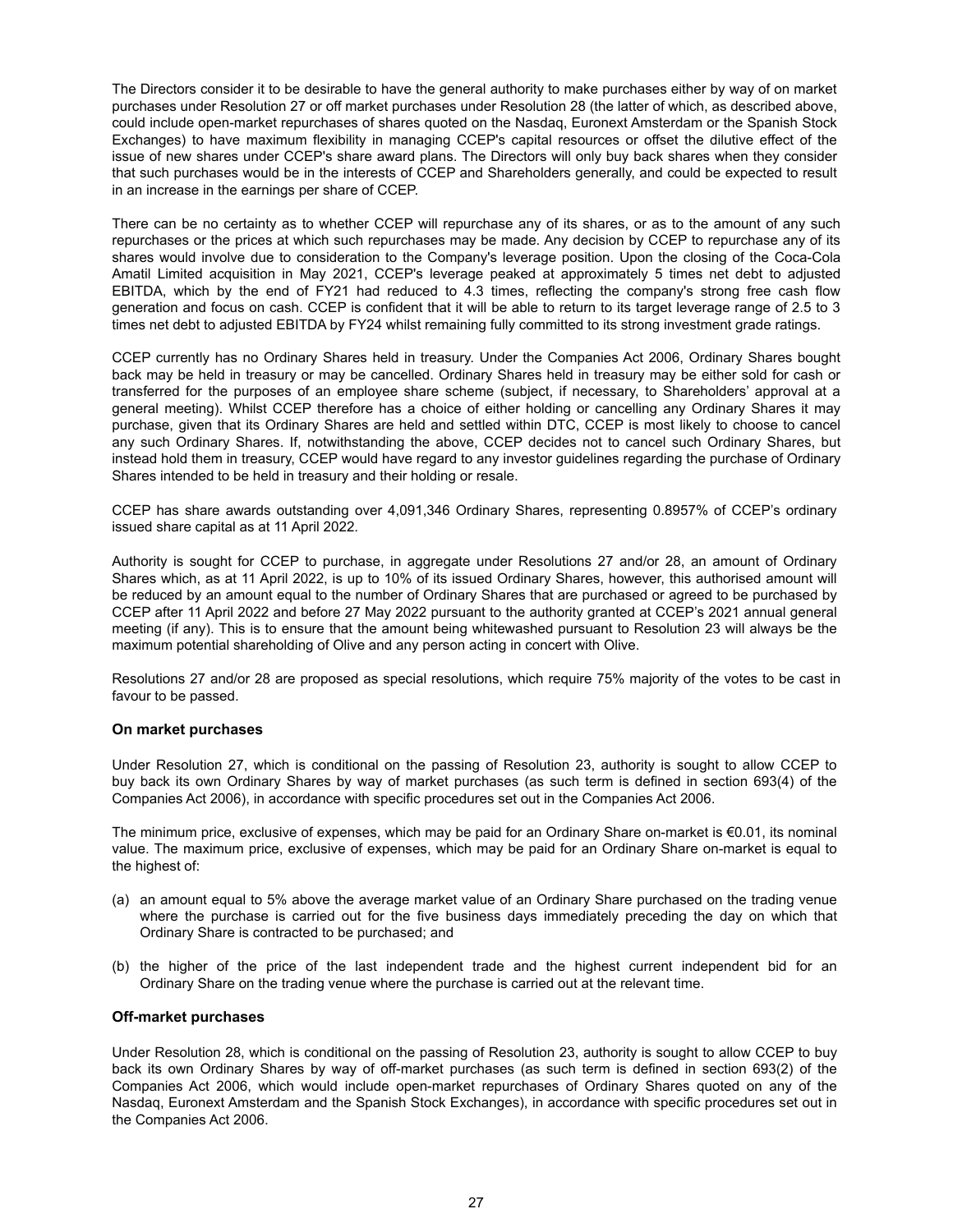Such repurchases may only be made pursuant to a share repurchase contract, the terms of which have been approved by Shareholders in accordance with section 694 of the Companies Act 2006. Resolution 28 specifies which counterparties may each enter into such contracts with CCEP. Under the Companies Act 2006, CCEP may enter into any such contracts prior to, but conditional on, the approval of their terms by Shareholders, or subsequently, once their terms have been approved by Shareholders. As it did at the 2021 annual general meeting, CCEP is seeking approval of the terms of the Contract as defined in Resolution 28. Any Contracts that have not already been approved by Shareholders and which are entered into prior to this year's AGM will be conditional on the approval of their terms at the AGM and no purchase of any Ordinary Shares will take place under them unless and until such approval is given.

Copies of the Contract and the list of repurchase counterparties related to such Contract, will be made available for Shareholders to inspect at CCEP's registered office at Pemberton House, Bakers Road, Uxbridge UB8 1EZ, United Kingdom from 12 May 2022 until the date of the AGM. Copies of the Contract and the list of repurchase counterparties will also be available for inspection at the AGM.

Under the Companies Act 2006, CCEP must seek authorisation for share repurchase contracts and counterparties at least every five years. However, if Resolution 28 is approved, CCEP may repurchase shares pursuant to the form of Contract with the relevant counterparties until the end of next year's annual general meeting or, if earlier, until the close of business on Friday 30 June 2023.

# **Resolution 29 - Notice period for general meetings other than annual general meetings**

Under UK company law, general meetings are required to be called on 21 clear days' notice, except where reduced by special resolution of the shareholders. Resolution 29, which is proposed as a special resolution and requires 75% of votes to be cast in favour to be passed, seeks authority for the Directors to call general meetings (other than annual general meetings) on 14 days' notice. However, as CCEP has a global shareholder base, in practice we would always aim to provide a longer notice period to allow overseas investors to participate fully. The shorter notice period will not be used as a matter of routine and will only be used where it makes sense to do so, having regard to the business to be transacted at that meeting. In addition, the Directors will not make use of the shorter notice period except where they consider that doing so would be beneficial to the Shareholders as a whole. If the authority is used, CCEP would expect to explain its reasons for taking this exceptional action in its next annual report and accounts.

The authority granted by this resolution shall apply until the end of next year's annual general meeting or, if earlier, until the close of business on Friday 30 June 2023, and is intended to be renewed every year.

CCEP would meet the requirements for electronic voting to be available at any general meeting held on short notice.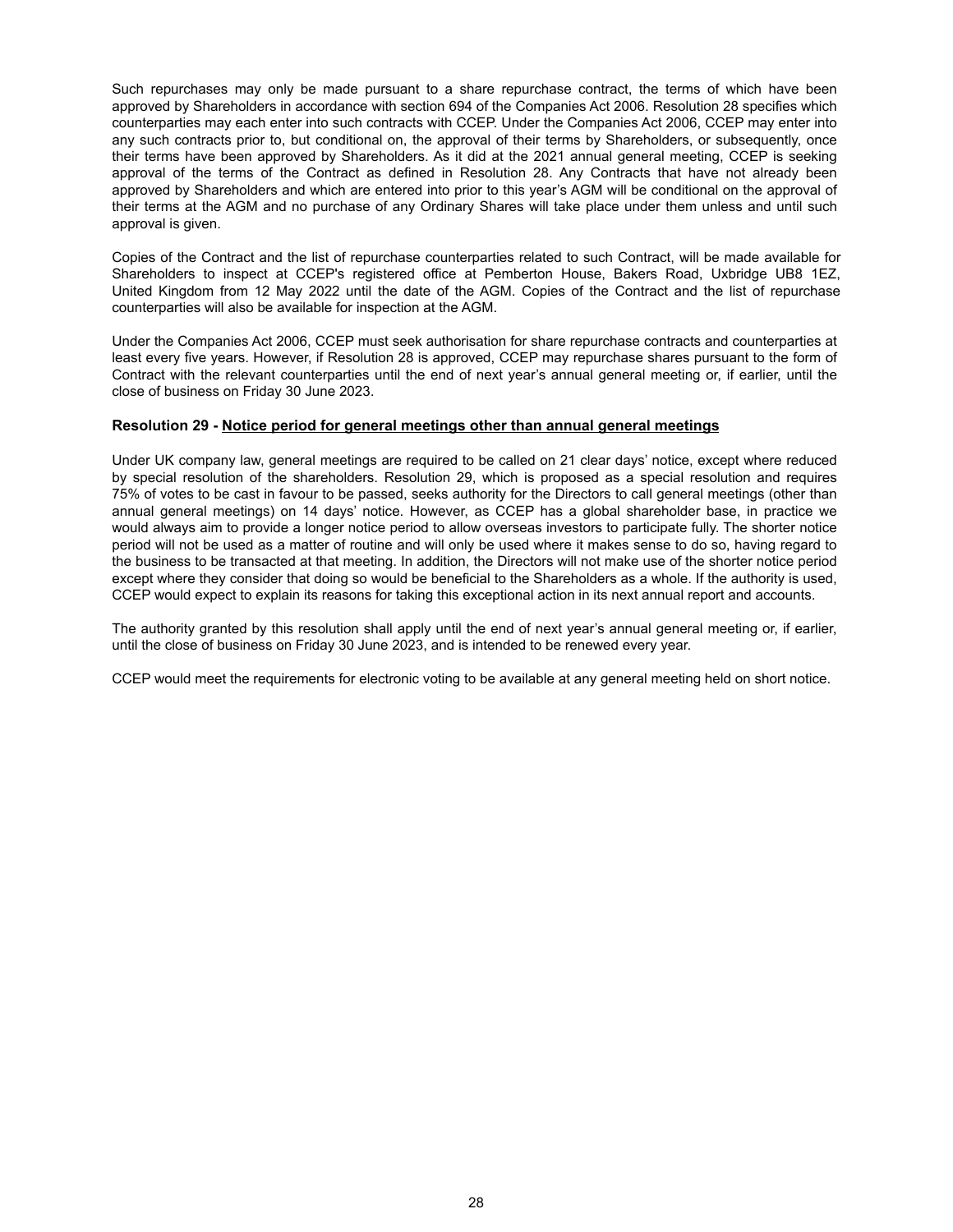# **Part III**

# **Notes to the Notice of 2022 Annual General Meeting**

# **Impact of Coronavirus (COVID-19) on the AGM**

1. At the time of the publication of this document, there are no UK Government restrictions related to the COVID-19 pandemic and indoor gatherings. Any changes to the AGM (including any change to the location of the AGM) as a result of the Government introducing any new measures in relation to the holding of general meetings or other public gatherings, will be communicated to Shareholders before the Meeting through our website at www.cocacolaep.com/about-us/governance/shareholder-meetings and, where appropriate, by announcement through a regulatory information service.

#### **Appointment of proxies**

- 2. Shareholders are entitled to appoint a proxy to exercise all or any of their rights to attend and to speak and vote on their behalf at the meeting. A Shareholder may appoint more than one proxy in relation to the AGM provided that each proxy is appointed to exercise the rights attached to a different share or shares held by that Shareholder. If a member appoints more than one proxy and the proxy forms appointing those proxies would give those proxies the apparent right to exercise votes on behalf of the member over more shares than are held by the member, then each of those proxy forms will be invalid and none of the proxies so appointed will be entitled to attend, speak or vote at the AGM. A proxy need not be a Shareholder of CCEP.
- 3. A proxy form which may be used to make such appointment and give proxy instructions accompanies this Notice. If you do not have a proxy form and believe that you should have one, or if you require additional forms, please contact the Company Secretary at Pemberton House, Bakers Road, Uxbridge UB8 1EZ, United Kingdom, or by email at shareholders@ccep.com.
- 4. Any power of attorney or any other authority under which the proxy form is signed (or a duly certified copy of such power or authority) must be included with the proxy form.
- 5. To be valid, any proxy form or other instrument appointing a proxy must be received no later than 12.00pm on 25 May 2022 (or, in the event of any adjournment, 48 hours before the time of the adjourned Meeting). A member may vote by choosing one of the following methods:
	- **(a) Voting via the internet: to vote via the internet**, go to www.proxyvote.com. Have the information printed on the proxy form in the box marked by the arrow  $\rightarrow$ [xxxx xxxx xxxx xxxx] available and follow the instructions.
	- **(b) Voting by mail: to vote by mail**, request a paper copy of the proxy materials, which will include a proxy form and postage-paid envelope for returning your proxy card.
	- **(c) Voting in person: to vote at the Meeting**, you will need to request a poll card and complete it there.
- 6. In the case of a Shareholder which is a company, the proxy form must be executed under its common seal or signed on its behalf by an officer, attorney or other person authorised to sign it for CCEP.
- 7. The proceedings of a general meeting shall not be invalidated where an appointment of a proxy in respect of that meeting is sent in electronic form as provided above, but because of a technical problem it cannot be read by the recipient.
- 8. In the case of joint holders, where more than one of the joint holders purports to appoint a proxy, only the appointment submitted by the most senior holder will be accepted. Seniority is determined by the order in which the names of the joint holders appear in CCEP's register of members in respect of the joint holding (the first-named being the most senior).
- 9. If you submit more than one valid proxy appointment in respect of the same share, the appointment received last before the latest time for the receipt of proxies will take precedence. If CCEP is unable to determine which notice was last received, none of them shall be treated as valid in respect of that share.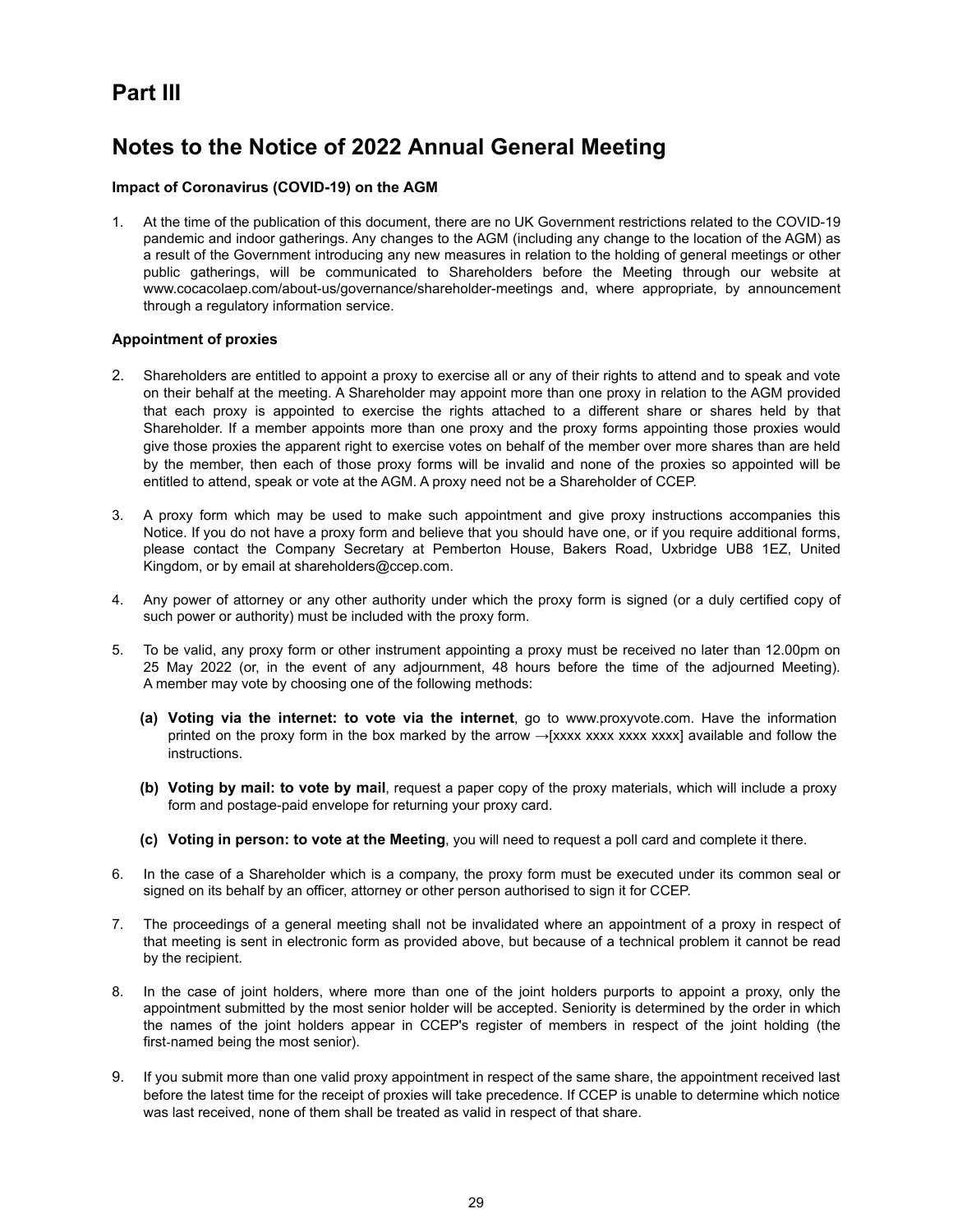- 10. A vote withheld is not a vote in law, which means that the vote will not be counted in the calculation of votes for or against the resolution. If no voting indication is given, your proxy will vote or abstain from voting at his or her discretion. Your proxy will vote (or abstain from voting) as he or she thinks fit in relation to any other matter which is put before the AGM.
- 11. The return of a completed proxy form, other such instrument or any CREST Form of Instruction or similar proxy instruction (as described in paragraphs 12 to 15 below) will not prevent a Shareholder attending the AGM and voting in person if he/she wishes to do so.

# **CREST**

- 12. If you are a holder of Depositary Interests ("DIs"), you should return a completed Form of Instruction to the Transfer Agent, Computershare Investor Services PLC, The Pavilions, Bridgwater Road, Bristol BS99 6ZY, United Kingdom in the enclosed reply paid envelope following the instructions therein. To be effective, the Form of Instruction must be received by the Transfer Agent by no later than 12.00pm on 24 May 2022. Alternatively, holders of DIs may transmit voting instructions by utilising the CREST voting service in accordance with the procedures described in the CREST Manual. CREST personal members or other CREST sponsored members, and those CREST members who have appointed a voting service provider, should refer to their CREST sponsor or voting service provider, who will be able to take appropriate action on their behalf. For instructions made using the CREST voting service to be valid, the appropriate CREST message (a "CREST Voting Instruction") must be properly authenticated in accordance with Euroclear's specifications and must contain the information required for such instructions, as described in the CREST Manual (available via www.euroclear.com/CREST).
- 13. To be effective, the CREST Voting Instruction must be transmitted so as to be received by the Transfer Agent (ID: 3RA50) no later than 12.00pm on 24 May 2022 (or, in the event of an adjourned meeting, three business days before the adjourned meeting (excluding weekends and public holidays in the UK)). For this purpose, the time of receipt will be taken to be the time (as determined by the timestamp applied to the CREST Voting Instruction by the CREST applications host) from which CCEP's agent is able to retrieve the CREST Voting Instruction by enquiry to CREST in the manner prescribed by CREST. After this time, any change of voting instructions made through CREST should be communicated to the Transfer Agent by other means.
- 14. Holders of DIs and, where applicable, their CREST sponsors or voting service providers should note that Euroclear does not make available special procedures in CREST for any particular messages. Normal system timings and limitations will therefore apply in relation to the transmission of CREST Voting Instructions. It is the responsibility of the DI holder concerned to take (or, if the DI holder is a CREST personal member or sponsored member or has appointed a voting service provider, to procure that their CREST sponsor or voting service provider takes) such action as shall be necessary to ensure that a CREST Voting Instruction is transmitted by means of the CREST voting service by any particular time. In this connection, DI holders and, where applicable, their CREST sponsors or voting service providers are referred, in particular, to those sections of the CREST Manual concerning practical limitations of the CREST system and timings.
- 15. CCEP may treat as invalid a CREST Voting Instruction in the circumstances set out in Regulation 35(5)(a) of the Uncertificated Securities Regulations 2001.

# **Corporate representatives**

16. Any corporation which is a member can appoint one or more corporate representatives who may exercise on its behalf all of its power as a member provided that they do not do so in relation to the same shares.

#### **Nominated persons**

- 17. Any person to whom this Notice is sent who is a person nominated under section 146 of the Companies Act 2006 to enjoy information rights (a "Nominated Person") may, under an agreement between him/her and the Shareholder by whom he/she was nominated, have a right to be appointed (or to have someone else appointed) as a proxy for the AGM. If a Nominated Person has no such proxy appointment right or does not wish to exercise it, he/she may, under any such agreement, have a right to give instructions to the Shareholder as to the exercise of voting rights.
- 18. The statement of the rights of Shareholders in relation to the appointment of proxies in paragraphs 3 to 11 above does not apply to Nominated Persons. The rights described in these paragraphs can only be exercised by Shareholders.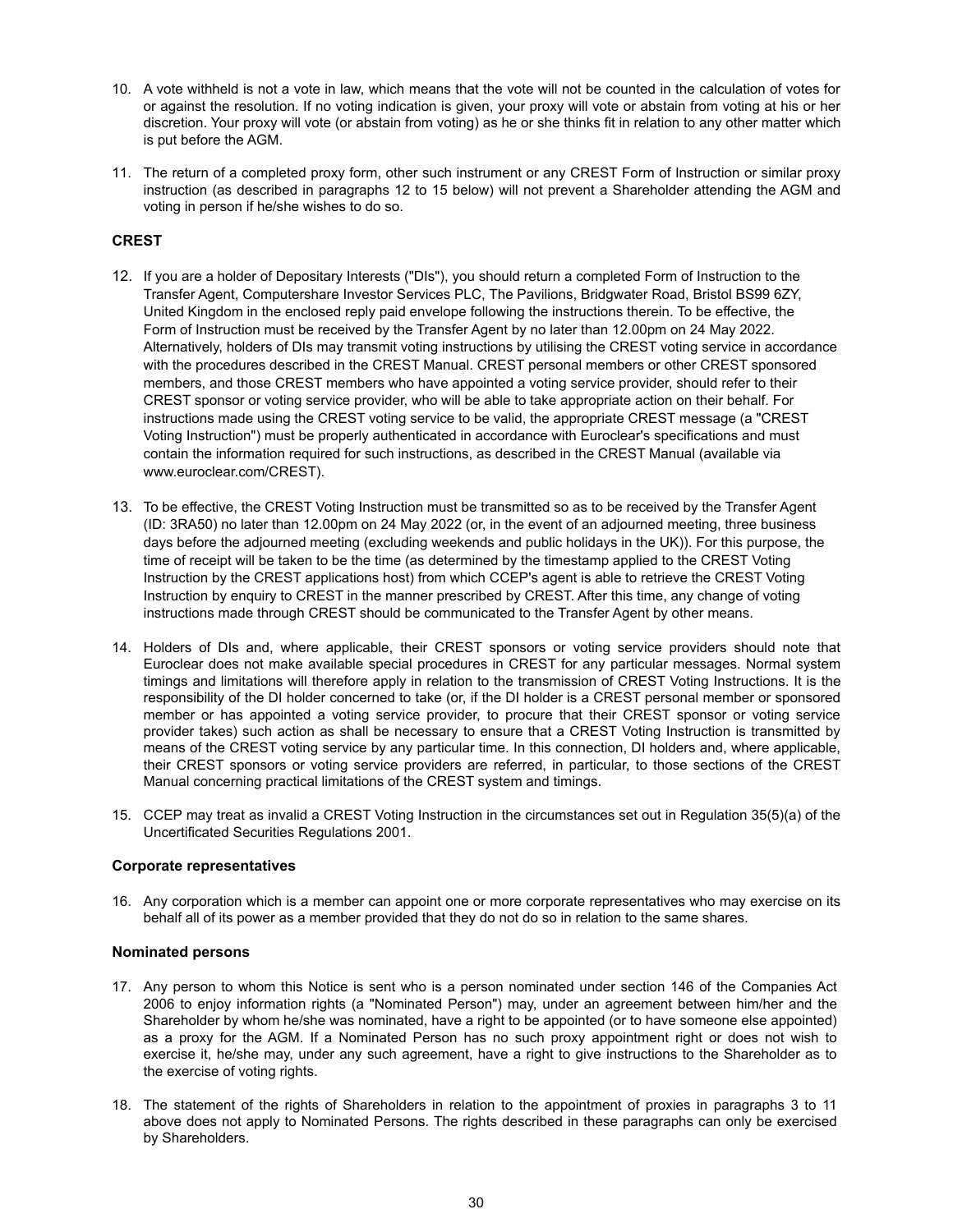# **Entitlement to attend and vote**

19. To be entitled to attend and vote at the AGM either in person or by proxy (and for the purpose of the determination by CCEP of the votes they may cast), Shareholders must be registered in the Register of Members of CCEP at 12.00pm on 25 May 2022, (or, in the event of any adjournment, on the date which is 48 hours before the time of the adjourned Meeting). Changes to the Register of Members after the relevant deadline shall be disregarded in determining the rights of any person to attend and vote at the Meeting.

## **Issued shares and total voting rights**

20. As at 11 April 2022 (being the last practicable date prior to the publication of this Notice) CCEP's issued share capital consists of 456,771,018 Ordinary Shares carrying one vote each. Therefore the total voting rights in CCEP as at 11 April 2022 are 456,771,018 Ordinary Shares.

#### **Website publication of audit concerns**

21. Under section 527 of the Companies Act 2006 members meeting the threshold requirements set out in that section have the right to require CCEP to publish on a website a statement setting out any matter relating to: (i) the audit of CCEP's accounts (including the Auditor's report and the conduct of the audit) that are to be laid before the AGM; or (ii) any circumstance connected with an Auditor of CCEP ceasing to hold office since the previous meeting at which annual accounts and reports were laid in accordance with section 437 of the Companies Act 2006. CCEP may not require the Shareholders requesting any such website publication to pay its expenses in complying with sections 527 or 528 of the Companies Act 2006. Where CCEP is required to place a statement on a website under section 527 of the Companies Act 2006, it must forward the statement to CCEP's Auditor not later than the time when it makes the statement available on the website. The business which may be dealt with at the AGM includes any statement that CCEP has been required under section 527 of the Companies Act 2006 to publish on a website.

#### **General queries**

- 22. Except as provided above, members who have general queries about the AGM, or queries unrelated to the business of the AGM, should use the following means of communication (no other methods of communication will be accepted):
	- (a) Shareholders may contact our registrar, Computershare, on +1-781-575-2867 (outside the US) or +1-800-418-4223 (within the US); or
	- (b) access Computershare's investor website at www.computershare.com/us/investor.

You may not use any electronic address provided either in this Notice of AGM or any related documents (including the Chairman's letter and proxy form) to communicate with CCEP for any purposes other than those expressly stated.

#### **Questions at the AGM**

- 23. Any Shareholder attending the AGM has the right to ask questions. CCEP must cause to be answered any such question relating to the business being dealt with at the AGM, but no such answer need be given if (a) to do so would interfere unduly with the preparation for the meeting or involve the disclosure of confidential information, (b) the answer has already been given on a website in the form of an answer to a question, or (c) it is undesirable in the interests of CCEP or the good order of the meeting that the question be answered.
- 24. Although this year's AGM will be ran as an open Meeting, we recognise that some Shareholders may not attend due to COVID-19 risks and will therefore not have the opportunity to ask questions at the Meeting. Therefore, if Shareholders have questions for the Board in relation to the matters to be discussed at the AGM, please submit them by email to shareholders@ccep.com by 12.00pm on 25 May 2022 (or, in the event of any adjournment, at least 48 hours before the time of the adjourned meeting).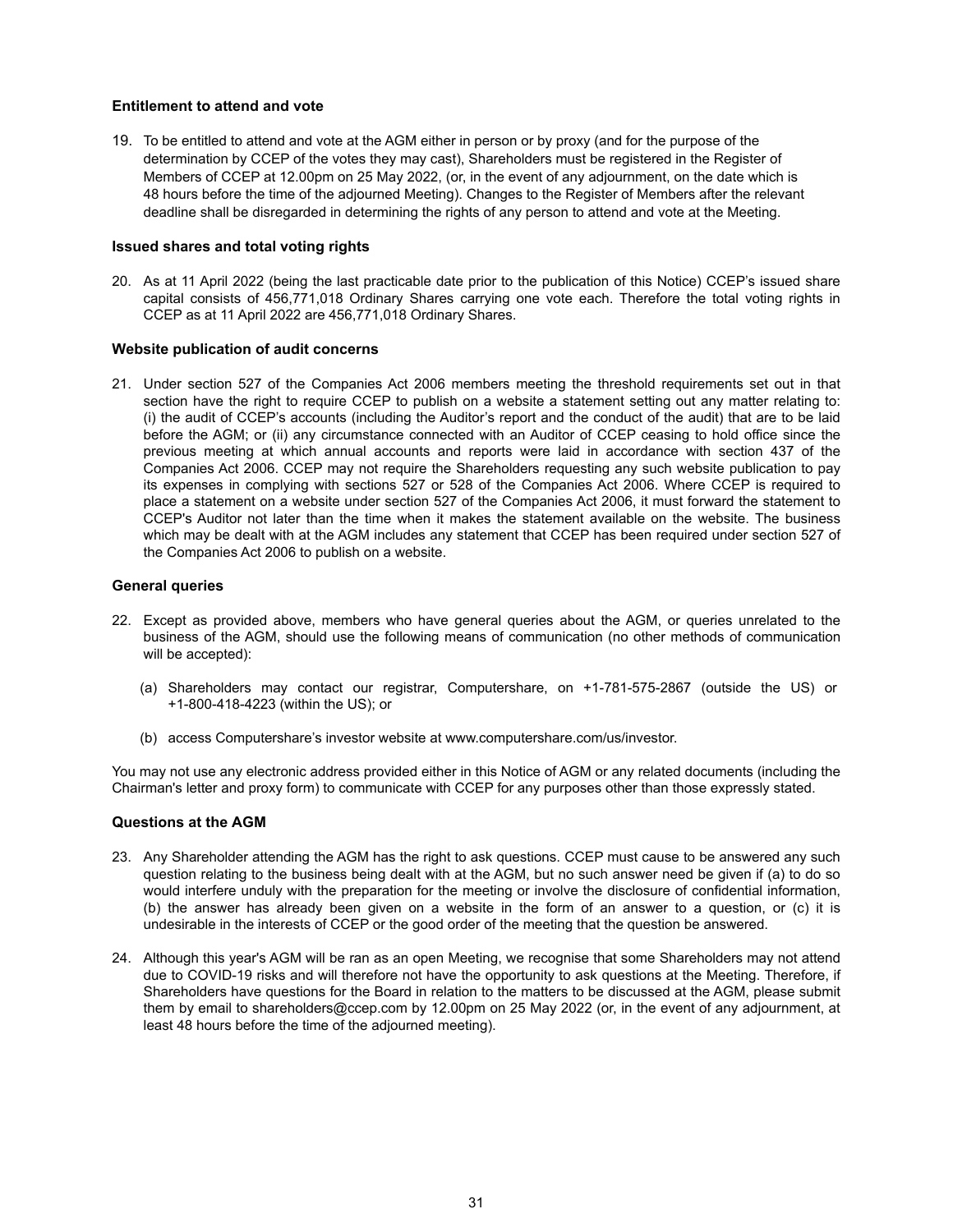# **Part IV**

# **Additional Information**

# **1. Responsibility Statement**

The Directors take responsibility for the information contained in this document, save that:

- (a) the Olive Nominated Directors, who have not participated in the Board's consideration of the Waiver Resolution, take no responsibility for the second paragraph under the heading "Recommendation" on page 6; and
- (b) the only responsibility accepted by the Directors in respect of the information in this document relating to Olive and its intentions has been to ensure that such information has been correctly and fairly reproduced or presented (and no steps have been taken by the Directors to verify this information).

To the best of the knowledge and belief of the Directors (who have taken all reasonable care to ensure that this is the case), the information for which they accept responsibility is in accordance with the facts and does not omit anything likely to affect the import of such information.

The directors of Olive take responsibility for information in this document relating to Olive and its intentions. To the best of the knowledge and belief of the directors of Olive (who have taken all reasonable care to ensure that this is the case), such information is in accordance with the facts and does not omit anything likely to affect the import of such information.

# **2. Business of CCEP**

Coca-Cola Europacific Partners is a publicly traded, UK-domiciled company listed on Euronext Amsterdam, Nasdaq, LSE and the Spanish Stock Exchanges (ticker symbol: CCEP). CCEP is one of the world's leading consumer goods companies. We make, move and sell some of the world's most loved brands - serving 600 million consumers and helping 1.75 million customers across 29 countries grow. We combine the strength and scale of a large, multinational business with an expert, local knowledge of the customers we serve and communities we support. CCEP was formed on 28 May 2016 through the merger of Coca-Cola Enterprises, Inc., Coca-Cola Erfrischungsgetränke GmbH and Coca-Cola Iberian Partners, S.A. as more fully set out in the Prospectus.

#### **3. Current ratings**

CCEP's current long-term ratings from Moody's and Fitch are Baa1 and BBB+, respectively. Changes in the operating results, cash flows or financial position could impact the ratings assigned by the various rating agencies. The credit rating can be materially influenced by a number of factors including, but not limited to, acquisitions, investment decisions, capital management decisions of TCCC and/or changes in the credit rating of TCCC. Should the credit ratings be adjusted downward, the Group may incur higher costs to borrow, which could have a material impact on the financial condition and result of operations. There are no current ratings or outlooks publicly accorded to Olive by any ratings agencies.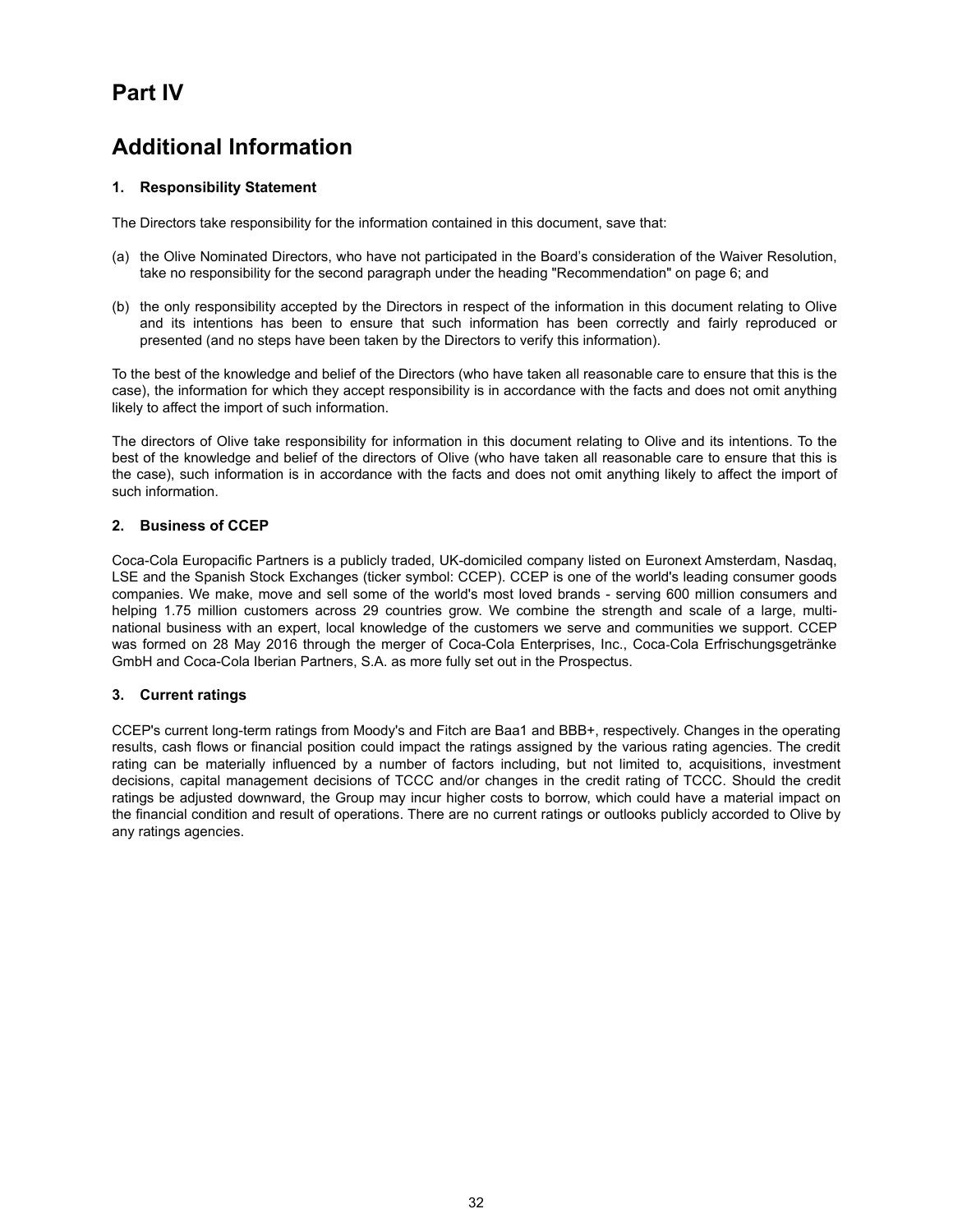# **4. Directors of CCEP**

The names of the Directors and the positions they hold at the date of this document are:

| <b>Name</b>                      | <b>Position</b>                                                                  |
|----------------------------------|----------------------------------------------------------------------------------|
| Damian Gammell                   | <b>Chief Executive Officer</b>                                                   |
| <b>Olive Nominated Directors</b> |                                                                                  |
| Sol Daurella                     | Chairman                                                                         |
| José Ignacio Comenge             | Non-executive Director                                                           |
| Alvaro Gómez-Trénor Aguilar      | Non-executive Director                                                           |
| Alfonso Líbano Daurella          | Non-executive Director and Corporate Social<br>Responsibility Committee Chairman |
| Mario Rotllant Solá              | Non-executive Director                                                           |
| <b>ER Nominated Directors</b>    |                                                                                  |
| Manolo Arroyo                    | Non-executive Director                                                           |
| <b>Brian Smith</b>               | Non-executive Director                                                           |
| <b>INEDs</b>                     |                                                                                  |
| Jan Bennink                      | <b>INED</b>                                                                      |
| John Bryant                      | <b>INFD</b>                                                                      |
| <b>Christine Cross</b>           | <b>INED and Remuneration Committee Chairman</b>                                  |
| Nathalie Gaveau                  | <b>INFD</b>                                                                      |
| Thomas H. Johnson                | INED, Senior Independent Director and Nomination<br>Committee Chairman           |
| Dagmar Kollmann                  | <b>INED and Affiliated Transaction Committee</b><br>Chairman                     |
| Mark Price                       | <b>INED</b>                                                                      |
| Dessi Temperley                  | <b>INFD</b>                                                                      |
| <b>Garry Watts</b>               | <b>INED and Audit Committee Chairman</b>                                         |

Further information relating to the Directors is provided on pages 67 to 71 of the 2021 Integrated Report. The business address of the Directors is: Pemberton House, Bakers Road, Uxbridge UB8 1EZ, United Kingdom.

#### **5. Directors' and other interests in CCEP**

At the close of business on 11 April 2022 (being the latest practicable date prior to the date of this document), the interests of the Directors and their families and the interests of persons connected with them, within the meaning of Part 22 of the Companies Act 2006, in the issued share capital of CCEP were as follows:

|                             |                     | % of CCEP's        |                                    |
|-----------------------------|---------------------|--------------------|------------------------------------|
|                             | Ordinary            | issued share       |                                    |
| <b>Name</b>                 | Shares <sup> </sup> |                    | capital Shares held                |
| Sol Daurella <sup>1</sup>   | 32,746,437          |                    | 7.16911 % Indirectly through Olive |
| Damian Gammell              | 388,758             | 0.08511 % Directly |                                    |
| Jan Bennink                 | 49,790              | 0.01090 % Directly |                                    |
| John Bryant                 | 3,340               | 0.00073 % Directly |                                    |
| José Ignacio Comenge        | 7,834,271           |                    | 1.71514 % Indirectly through Olive |
| Álvaro Gómez-Trénor Aguilar | 3,140,591           |                    | 0.68756 % Indirectly through Olive |
| Thomas H. Johnson           | 14.000              | 0.00306 % Directly |                                    |
| Alfonso Líbano Daurella     | 6,573,282           |                    | 1.43908 % Indirectly through Olive |
| <b>Garry Watts</b>          | 10.000              | 0.00219 % Directly |                                    |

1. For the purposes of Rules 24 and 25 of the Takeover Code, under Part 22 of the Companies Act 2006, Sol Daurella is deemed to be interested in the Ordinary Shares held by Olive by virtue of her indirect minority interest in Cobega S.A., which indirectly owns 56.373% of Olive.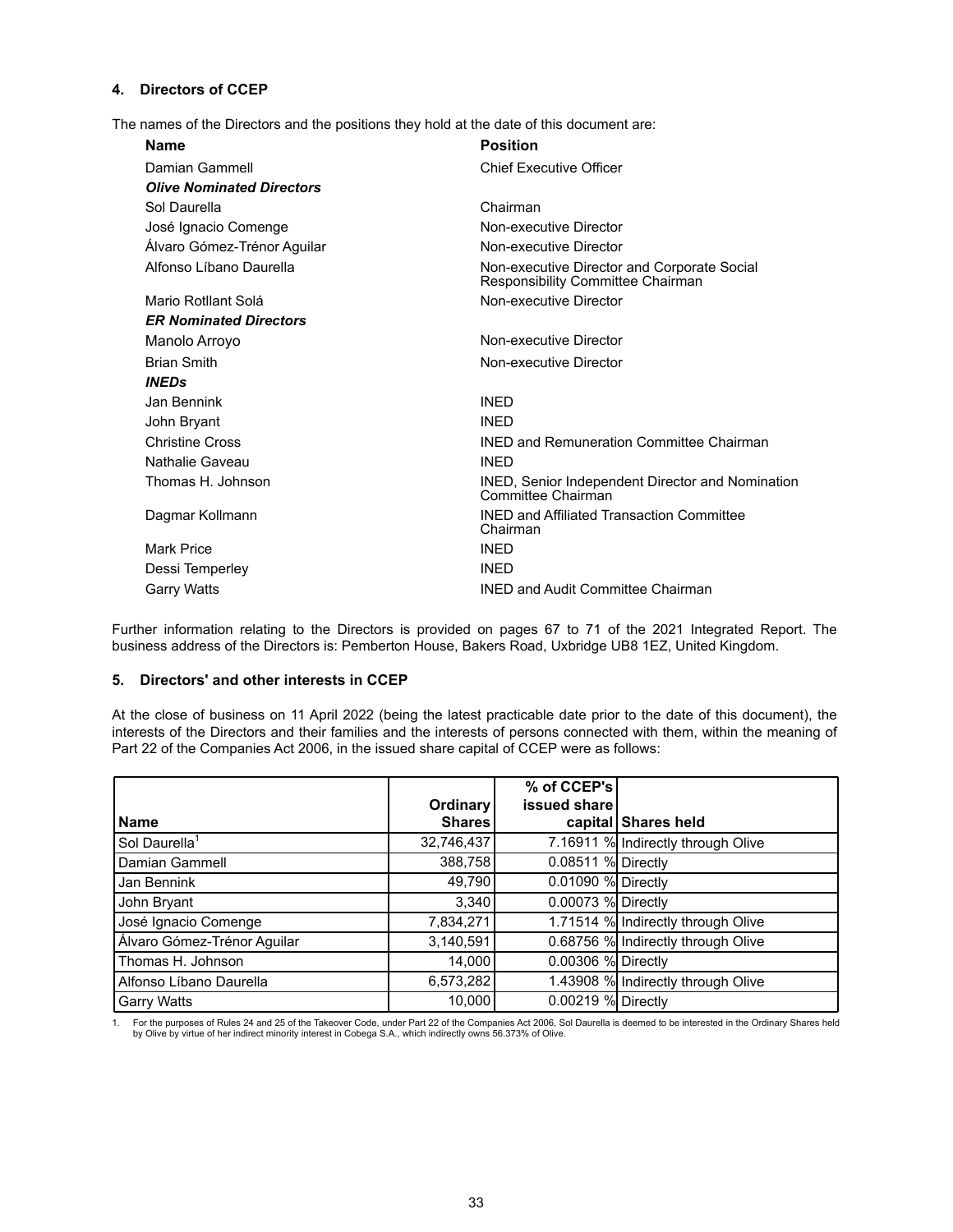As at the close of business on 11 April 2022 (being the latest practicable date prior to the date of this document), Olive holds 166,128,987 Ordinary Shares, representing approximately 36.3703% of CCEP's issued share capital. In addition, as provided below, the following directors of Olive (all of whom are corporate directors, as set out in paragraph 12, below) hold an indirect interest in CCEP's Ordinary Shares through their shareholding in Olive:

| <b>Directors</b>                                      | % of CCEP's issued share capital |
|-------------------------------------------------------|----------------------------------|
| Cobega Invest S.L.U.                                  | 20.50331691 %                    |
| Colabots, S.L.                                        | 0.07465783 %                     |
| Empresas Comerciales e Industriales Valencianas, S.L. | 7.76466064 %                     |
| Fimora Inversiones S.L.                               | 1.84388021 %                     |
| Mendibea 2002, S.L.                                   | 0.96275104 %                     |
| Paosar, S.L.                                          | 0.00114859 %                     |
| Rimnal Inversiones, S.L.U.                            | $0.00000049$ %                   |

Furthermore, the following directors of Olive (all of whom are corporate directors, as set out in paragraph 12, below) hold an indirect interest in CCEP's Ordinary Shares through their direct or indirect shareholdings in Cobega, S.A. ("Cobega"):

| Directors                     | % of CCEP's issued share capital |
|-------------------------------|----------------------------------|
| Begindau, S.L.U. <sup>1</sup> | 7.16527225 %                     |
| l Indau S.á r.l.              | 7.16527225 %                     |
| l Gesnecón 91, S.L.           | 3.21900115 %                     |
| Montsunt, S.A.                | 2.38676621 %                     |

1. is a fully-owned subsidiary of Indau S.á r.l.

As at the close of business 11 April 2022 (being the latest practicable date prior to the date of this document) two of Olive's shareholders, Cobega Invest, S.L.U. (currently holder of a 56.37379188% stake in Olive) and Empresas Comerciales e Industriales Valencianas, S.L.U. ("Empresas") (currently holder of a 21.34890490% stake in Olive) would hold an indirect stake in CCEP of more than 5% of its issued share capital (20.50331691% in the case of Cobega Invest, S.L.U. and 7.76466064% in the case of Empresas). Cobega Invest, S.L.U. is 100% owned by Cobega, the Daurella family's holding company and a former bottling company active in Catalonia, Aragon, the Balearic Islands, the Canary Islands and Andorra. Empresas was the main shareholder of a former bottling company active in the Levante region of Spain until it was merged into Coca-Cola Iberian Partners S.A. ("CCIP") (now a CCEP subsidiary) in 2013, and is now a holding company whose main assets are shares in Olive as well as certain other interests in real estate and companies active in the food, agriculture and production of renewable energy sectors.

In addition, as at close of business on 11 April 2022 (being the latest practicable date prior to the date of this document), Begindau, S.L.U. ("Begindau"), as a shareholder of Cobega, would also hold an indirect stake in CCEP of more than 5% of its issued share capital 7.16527225%). Begindau is a fully owned subsidiary of Indau, S.á r.l. ("Indau") and is ultimately fully controlled by Sol Daurella. Begindau and Indau are pure holding companies whose main assets are shares in Cobega.

As at the close of business on 11 April 2022 (being the latest practicable date prior to the date of this document), certain options over Ordinary Shares have been granted to Damien Gammell, for nil consideration, as follows:

| l Name           | l Share scheme | <b>Number of shares</b> | <b>I</b> Exercise Price | l Exercise Period<br>End |
|------------------|----------------|-------------------------|-------------------------|--------------------------|
| l Damian Gammell | Options        | 324.643                 | 539.00 ا                | 05.11.25                 |

1. 1/3 of these Options vested on 05.11.2016. An additional 1/3 vested on 05.11.2017. The final 1/3 vested on 05.11.2018.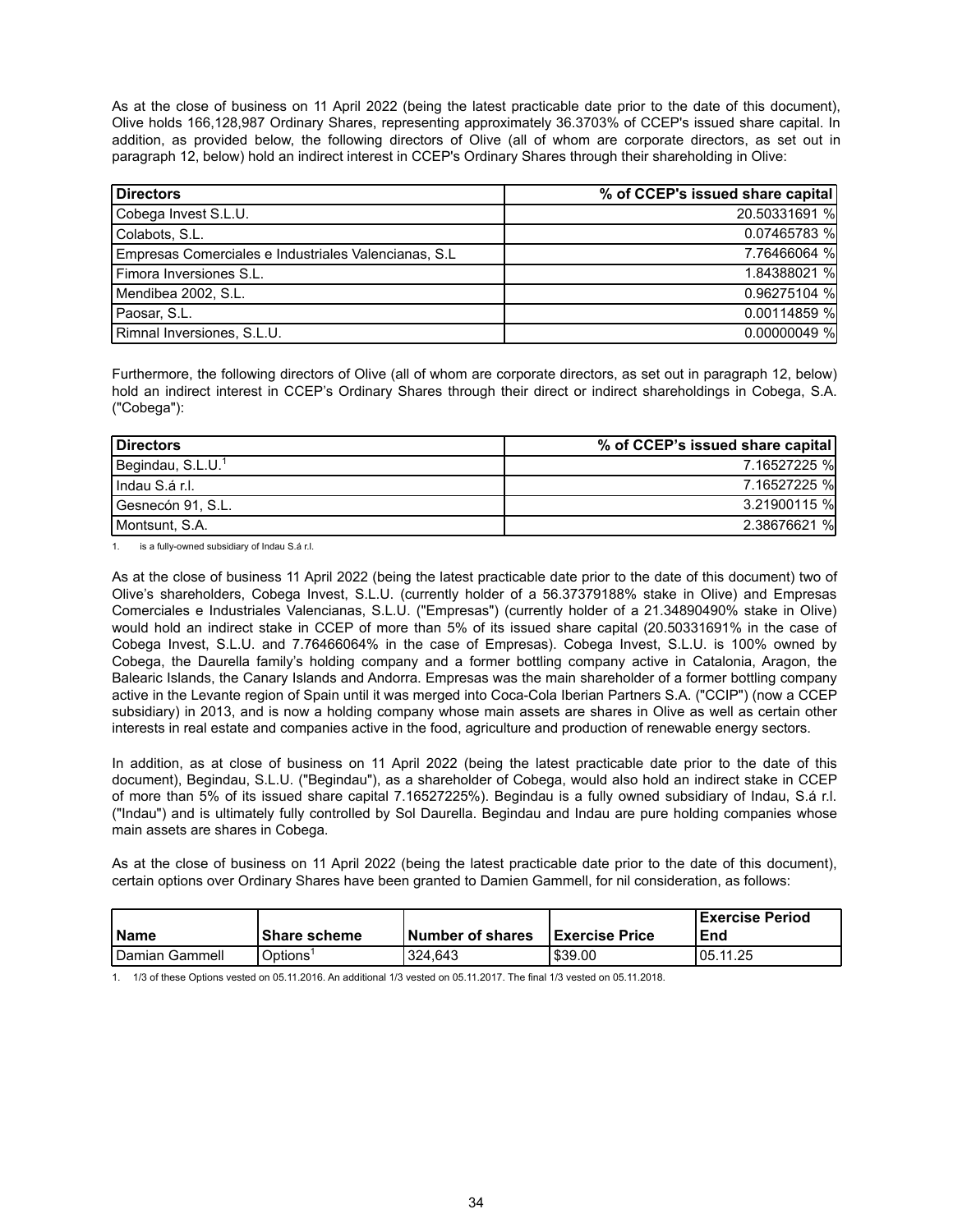As at the close of business on 11 April 2022 (being the latest practicable date prior to the date of this document), certain awards of shares have also been granted to Damian Gammell under CCEP share plans, all for nil consideration, as follows:

| l Name                  | <b>∖Date award made</b> | <b>Number of shares</b> | Date of vesting |
|-------------------------|-------------------------|-------------------------|-----------------|
| <b>I</b> Damian Gammell | 17 March 2020           | 78.132                  | 17 March 2023   |
| <b>I</b> Damian Gammell | 129 September 2021      | 74.703                  | l 15 March 2024 |
| <b>I</b> Damian Gammell | 10 March 2022           | 81,888                  | l 10 March 2025 |

In the 12 months prior to the close of business on 11 April 2022 (being the latest practicable date prior to the date of this document), neither Olive nor any of the Olive Directors or their families or persons connected with them within the meaning of Part 22 of the Companies Act 2006 had any dealings (including borrowing or lending) in CCEP's Ordinary Shares.

#### **6. Directors' service contracts and emoluments**

Information about the Directors' service contracts and letters of appointments is set out on page 203 of the 2021 Integrated Report, which is incorporated into this document by reference.

Save as disclosed above, there are no service contracts in force between any Director or proposed director of CCEP and the Company, and no such contract has been entered into or amended in the last six months preceding the date of this document.

# **7. Material contracts**

#### *Material contracts entered into by CCEP or its subsidiaries*

On 10 May 2021, the Company acquired Coca-Cola Amatil Limited ("CCL"). In connection with this acquisition, CCEP entered into the following documents which are or may be material:

- (a) a scheme implementation deed entered into with CCL on 4 November 2020, and amended on 14 February 2021, under which the Company acquired 69.2% of the entire existing issued share capital of CCL, pursuant to a scheme of arrangement. In accordance with the Scheme, each Independent Amatil Shareholder received A\$13.32 per share; and
- (b) a co-operation and sale deed entered into with the TCCC Group on 4 November 2020 in respect of the purchase of the TCCC Group's 30.8% interest in CCL. Under this agreement, and pursuant to elections made under that agreement, shares held by the TCCC Group were acquired by the Company on completion of the Scheme in two tranches. In respect of the first tranche of shares, representing 10.8% of the issued share capital of CCL, the TCCC Group received total cash consideration of A\$9.39 per share. The Company elected to purchase the second tranche of shares, representing 20% of the issued share capital of CCL in cash at A\$10.57 per share.

Under the above arrangements, the cash consideration paid by CCEP to the Independent Amatil Shareholders was A\$6,673 million and the cash consideration paid to TCCC was A\$893 million.

Other than the contracts listed above, no contracts have been entered into by CCEP or any of its subsidiaries, other than in the ordinary course of business, within the period of two years prior to the date of this document which are or may be material.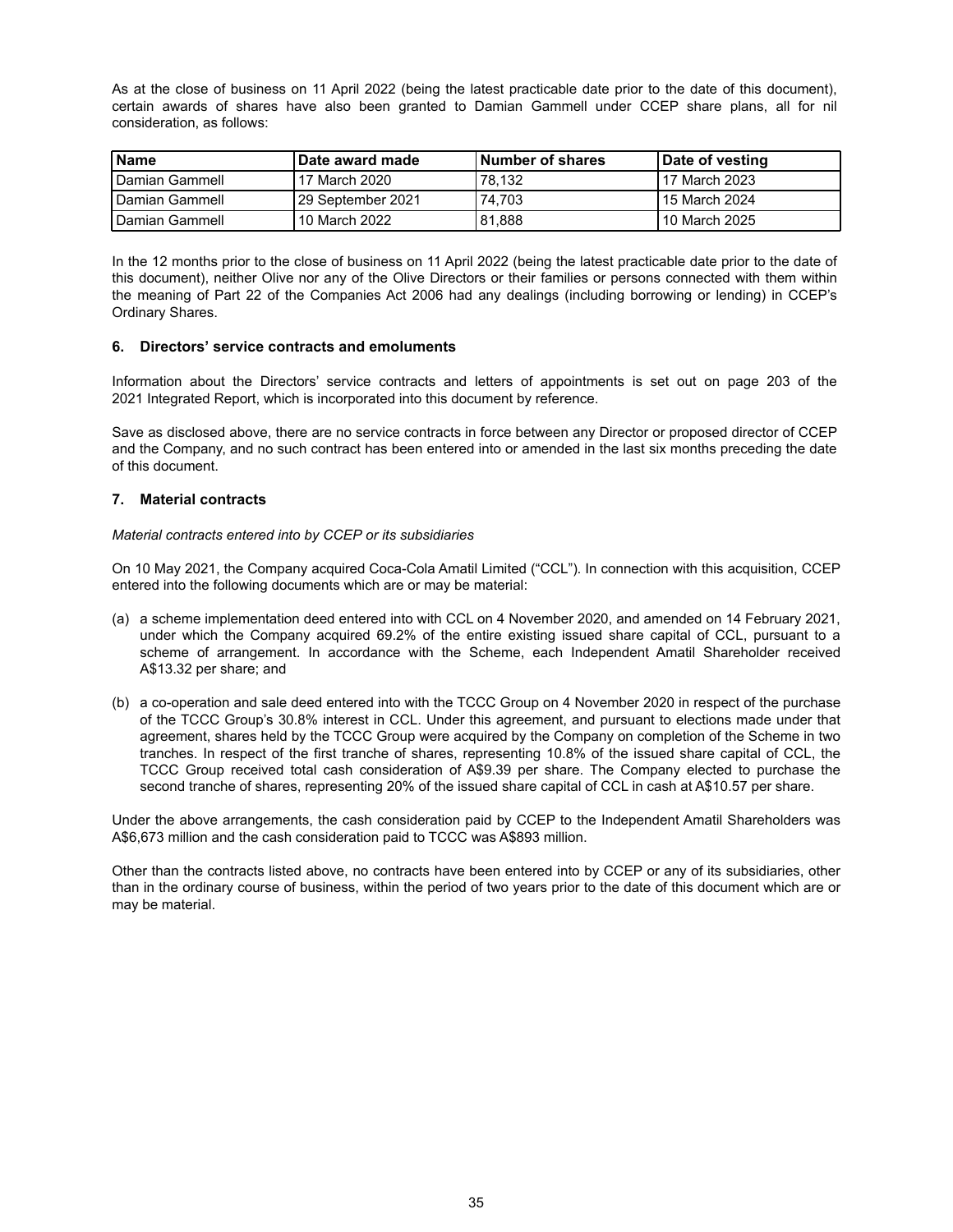#### *Material contracts entered into by Olive or its subsidiaries*

No contracts have been entered into by Olive or any of its subsidiaries, other than in the ordinary course of business, within the period of two years prior to the date of this document which are or may be material other than:

- (a) a corporate service agreement entered into with Cobega on 26 May 2016, and amended on 25 May 2018, 1 January 2019, 1 January 2020, 1 January 2021 and 1 January 2022, which took effect from 1 June 2016 for a three year term, automatically extended for one-year periods unless notice to the contrary is served two months in advance to the termination date, provided that Cobega maintains an indirect stake higher than 50% in Olive. The services rendered by Cobega to Olive under this agreement include services relating to its business operations (including with respect to its industrial, organisation and human resources functions), financial operations (including with respect to its cash management, cash control, accounting and tax functions) and legal management;
- (b) certain corporate services agreements entered into between Cobega and each of:
	- (i) Olive Activos, S.L.U., Nosoplas, S.L.U., and Frutos y Zumos, S.A.U., all of which were entered into on 22 June 2016, and amended on 25 May 2018, 1 January 2019, 1 January 2020, 1 January 2021 and 1 January 2022. They took effect from 1 June 2016, for a three year term and automatically extend for one year periods unless notice to the contrary is served two months in advance of the termination date; and
	- (ii) RPET Flake S.L. and Ikenergy Tarancón S.L. each of which was entered into on 6 March 2019 and amended on 1 January 2020, 1 January 2021 and 1 January 2022.

The services rendered by Cobega to each of the companies under these agreements include services relating to its business operations (including with respect to its industrial, organisation and human resources functions), financial operations (including with respect to financial controlling, accounting and tax functions) and legal management; and

- (c) certain corporate service agreements entered into between Cobega Financial Services S.L.U and each of:
	- (i) Olive, Olive Activos, S.L.U., Nosoplas, S.L.U., and Frutos y Zumos, S.A.U., all of which were entered into on 1 January 2019, and amended on 1 January 2020, 1 January 2021 and 1 January 2022, for a three year term and automatically extend for one year periods unless notice to the contrary is served two months in advance of the termination date; and
	- (ii) RPET Flake S.L. and Ikenergy Tarancon S.L. each of which was entered into on 6 March 2019 and amended on 1 January 2020, 1 January 2021 and 1 January 2022.

The services rendered by Cobega Financial Services S.L.U to Olive and each of the companies under these agreements include services relating to cash reporting, cash management and bank relationship services.

#### **8. Significant change**

Save as set out below, there has been no significant change in the financial or trading position of CCEP since 31 December 2021.

As set out in further detail in Note 27 to the consolidated financial statements included in the 2021 Integrated Report:

- in January 2022, the Group repaid prior to maturity €700 million of outstanding euro denominated borrowings (€700 million 0.75% Notes 2022) due in February 2022;
- in February 2022, the Group entered into asset sale arrangements with TCCC pursuant to which the Group agreed to sell certain non-alcoholic ready to drink brands predominantly available in Australia and New Zealand, that were acquired as part of the acquisition of CCL, for a total consideration approximating A\$275 million; and
- since 31 December 2021, we have seen significant macro-economic uncertainty as a result of the conflict in Ukraine. The scale and duration remains uncertain and could impact our earnings and cash flow.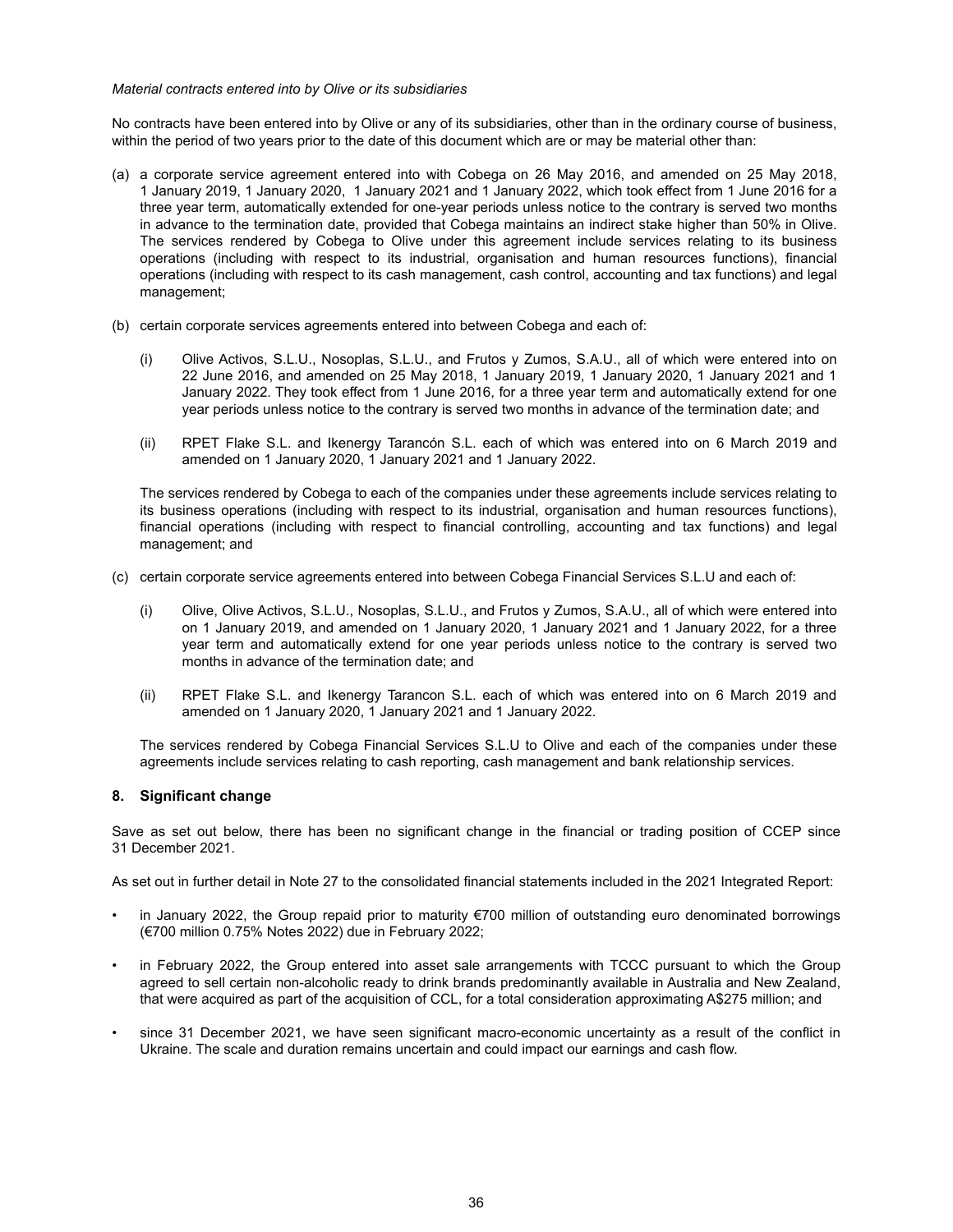# **9. Middle market quotations**

The middle market quotations for the Ordinary Shares of CCEP, as derived from, in the case of Euronext Amsterdam, LSE, Nasdaq and the Spanish Stock Exchanges, the Bloomberg service, for the first Business Day of each of the six months immediately preceding the date of this document and on 11 April 2022 (being both the latest practicable and available date prior to the date of this document) are set out in the table below.

|                             | <b>Price per Ordinary Share</b>  |             |           |                                     |
|-----------------------------|----------------------------------|-------------|-----------|-------------------------------------|
| <b>Date</b>                 | Euronext<br>Amsterdam $\epsilon$ | <b>LSE€</b> | Nasdaq \$ | <b>Spanish Stock</b><br>Exchanges € |
| 1 November 2021             | 45.95                            | 46.10       | 53.80     | 46.03                               |
| 1 December 2021             | 44.39                            | 44.68       | 49.32     | 44.61                               |
| 3 January 2022 <sup>1</sup> | 49.63                            | 50.33       | 56.34     | 49.67                               |
| 1 February 2022             | 50.93                            | 50.95       | 58.28     | 51.03                               |
| 1 March 2022                | 44.15                            | 44.23       | 48.47     | 44.13                               |
| 1 April 2022                | 44.59                            | 44.55       | 49.85     | 44.69                               |
| 11 April 2022               | 44.44                            | 44.25       | 47.60     | 44.40                               |

1. The LSE was closed on the 3rd January 2022 so the price given for the LSE is as of 4th January 2022 which was the first Business Day of January for the LSE.

#### **10. Relationship between Olive, CCEP and the Olive Nominated Directors**

#### *CCEP*

The governance framework of CCEP is set out in CCEP's Articles (the terms of which are described on pages 203 to 208 of the Prospectus) and the Shareholders' Agreement (the terms of which are described at pages 240 to 246 of the Prospectus) which provide a high level framework for the affairs and governance of CCEP and set out CCEP's relationships with its stakeholders, including Olive and ER.

#### *Olive*

Olive is 56.37379188% owned by Cobega Invest, S.L.U which, in turn, is 100% owned by Cobega. As described in paragraph 7 of this Part IV, Cobega has entered into a number of corporate services agreements with Olive and its subsidiaries. As Olive is interested in the Waiver Resolution, it is not entitled to vote on it in respect of its shareholdings.

#### *Olive Nominated Directors*

In accordance with the terms of the Articles and the Shareholders' Agreement, the Olive Nominated Directors have been appointed to the Board by Olive.

As Olive is considered to be interested in the outcome of the Waiver Resolution, the Olive Nominated Directors have, in accordance with the provisions of the Takeover Code, made no recommendation on the Waiver Resolution. The Olive Nominated Directors have no direct shareholding in CCEP.

#### **11. Business of Olive and current trading and prospects**

Olive is a Spanish company with its registered office at C/ Alcalá 44, 4ª planta, 28014 Madrid, Spain. The nature of its business is as a holding company through which the former shareholders in CCIP, which is now a CCEP subsidiary, hold their shares in CCEP. In addition, Olive is also the holding company of the shares in certain companies that used to be owned by former subsidiaries of CCIP or in new companies (RPET Flake S.L. and Ikenergy Tarancón S.L.) which carry out supplementary activities to those of the aforementioned former subsidiaries of CCIP. All those other companies are the Olive Subsidiaries. Olive attaining the maximum controlling position as a result of the Buyback Authorities would not significantly affect its earnings, assets or liabilities.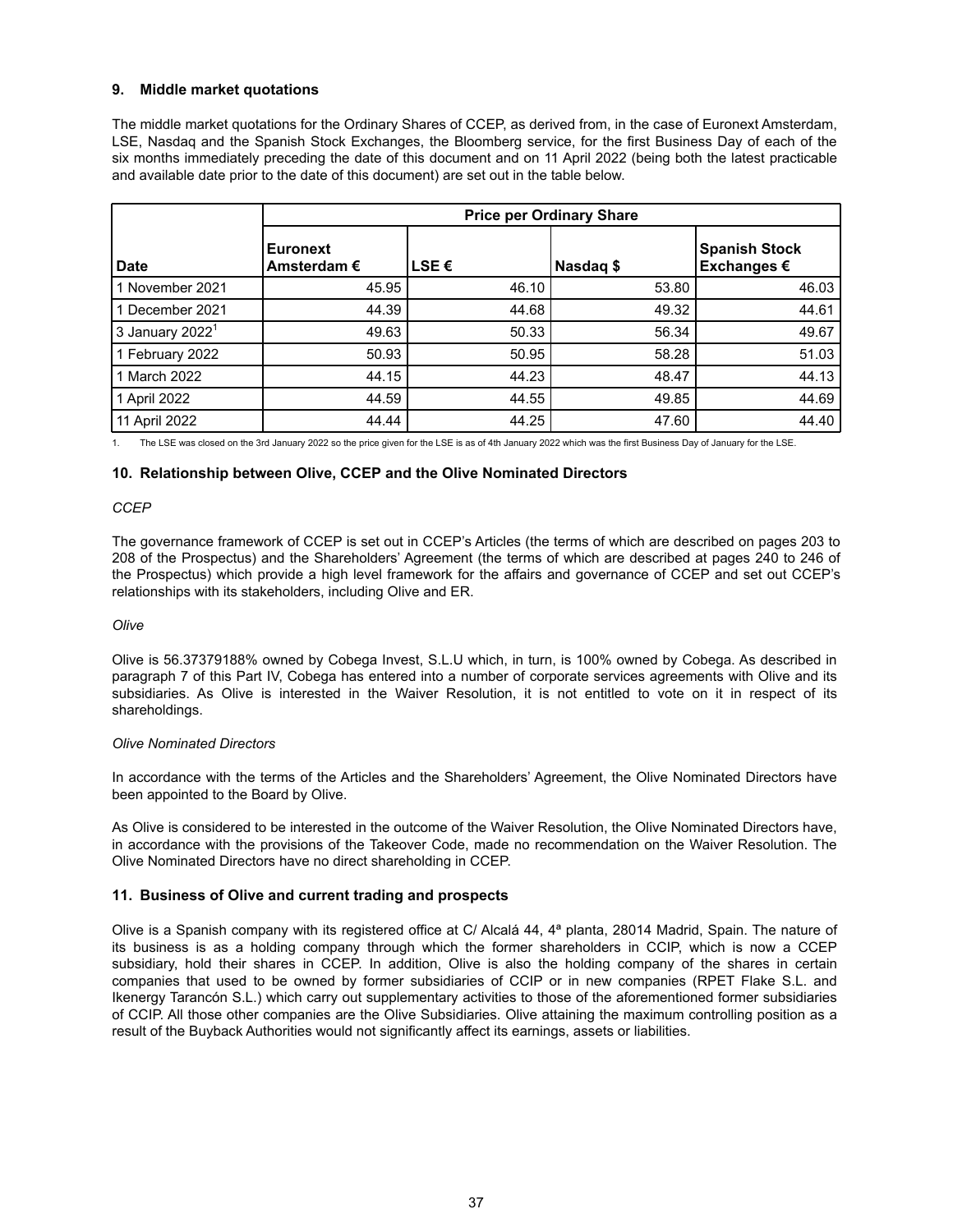# **12. Directors of Olive**

The directors of Olive (all of which, other than Mr Álvaro Gómez-Trénor Aguilar and Mr Pablo Gómez-Trénor Aguilar, are corporate directors) are:

- Indau S.á r.l. (represented by Ms Sol Daurella);
- Empresas Comerciales e Industriales Valencianas, S.L. (represented by Mr Javier Gómez-Trénor Vergés);
- Provisiones y Tenencias, S.L.U. (represented by Mr Mario Rotllant Solá);
- Gesnecón 91, S.L. (represented by Mr Alfonso Líbano Daurella);
- Montsunt, S.A. (represented by Ms Victoria Figueras-Dotti Daurella);
- Cobega Invest, S.L.U. (represented by Mr Camilo Javier Juliá Diez de Rivera);
- Rimnal Inversiones, S.L.U. (represented by Ms Alicia Daurella Aguilera);
- Begindau, S.L.U. (represented by Mr Eduardo Berché Moreno);
- Mr Álvaro Gómez-Trénor Aguilar;
- Mr Pablo Gómez-Trénor Aguilar;
- Usó Ferrera Inversiones, S.L. (represented by Mr Manuel Ferris Usó);
- Fimora Inversiones, S.L. (represented by Alexis Masaveu Mora-Figueroa);
- Colabots, S.L. (represented by Mr Manuel Álvarez de Estrada Creus);
- Mendibea 2002, S.L. (represented by Mr José Ignacio Comenge); and
- Paosar, S.L. (represented by Mr Jaime Castellanos Borrego).

The business address of Olive is C/ Alcalá 44, 4ª planta, 28014 Madrid, Spain.

# **13. Interests in Olive of CCEP and the Directors**

Other than as described below, neither CCEP nor any of the Directors, or their families or persons connected with them within the meaning of Part 22 of the Companies Act 2006, have any interests in, rights to subscribe for, or short positions in the issued ordinary share capital of Olive. José Ignacio Comenge directly holds 25,765 shares in the capital of Olive, representing approximately 0.001721% of its issued share capital. Álvaro Gómez-Trénor Aguilar directly holds 90,967 shares in the capital of Olive, representing 0.0061% of its issued share capital. In addition, the following Olive Nominated Directors hold an indirect interest in Olive through their shareholdings in Cobega and other connected parties:

| l Name                      | % of Olive's issued share capital |
|-----------------------------|-----------------------------------|
| <b>Sol Daurella</b>         | 19.711291                         |
| José Ignacio Comenge        | 4.715776                          |
| Álvaro Gómez-Trénor Aguilar | 1.890453                          |
| Alfonso Líbano Daurella     | 3.956734                          |

#### **14. Profit Forecast**

On 16 February 2022 the Group published its preliminary unaudited results of the Group for the year ending 31 December 2021, which included outlook guidance for the year ending 31 December 2022 (the "Profit Forecast Period"). Such guidance for the Profit Forecast Period included a profit measure (the "Profit Forecast"), as presented below.

• Operating profit: pro forma comparable growth of 6-9% (on a fx-neutral basis)

The Profit Forecast constitutes a profit forecast for the purposes of Rule 28 of the Takeover Code. It was made in accordance with established practice and as part of the ordinary course of CCEP's communications with its shareholders and the market.

The Directors have considered the Profit Forecast to confirm that it remains valid as at the date of this document.

The Profit Forecast is presented on a pro forma comparable basis, which assumes acquisition of CCL occurred on 1 January 2021 and excludes certain comparable items considered by the Group to impact comparability of financial performance between periods. Further detail of the pro forma comparable results for the year ended 31 December 2021, including a reconciliation from the Group's reported results to the pro forma comparable financial information, is included within the Business and Financial Review on pages 50 to 63 of the 2021 Integrated Report. Further, the Profit Forecast is presented on a constant currency basis and excludes the effect of foreign exchange rate changes during the Profit Forecast Period.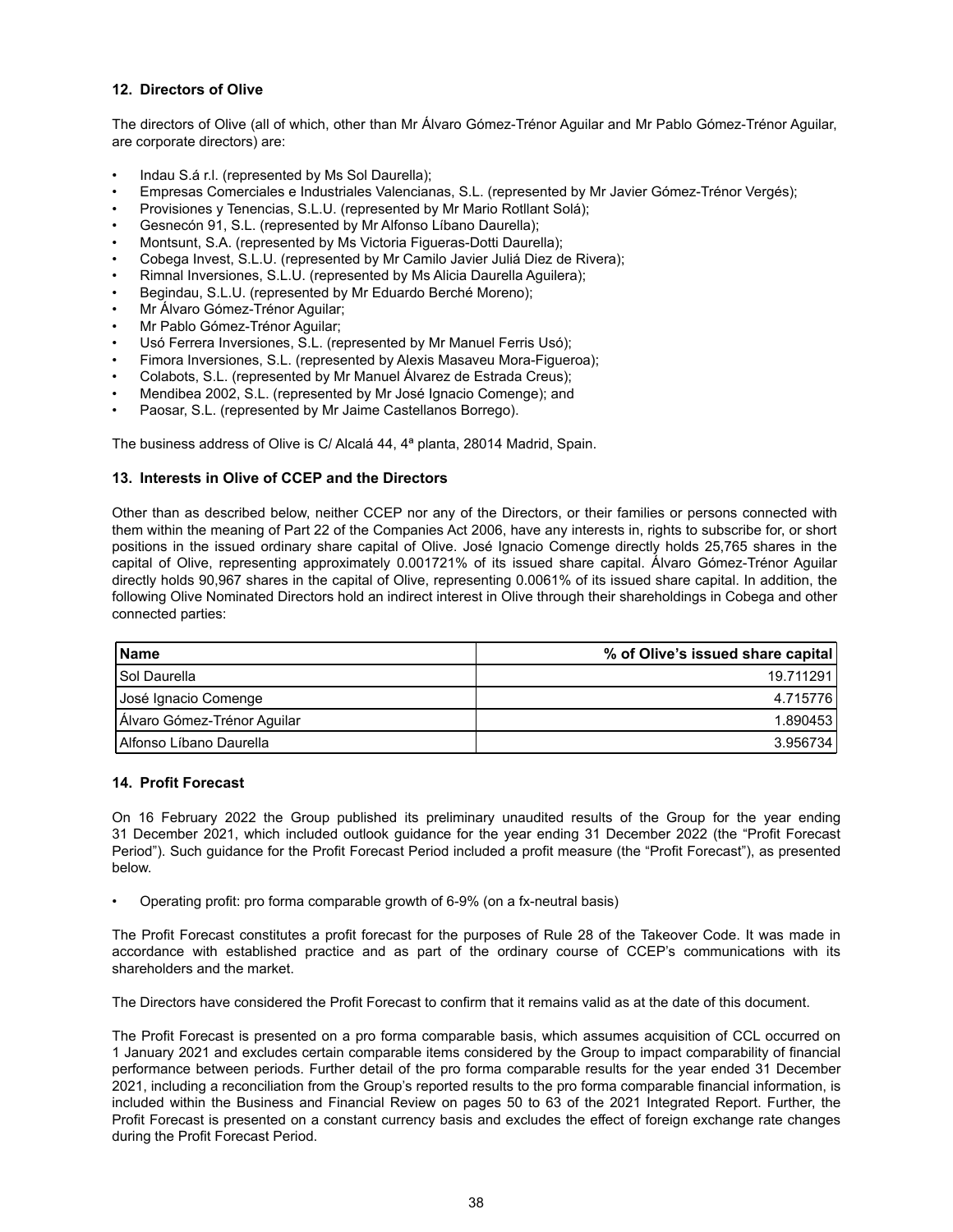#### *Basis of preparation*

The Profit Forecast is based on the Group's current internal forecast for the remainder of the year ending 31 December 2022.

The basis of accounting used for the Profit Forecast is consistent with the Group's existing accounting policies, which are in accordance with U.K. adopted International Accounting Standards, IFRS as adopted by the EU and IFRS as issued by the IASB, and will be applied in the preparation of the Group's financial statements for the year ending 31 December 2022.

The Directors have prepared the Profit Forecast on the basis referred to above and the assumptions set out below, which have been updated as at the date of this document. The Profit Forecast is inherently uncertain and there can be no guarantee that any of the factors referred to below under 'Assumptions' will not occur and/or, if they do, their effect on the Group's results of operations, financial condition or financial performance, may be material. The Profit Forecast should therefore be read in this context and construed accordingly.

#### *Assumptions*

*Factors outside the influence or control of the Directors*

For the year ending 31 December 2022:

- there will be:
	- continued recovery to 2019 levels across our markets in Away from Home channel volumes, instant consumption volumes and levels of tourism;
	- no adverse change in non-alcoholic ready-to-drink market conditions (including, but without limitation, in relation to actions taken by the Group's competitors and customers, the Group's ability to realise price increase or customer consolidation);
	- no exposure to prolonged periods of unseasonal weather;
	- no change in consumer preferences of non-alcoholic ready-to-drink beverages that the Group is unable to address through changes in its product and packaging ranges;
	- no further adverse changes in supply chain costs to the Group (for example, as a result of material supply chain disruptions, changes in the cost of unhedged commodities, raw material availability, supplier consolidation) and/or the Group's labour costs (including pension and other employment benefits);
	- no change in the political and/or economic environment in which the Group operates (including the introduction of additional lockdowns or other COVID-19 related restrictions), or worldwide event which results in significant disruption to the Group's business (including any further adverse economic impacts resulting from the conflict in Ukraine);
	- no change in legislation or regulatory requirements relating to the Group or the legislative or regulatory environment within which the Group, or a material part of it, operates (including, without limitation, the introduction of new deposit schemes or other packaging related legislation or the introduction of new soft drink industry taxes or levies);
	- no change in general sentiment towards TCCC, Monster or the Group and/or its operations which has an impact on the Group;
	- no business disruption affecting the Group, its customers, its supply chain or other stakeholders (including, but without limitation, product recalls, natural disasters, severe adverse weather, acts of terrorism, cyberattacks, credit default events for key customers, labour strikes or technological issues);
	- no change in the Group's external credit rating, existing debt arrangements, or its ability to access external financing;
	- no change in the accounting standards or policies which were used for the Profit Forecast; and
	- no change with respect to the retention of key management;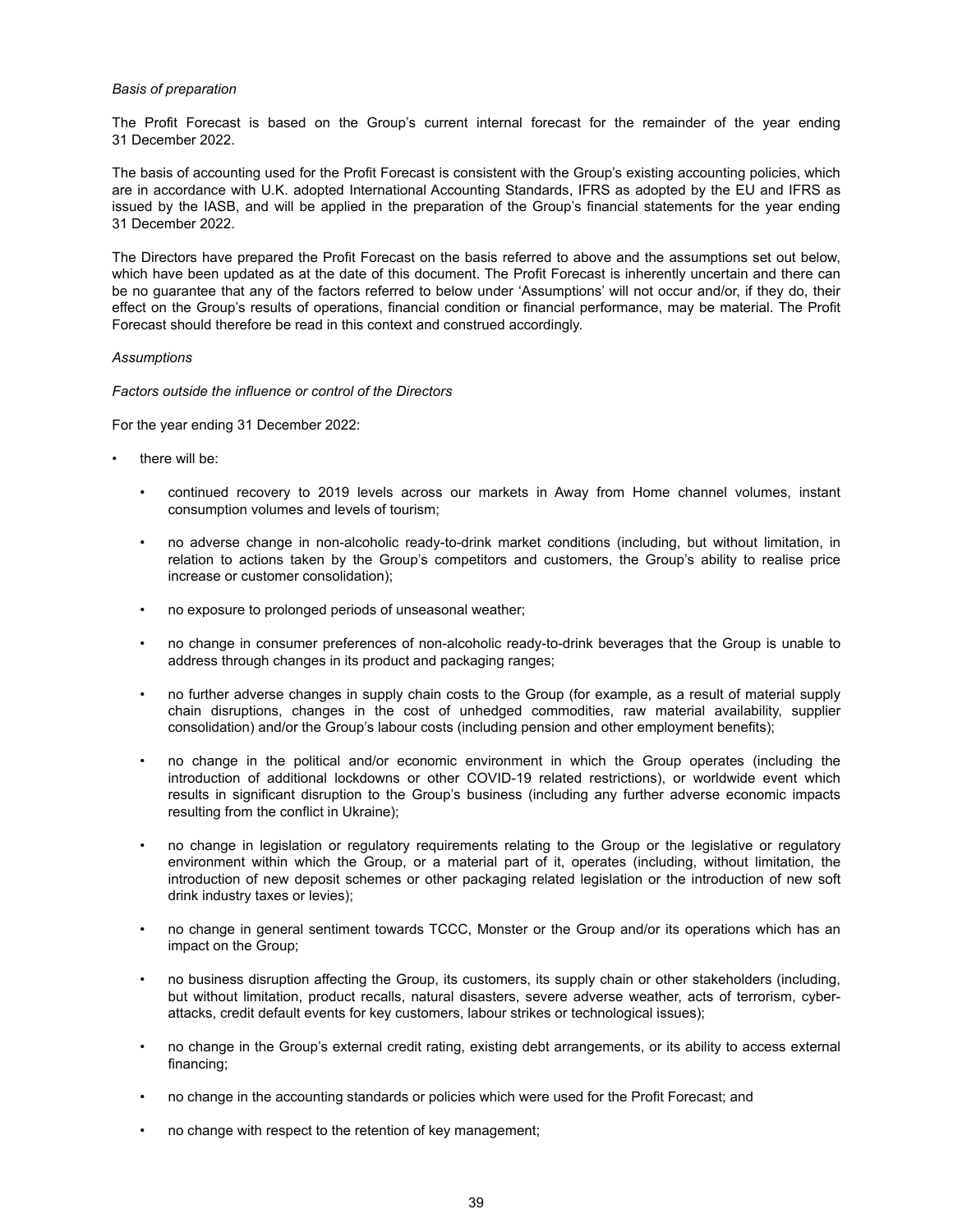which is material in the context of the Profit Forecast;

• there will be no change in control of the Group.

#### *Factors within the influence or control of the Directors*

In preparing the Profit Forecast, the Directors have also assumed that there will be for the year ending 31 December 2022:

- no change in the expected realisation of pricing changes with customers;
- no change to the strategy or operation of the Group's business;
- no deterioration in the Group's relationships with customers or suppliers;
- no deterioration in the Group's relationships with TCCC, Monster and other franchisers;
- no health and safety issues experienced by the Group;
- no unplanned capital expenditure or asset disposals conducted by or affecting the Group;
- no merger and acquisition, or divestment activity conducted by or affecting the Group;
- no change to the expected realisation of benefits from the Company's business transformation programmes; and
- no change in key management of the Group

which is material in the context of the Profit Forecast.

#### *Directors' confirmation*

The Directors have considered the Profit Forecast and confirm (i) that it remains valid as at the date of this document; (ii) that it has been properly compiled on the basis of the assumptions set out in this paragraph 14; and (iii) that the basis of accounting used is consistent with the Group's existing accounting policies.

#### **15. General**

Credit Suisse has given and has not withdrawn its written consent to the inclusion of its name and references to it in this document in the form and context in which they appear.

Save as set out in this document, no agreement, arrangement or understanding (including any compensation arrangement), exists between Olive or any person acting in concert with Olive and any of the Non-Olive Directors, recent independent directors, Independent Shareholders or recent Shareholders of CCEP, or any person interested in or recently interested in shares of CCEP, having any connection with or dependence upon the proposals set out in Resolution 23.

As at 11 April 2022 (being the latest practicable date prior to the date of this document, and save as disclosed elsewhere in Part IV of this document):

- (a) neither Olive nor Olive's directors, nor any person acting in concert with it or them, has any interest in, right to subscribe in respect of, or short position in relation to any relevant securities;
- (b) neither Olive nor Olive's directors, nor any person acting in concert with it or them, have dealt in relevant securities during the period of 12 months ended on 11 April 2022 (being the latest practicable date prior to the publication of this document);
- (c) there are no relevant securities which Olive or Olive's directors, or any person acting in concert with it or them, have borrowed or lent (excluding any borrowed relevant securities which have either been on-lent or sold);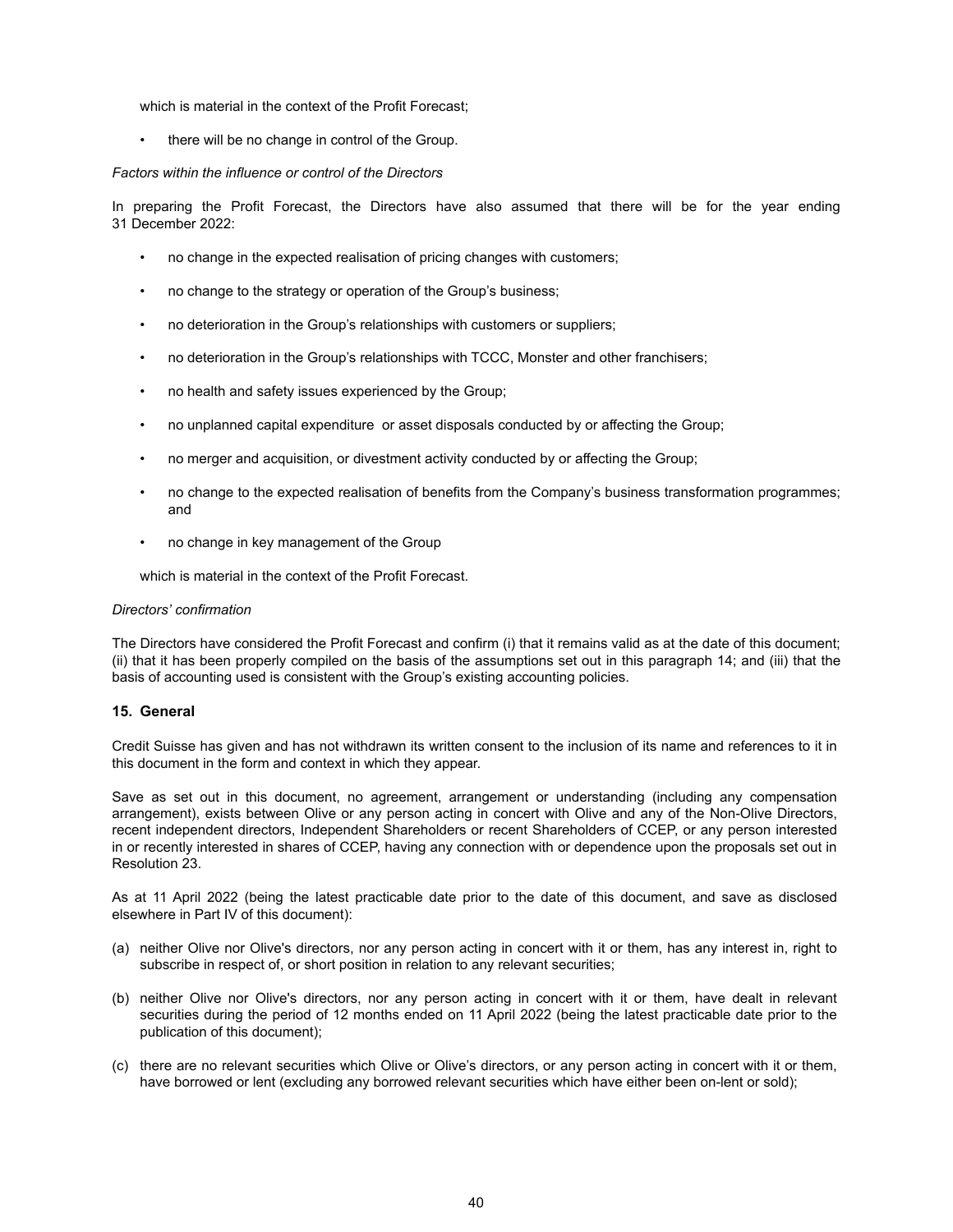- (d) none of:
	- (i) the Directors or any of their close relatives or related trusts;
	- (ii) any connected adviser (except in the capacity of an exempt fund manager or an exempt principal trader); or
	- (iii) any other person acting in concert with CCEP,

has as at 11 April 2022 (being the latest practicable date prior to the publication of this document), any interest in, right to subscribe in respect of, or short position in relation to any relevant securities; and

(e) there are no relevant securities which CCEP or any person acting in concert with Company or the Directors has borrowed or lent (excluding any borrowed relevant securities which have either been on-lent or sold).

There is no agreement or arrangement or understanding by which the beneficial ownership of any Ordinary Shares acquired by CCEP pursuant to the Buyback Authorities will be transferred to any other person. Such shares will, in accordance with the Companies Act 2006, either be held in treasury up to the amounts permitted to be held in treasury by the Companies Act 2006 or will be cancelled, with the issued ordinary share capital of CCEP being reduced by the nominal amount of those Ordinary Shares so purchased.

In this paragraph 15, reference to:

"relevant securities" means Ordinary Shares and securities carrying conversion or subscription rights into Ordinary Shares;

"derivatives" includes any financial product, whose value in whole or in part is determined directly or indirectly by reference to the price of an underlying security;

"short position" means a short position, whether conditional or absolute and whether in the money or otherwise, and includes any short position under a derivative, any agreement to sell or any delivery obligation or right to require another person to purchase or take delivery;

"associated company" means in relation to any company that company's parent, subsidiaries and fellow subsidiaries, and their associated companies, and companies of which such companies are associated companies. For these purposes, ownership or control of 20% or more of the equity share capital of a company is regarded as the test of associated company status;

"connected adviser" means:

- (a) in relation to CCEP (i) an organisation which is advising CCEP in relation to the Waiver Resolution and the Buyback Authorities; and (ii) a corporate broker to CCEP;
- (b) in relation to a person who is acting in concert with Olive or with the Directors, an organisation (if any) which is advising that person either (i) in relation to the Waiver Resolution and the Buyback Authorities; or (ii) in relation to the matter which is the reason for that person being a member of the relevant concert party; and
- (c) in relation to a person who is an associated company of Olive or CCEP, an organisation (if any) which is advising that person in relation to the Waiver Resolution and the Buyback Authorities;

"control" means an interest, or aggregate interests, in shares carrying in aggregate 30% or more of the voting rights of a company, irrespective of whether such interest or interests give de facto control; and

"dealing" or "dealt" includes the following:

- (a) the acquisition or disposal of securities, of the right (whether conditional or absolute) to exercise or direct the exercise of the voting rights attaching to securities, or of general control of securities;
- (b) the taking, granting, acquisition, disposal, entering into, closing out, termination, exercise (by either party) or variation of an option (including a traded option contract) in respect of any securities;
- (c) subscribing or agreeing to subscribe for securities;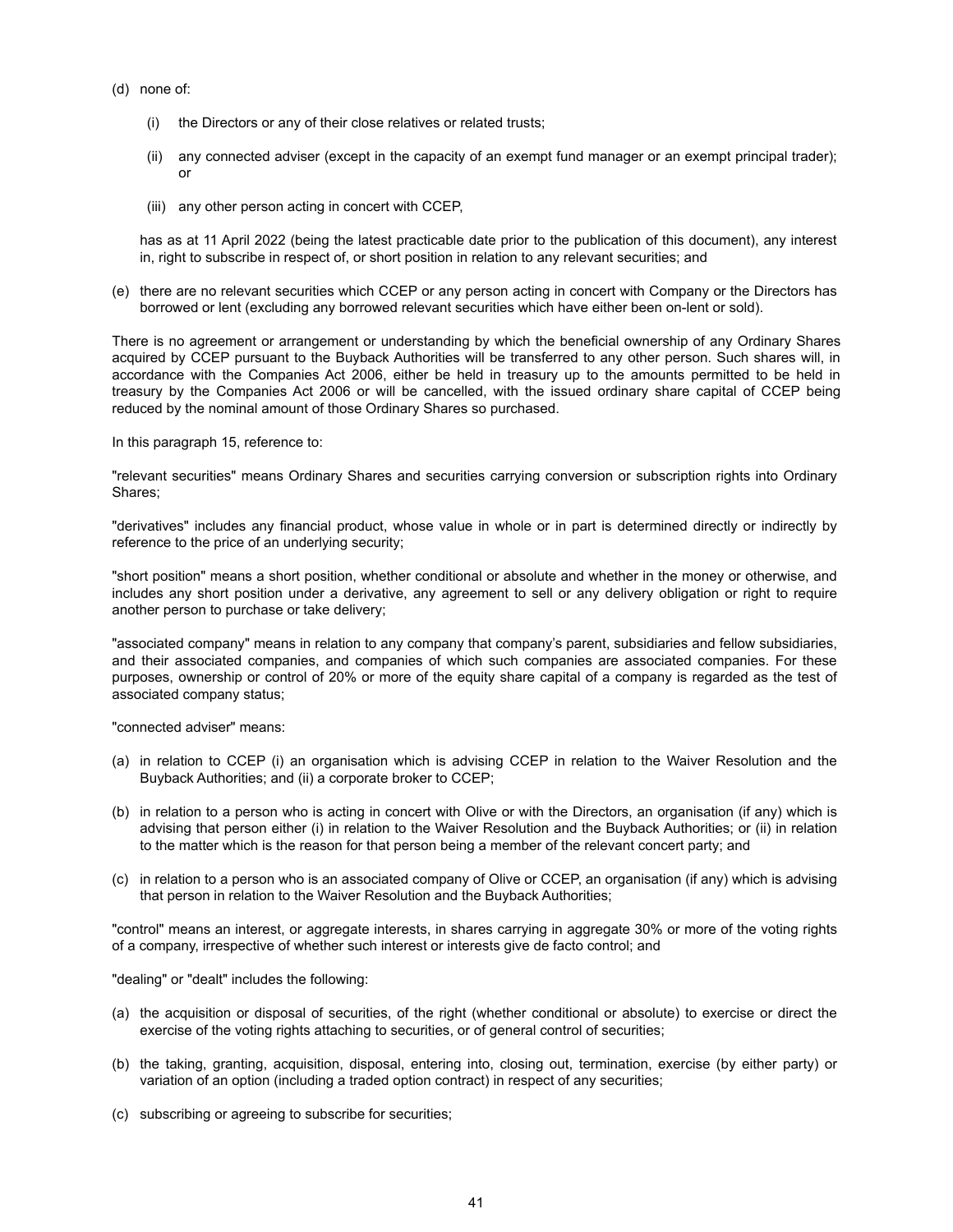- (d) the exercise or conversion, whether in respect of new or existing securities, of any securities carrying conversion or subscription rights;
- (e) the acquisition of, disposal of, entering into, closing out, exercise (by either party) of any rights under, or variation of, a derivative referenced, directly or indirectly, to securities;
- (f) the entering into, terminating or varying the terms of any agreement to purchase or sell securities; and
- (g) any other action resulting, or which may result, in an increase or decrease in the number of securities in which a person is interested or in respect of which he or she has a short position.

For the purposes of this paragraph 14 a person is treated as "interested" in securities if he or she has long economic exposure, whether absolute or conditional, to changes in the price of those securities (and a person who only has a short position in securities is not treated as interested in those securities). In particular, a person is treated as "interested" in securities if:

- (a) he or she owns them;
- (b) he or she has the right (whether conditional or absolute) to exercise or direct the exercise of the voting rights attaching to them or has general control of them;
- (c) by virtue of any agreement to purchase, option or derivative, he or she:
	- (i) has the right or option to acquire them or call for their delivery, or
	- (ii) is under an obligation to take delivery of them, whether the right, option or obligation is conditional or absolute and whether it is in the money or otherwise; or
- (d) he or she is party to any derivative:
	- (i) whose value is determined by reference to their price, and
	- (ii) which results, or may result, in his or her having a long position in them.

#### **15. Documents available for inspection**

The following documents are available for inspection during normal business hours at the registered office of CCEP on any Business Day from the date of this document until the date of the AGM and may also be inspected at the AGM venue for 15 minutes prior to and during the meeting:

- (a) the Articles of Association of CCEP;
- (b) the consent letter from Credit Suisse referred to in paragraph 15 above;
- (c) copies of the Executive Director's service contract with CCEP;
- (d) copies of the Non-Executive Directors' letters of appointment;
- (e) the Prospectus;
- (f) the 2021 Integrated Report;
- (g) the rules of the Employee Share Purchase Plan;
- (h) the Contracts, along with a list of the repurchase counterparties, the names of which do not appear in the Contracts themselves (referred to on page 11 of this document); and
- (i) this document.

Copies of these documents, with the exception of items (b), (c), (d), (g) and (h), will also be available on CCEP's website (www.cocacolaep.com).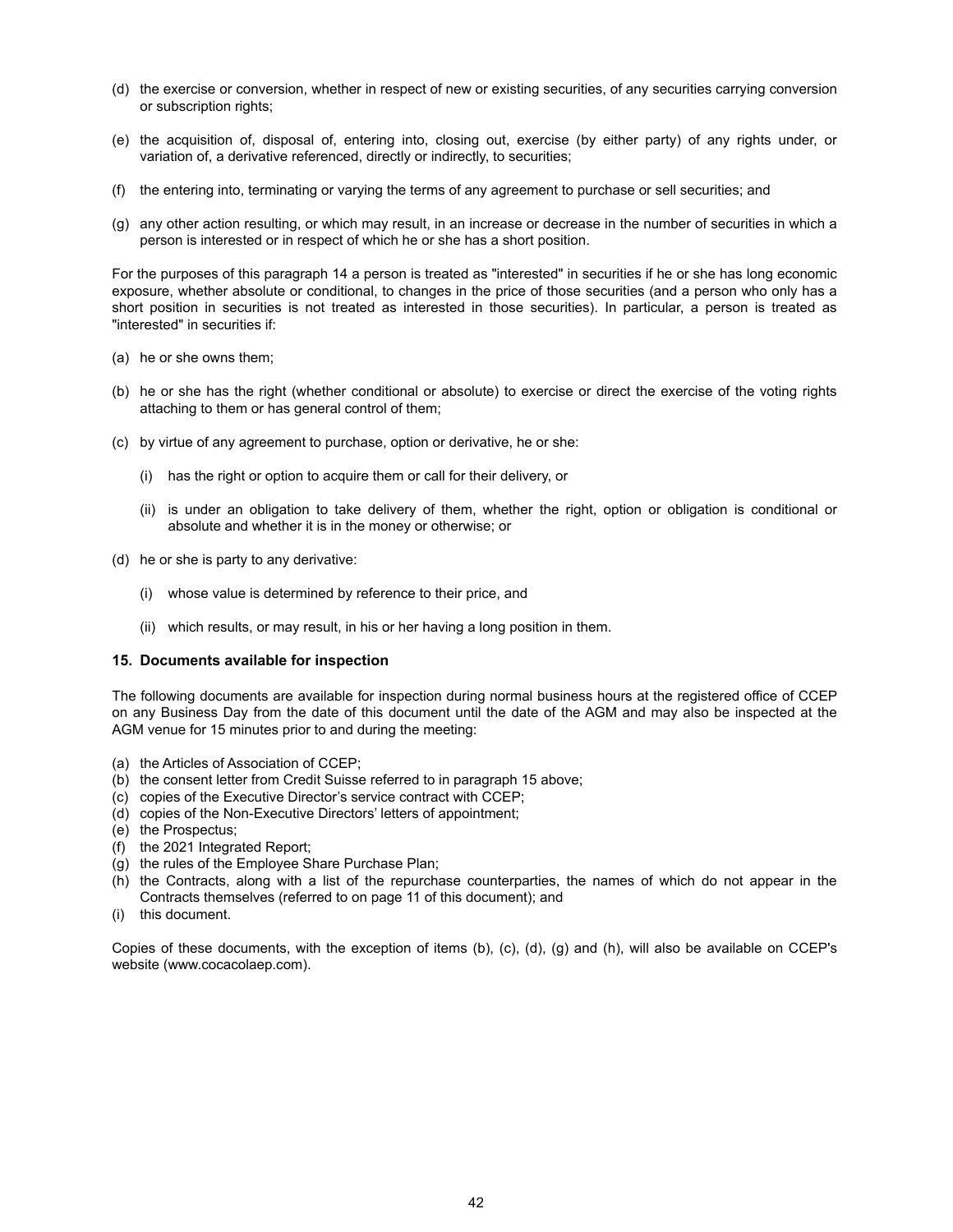Copies of the following documents are available on Olive's website:

- (j) the articles of association of Olive at: https://www.olivepartners.com/Content/docum/Estatutos%20sociales%20OLIVE%20PARTNERS%20S.A. %20-%20versi%C3%B3n%20vigente%20(05.08.2021).pdf; and
- (k) Olive's audited annual accounts for the year ended 31 December 2020 at: https://www.olivepartners.com/Content/docum/PDFsam\_merge.pdf

The table below sets out the various sections of those documents which are incorporated by reference into this document, so as to provide the information required pursuant to the Takeover Code. These documents (other than Olive's audited annual accounts for the year ended 31 December 2020 which will be available from Olive's website as above) will also be available at CCEP's website, www.cocacolaep.com, from the date of this document and available for inspection as set out in this paragraph 16.

| <b>Document</b>                                                        | <b>Section</b>                                                                                                                                                   | Page number(s) in such<br>document         |
|------------------------------------------------------------------------|------------------------------------------------------------------------------------------------------------------------------------------------------------------|--------------------------------------------|
| Prospectus                                                             | Additional Information - Articles of<br>Association<br>Additional Information - Material<br>Contracts - CCEP                                                     | 203 to 208<br>240 to 249                   |
| 2021 Integrated Report                                                 | <b>Board of Directors</b><br>Directors' Remuneration report<br>CCEP's audited consolidated financial<br>statements for the year ended<br>31 December 2021<br>All | 67 to 71<br>92 to 107<br>129 to 183<br>All |
| Olive's audited annual accounts for the<br>year ended 31 December 2020 |                                                                                                                                                                  | All                                        |

Any Shareholder, person with information rights or other person to whom this document is sent may request a copy of each of the documents set out above in hard copy form. Hard copies will only be sent where valid requests are received from such persons. Requests for hard copies are to be submitted to the Company Secretary by post to Pemberton House, Bakers Road, Uxbridge UB8 1EZ, United Kingdom or by making a request via ir.cocacolaep.com/ financial-reports-and-results/integrated-reports or by sending an email to sendmaterial@proxyvote.com, by making a request via www.proxyvote.com or by phoning (in the US) +1 800 579 1639 (calls made in the US and Canada are toll-free to this number) or (outside the US) +1-800-579-1639 (costs may vary in other regions) with their 16 digit control number. Lines are open 24 hours a day. All valid requests will be dealt with as soon as possible and hard copies mailed by no later than two business days following such request.

Credit Suisse, which is authorised by the Prudential Regulation Authority and regulated by the Prudential Regulation Authority and the Financial Conduct Authority in the United Kingdom, is acting exclusively as financial adviser to CCEP and for no one else in connection with the Waiver Resolution and will not be responsible to any person other than CCEP for providing the protections afforded to clients of Credit Suisse, nor for providing advice in relation to the proposals in this document, or any matter referred to in this document. Apart from the responsibilities and liabilities, if any, which may be imposed on Credit Suisse by the Financial Services and Markets Act 2000 or the regulatory regime established thereunder or any other laws, neither Credit Suisse nor any of its subsidiaries, branches or affiliates owes or accepts any duty, liability or responsibility whatsoever (whether direct or indirect, whether in contract, in tort, under statute or otherwise) to any person who is not a client of Credit Suisse in connection with this document, any statement contained herein or otherwise.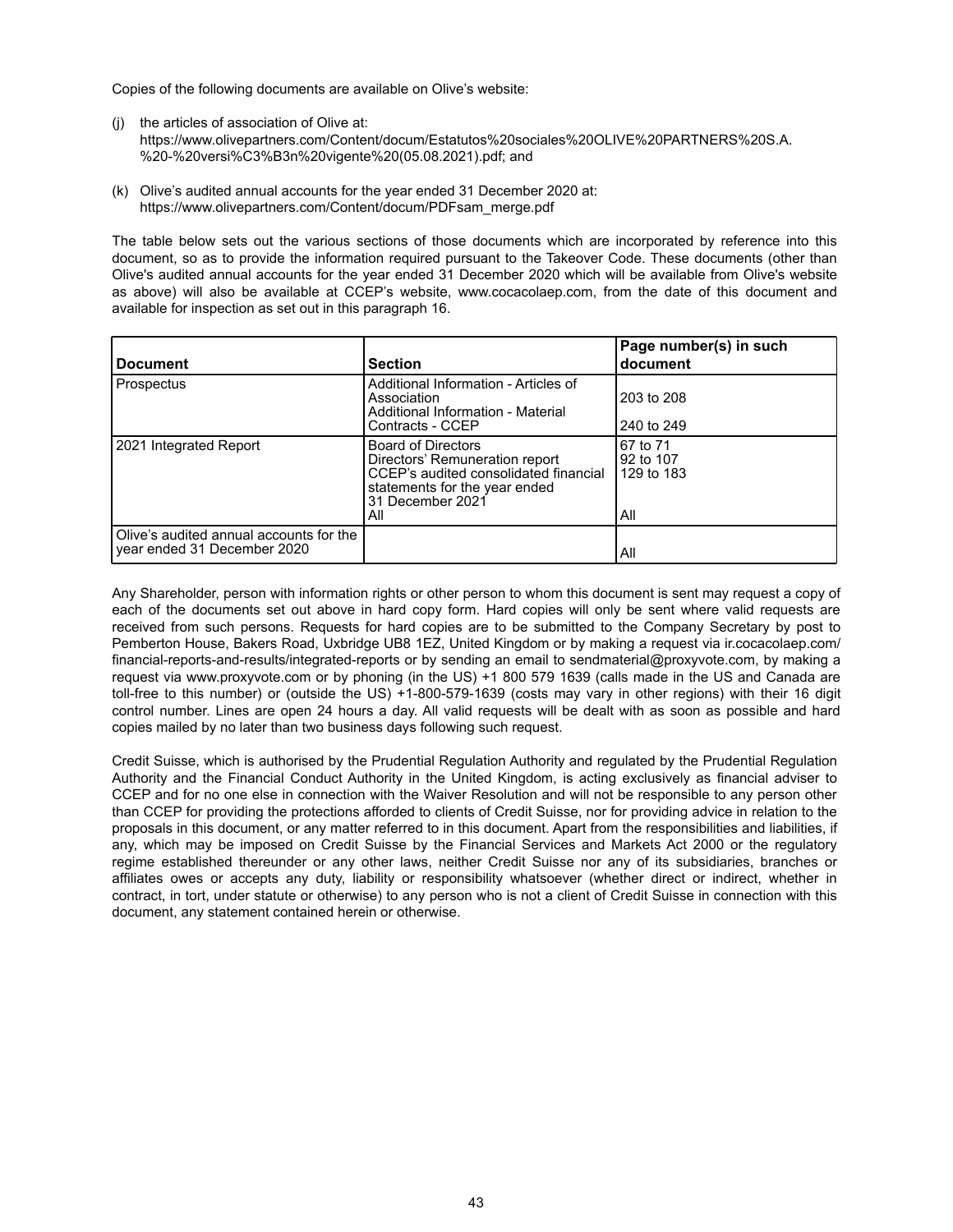# **Part V**

# **Summary of the Coca-Cola Europacific Partners plc Employee Share Purchase Plan**

# **1. General**

The operation of the Coca-Cola Europacific Partners plc Employee Share Purchase Plan including its sub-plans (the "ESPP") will be overseen by the Company's Board of Directors or a committee duly authorised to carry out that board's functions under the ESPP (the "Board").

The ESPP operates with sub-plans, which specify further details about how the ESPP will be operated in respect of particular members of the Company's group ("Participating Companies"), countries and/or categories of eligible employees and/or participants. The ESPP currently has 3 sub-plans – for the UK, the Netherlands and the general international sub-plan – and may operate with additional sub-plans in future. All sub-plans will comply with the main rules of the ESPP, including the limits on participation in the ESPP. Currently, eligible employees in most countries will be eligible to participate in the international sub-plan.

Decisions of the Board are final and conclusive.

None of the benefits under the ESPP are pensionable.

# **2. Eligibility**

Normally, all employees (including employed executive directors) of Participating Companies who have satisfied any qualifying period, and satisfy any additional criteria set out in the relevant sub-plan will be eligible to participate in the ESPP. It is currently intended that the ESPP will be offered to all eligible employees, except, in accordance with the UK Takeover Code, certain individuals closely connected to significant shareholders in the Company.

# **3. Award types**

Four types of award may be granted under the ESPP:

- acquisitions of purchased shares, consisting of the opportunity for participants to purchase fully paid ordinary shares in the capital of the Company ("Shares") ("Purchased Shares");
- acquisitions of dividend shares, consisting of the Company arranging for cash dividends received in relation to a participant's Shares to be reinvested in the acquisition of further Shares ("Dividend Shares");
- matching awards, consisting of a conditional right to acquire Shares which are granted in connection with corresponding acquisitions of Purchased Shares ("Matching Awards"); and
- free awards, consisting of a conditional right to acquire Shares ("Free Awards", and together with Matching Awards, "Awards")

The types of award that may be available will be specified in the relevant sub-plan and may differ between sub-plans, Participating Companies, award documents or otherwise as determined by the Board. The ESPP is currently intended to operate with Purchased Shares, Dividend Shares and Matching Awards in most jurisdictions that the ESPP will be operated in.

All eligible employees of the same Participating Company will generally be invited to participate on substantially the same terms.

After shareholder approval, awards may be settled using newly issued, treasury or existing Shares (although it is not anticipated treasury Shares would be used). No newly issued Shares or Shares transferred from treasury may be used following the tenth anniversary of shareholder approval of the ESPP unless further shareholder approval is obtained.

Awards may not be transferred or otherwise disposed of except on the participant's death.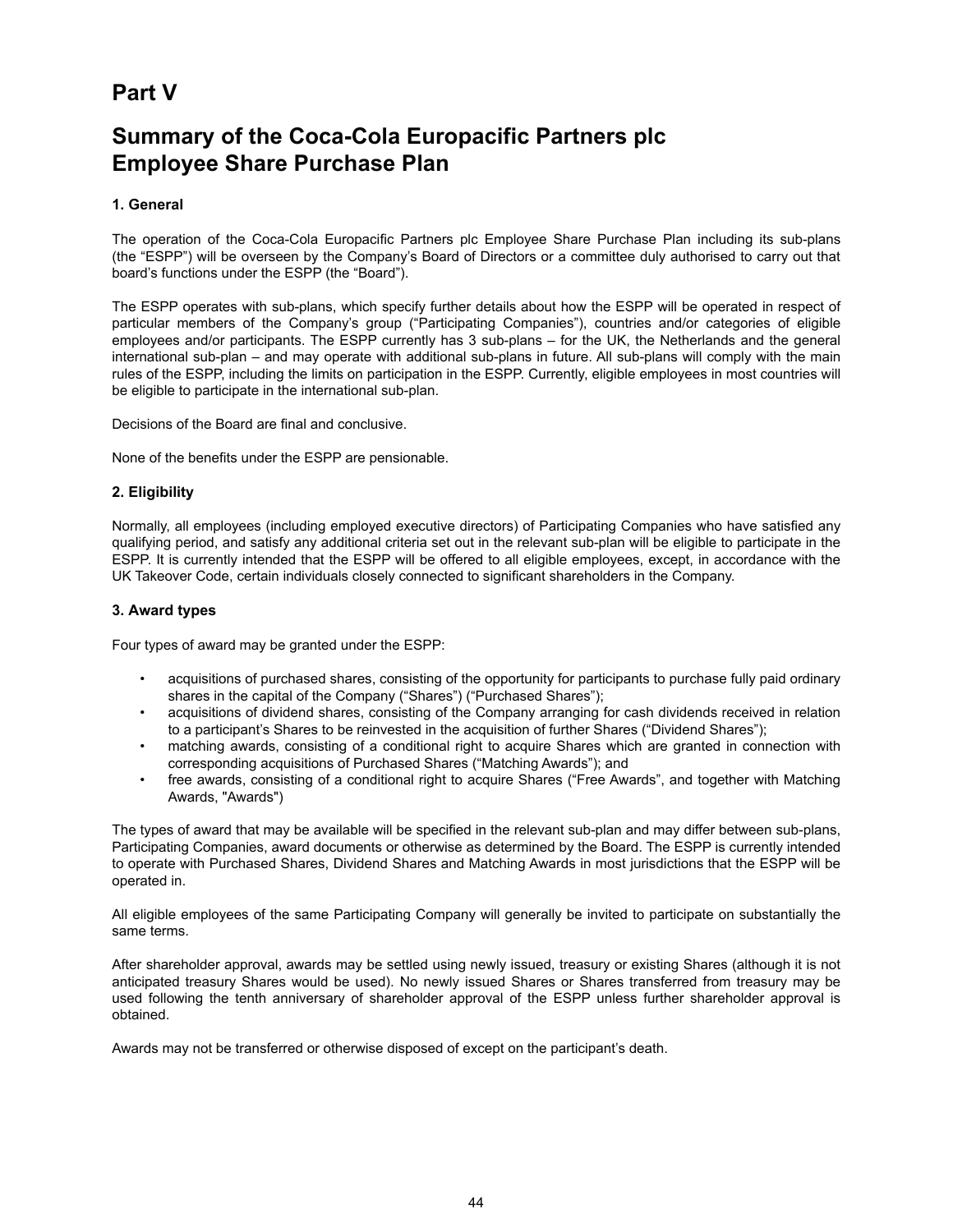### **4. Dilution limits**

Awards and acquisitions of Purchased Shares and Dividend Shares cannot be made if they would cause the "total plan shares" to exceed 10% of the ordinary share capital of the Company in issue.

The "total plan shares" figure relates to the total number of new issue or treasury Shares that have been used to satisfy awards / acquisitions in the previous 10 years (or could still be used to satisfy awards) under the ESPP or any other employee share plan operated by the Company's group.

For so long as required by institutional investor guidelines, treasury Shares count towards this limit. Where certain variations of capital occur, the number of Shares taken into account under this limit will be adjusted as the Board considers appropriate to take account of that variation.

#### **5. Nominee**

Shares acquired by participants pursuant to the ESPP will usually be held by a nominee on their behalf (the "Nominee"). Shares held on behalf of participants may normally be withdrawn or sold from the Nominee arrangements by participants at any time, subject to the terms of the relevant sub-plan and award documents. However, the withdrawal of Purchased Shares will usually cause the relevant proportion of the related Matching Award to lapse if it is unvested.

### **6. Purchased Shares**

The Board may issue invitations to eligible employees to participate in the acquisition of Purchased Shares. The relevant sub-plan and/or award documents provided to the employee will specify the intervals of contributions, any acquisition period (over which contributions will normally be accumulated until used to buy Purchased Shares), the intervals at which Purchased Shares will be awarded, and how long contributions will continue to be made. The Board may impose limits on the amount of contributions that participants can make to acquire Purchased Shares, and/or on the maximum number of Purchased Shares that may be awarded. It is currently intended that a contribution limit of no more than EUR150 a month (or local currency equivalent) will apply in most jurisdictions.

Employees will specify the amount they would like to contribute to the ESPP as part of their application. Contributions to acquire Purchased Shares will usually be taken by way of after-tax deduction from the participant's salary. The number of Purchased Shares awarded to participants will be determined in accordance with the Shares' market value, at the frequency specified in the relevant sub-plan and/or applicable award documents.

Participants may stop or vary the amount of their contributions. Likewise, the Company may terminate participation, and/or suspend, stop or reduce participants' contributions.

# **7. Awards**

The Board may decide to issue invitations to eligible employees to participate in one or more Matching Awards in relation to corresponding acquisitions of Purchased Shares, and/or may choose to grant Free Awards to eligible employees.

The Board intends to operate the ESPP with Matching Awards. There is no current intention to grant Free Awards, although it retains flexibility to do so in future (in which case, further details will be included in the relevant sub-plan). Whilst the Company has no current intention to grant Free Awards, it is currently anticipated that (should they ever be granted) Free Awards would be of a size at grant of no more than is permitted for a free share award under a UK taxadvantaged share incentive plan.

For Matching Awards, the Board will specify the applicable terms in the relevant sub-plan or applicable award documents, including the matching ratio (which is the ratio applied to the number of Purchased Shares acquired by a participant in order to calculate the number of Shares subject to a Matching Award), any other conditions applicable to the Matching Award, and the date on which the Matching Award is expected to vest.

Awards may be operated with dividend equivalents. Where an Award carries this right, the participant will be entitled to receive an additional amount following vesting of the Award (in cash or Shares) as near as practicably equal to the value of the dividends the record date for which falls between grant and vesting of the Award, in respect of the number of Shares that have vested. It is not currently intended that dividend equivalents will be used however.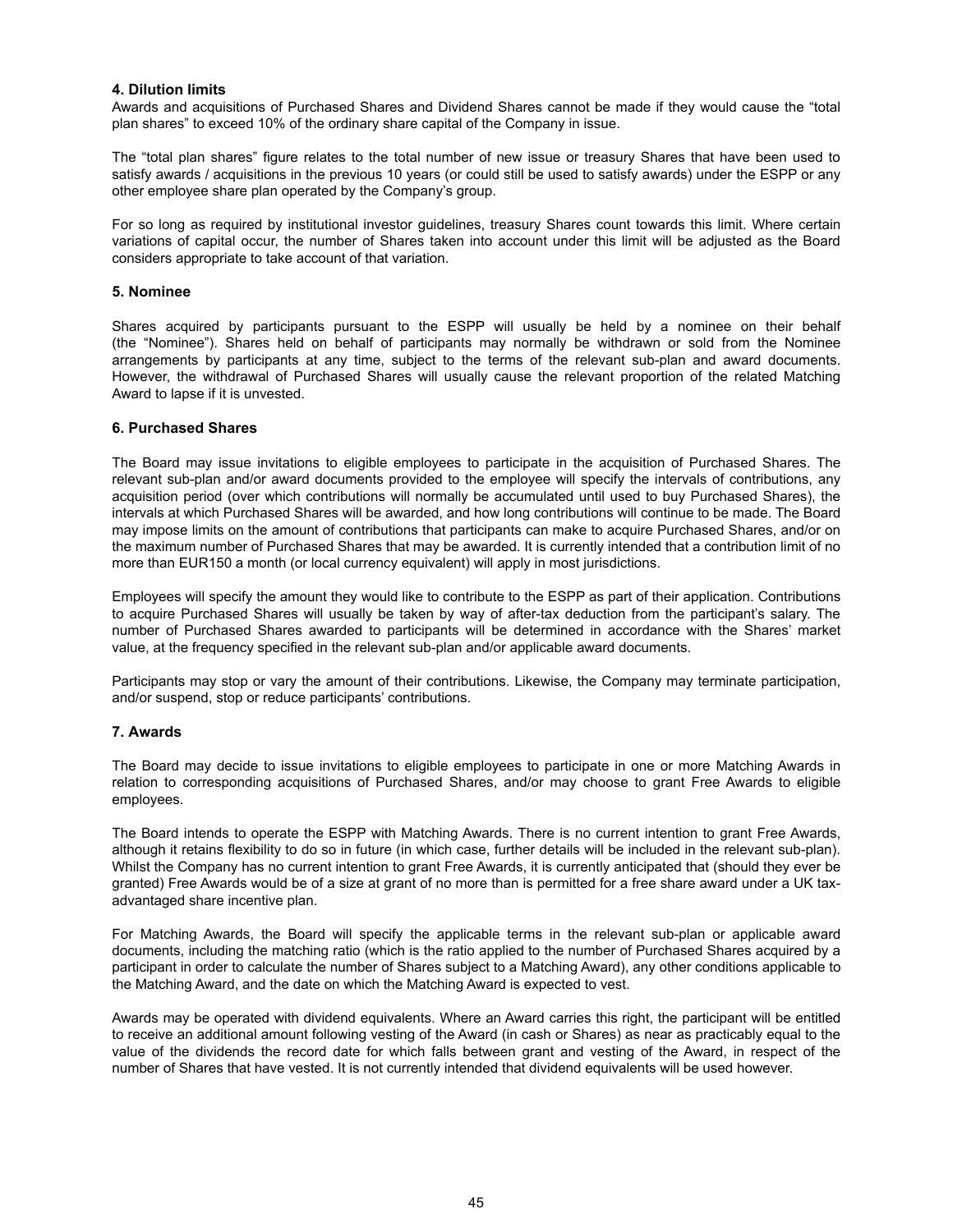The Board may impose a limit on the maximum number of Shares in respect of which Matching Awards and/or Free Awards may be granted and may decide that Matching Awards will only be granted up to a specified contribution limit for each participant. Currently, where Matching Awards are granted, the Board intends for Matching Awards to normally be granted on a 1:1 matching ratio to Purchased Shares, and only up to the relevant contribution limit for Purchased Shares.

Matching Awards will vest as and when set out in the relevant sub plan or applicable award documents. Under the international sub-plan, a Matching Award will normally vest on the later of the expected vesting date and the date the Board determines any other conditions have been satisfied. A Matching Award will usually vest pro-rata to the number of related Purchased Shares that continue to be held by the Nominee on behalf of the participant, and normally only to the extent the Board determines any other conditions are satisfied. The Board retains the ability to grant Free Awards or Matching Awards over cash, and may settle Matching Awards or Free Awards partly or fully in cash.

# **8. Dividend Shares**

The Board may arrange (or stop making arrangements) for acquisitions of Dividend Shares. Where Dividend Shares are offered, the relevant sub-plan or applicable award documents will specify whether Dividend Shares will be mandatory, or whether participants may opt in or opt out of dividend reinvestment. The Board currently intends to offer dividend reinvestment but allow participants to opt out after signing up to participate in the ESPP (and later restart again, if desired).

Where dividend reinvestment is not offered or participants opt out, any dividends paid in respect of Shares held by the Nominee will be paid to the relevant participants as soon as practicable. The Board may impose limits on the maximum number of Dividend Shares that may be acquired and/or the amount of cash dividends that may be reinvested.

# **9. Leavers**

If a participant ceases to hold any employment with a Participating Company or any associated company ("Leaver"), then normally:

- any unvested Awards will lapse;
- their contributions will cease as soon as practicable;
- aside from in respect of contributions already made, the Leaver will not be entitled to make any further acquisitions of Purchased Shares or grants of Matching Awards;
- dividend reinvestment may continue for so long as their Shares remain with the Nominee; and
- their Shares will be removed from the Nominee arrangements in accordance with their instructions.

If the Leaver holds unvested Awards and the reason for leaving is injury, disability, redundancy, the transfer of the participant's employing company or business outside the Company's group, retirement, death or any other reason at the discretion of the Board, their Awards will normally vest to the fullest extent possible on the date the Board determines to be appropriate and once settled their Shares will usually be removed from the Nominee arrangements in accordance with their instructions.

#### **10. Company events and variation of capital**

In the event of a takeover (including a person becoming bound or entitled to acquire Shares under UK company law) or voluntary winding up of the Company or certain other corporate events including certain variations of capital, the Board may decide that Awards will vest, in which case they will normally vest to the fullest extent possible on such date as the Board determines appropriate. In some circumstances, Awards may instead be exchanged for new awards. The Board will decide whether or not contributions will continue.

Depending on the type of corporate event, participants as shareholders of Shares also may be able to direct the Nominee as to how to act in relation to their Shares held in the Nominee arrangements. If there is a rights issue, the Board may direct the Nominee to carry out tail swallowing.

Under the international sub-plan, where the corporate event is a variation in the share capital of the Company, a demerger, special dividend or special distribution or any other transaction that will materially affect the value of Shares, the Board may adjust the number or class of Shares to which a Matching Award relates (in which case, the Board would not accelerate vesting or exchange the Matching Award).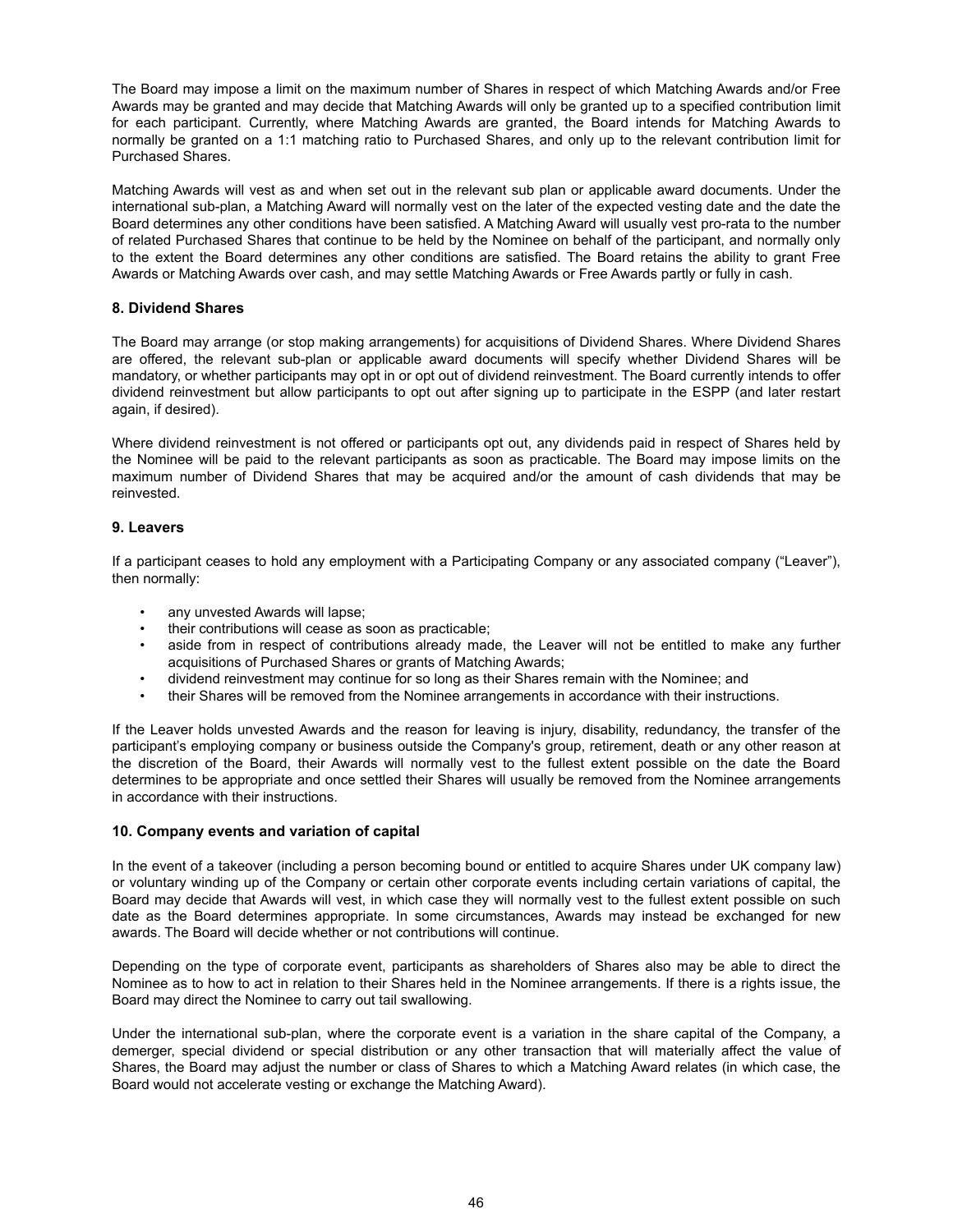### **11. Rights attaching to Shares**

All Shares issued in connection with the ESPP will rank equally with other shares of the same class then in issue. The Company will apply for the listing of any Shares issued in connection with the ESPP.

Participants will not be entitled to any dividend, voting or other rights in respect of Shares until the Shares are issued or transferred to the participant or the Nominee on their behalf.

# **12. Amendments**

The terms on which a participant can participate in the ESPP, or the terms of their Awards, may be adjusted if the participant changes jurisdiction or tax residency in circumstances where there may be adverse legal, regulatory or tax consequences. Alternatively, their Awards may lapse and/or their Shares may be removed from the Nominee.

The Board may change the ESPP in any way at any time, but it will obtain prior shareholder approval for any change that is to the advantage of present or future participants and which relates to any of the following: the persons who may receive Shares or cash under the ESPP; the total number or amount of Shares or cash that may be delivered under the ESPP; the maximum entitlement for any participant; the basis for determining a participant's entitlement to, and the terms of, Shares or cash provided under the ESPP; the rights of a participant in the event of a capitalisation issue, rights issue, open offer, sub-division or consolidation of Shares, reduction of capital, or any other variation of capital; or to the provision in the rules requiring shareholder approval for changes.

There is an exception for minor amendments to benefit the administration of the ESPP, to comply with or take account of a change in legislation and/or to obtain or maintain favourable tax, exchange control or regulatory treatment of any member of the group or any present or future participant.

The Board may adopt sub-plans to the ESPP, within the framework of the main rules, as necessary or desirable to take account of local laws and practices and/or to include further specific terms on points of practice. Additional terms and conditions may be contained in a relevant sub-plan or applicable award documents. In addition, the Board seeks shareholder approval to establish further incentive plans or schedules which modify the ESPP as necessary to take account of local tax, exchange control or securities laws in overseas territories.

At the date of this Notice, the ESPP operates with an international sub-plan for most countries, which also includes a US appendix to ensure the international sub-plan is exempt from potentially adverse tax rules for US taxpayers.

This summary does not form part of the rules and sub-plans of the ESPP and should not be taken as affecting the interpretation of their detailed terms and conditions. The Board reserves the right to amend or add to the rules and sub-plans of the ESPP up until the time of the annual general meeting, provided that such amendments or additions do not conflict in any material respect with this summary.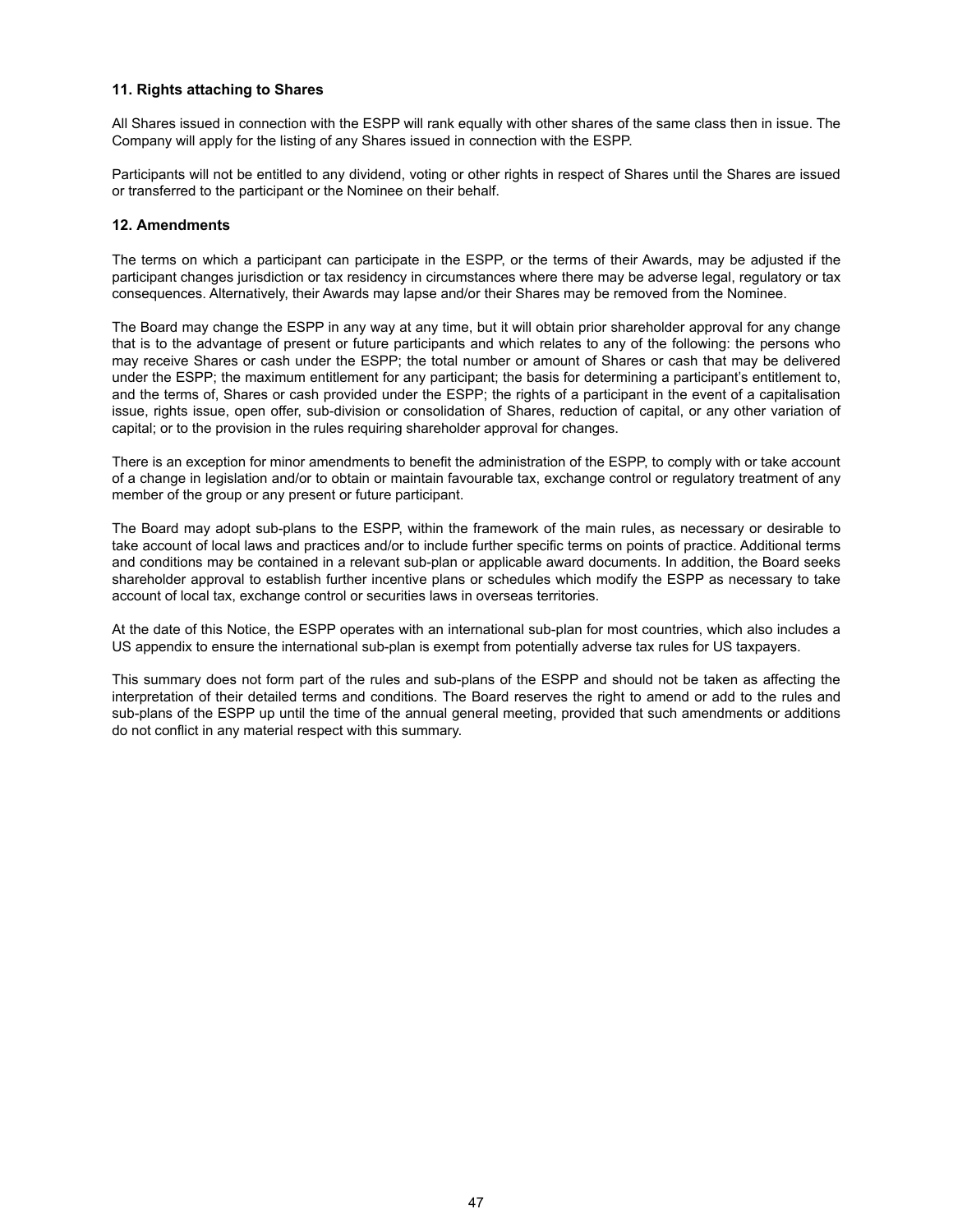# **Part VI**

# **Definitions**

The following definitions apply throughout this document (and for the avoidance of doubt, words in the singular shall include the plural and the plural shall include the singular), unless the context otherwise requires:

| "2021 Integrated Report"                | means the integrated report and audited accounts of CCEP for the<br>year ended 31 December 2021, a copy of which accompanies this<br>document:         |
|-----------------------------------------|--------------------------------------------------------------------------------------------------------------------------------------------------------|
| "AGM" or "Meeting"                      | means the annual general meeting of CCEP to be held at<br>Pemberton House, Bakers Road, Uxbridge UB8 1EZ, United Kingdom<br>at 12.00pm on 27 May 2022; |
| "Articles of Association" or "Articles" | means the Articles of Association of CCEP;                                                                                                             |
| "Auditor"                               | means Ernst & Young LLP;                                                                                                                               |
| "Begindau"                              | has the meaning given in paragraph 5 of Part IV (Additional<br>Information);                                                                           |
| "Board" or "Directors"                  | means the directors of CCEP, and "Director" shall mean any one of<br>them, as the context requires;                                                    |
| "Business Day"                          | means any day (other than a Saturday or Sunday or public holiday) on<br>which banks are generally open for business in London, United<br>Kingdom;      |
| "Buyback Authorities"                   | means the authorities that would be granted by Resolutions 27 and<br>28, if passed, for CCEP to make purchases of its own shares;                      |
| "CCIP"                                  | means Coca-Cola Iberian Partners S.A.;                                                                                                                 |
| "CCL"                                   | means Coca-Cola Amatil Limited;                                                                                                                        |
| "Cobega"                                | means Cobega, S.A.;                                                                                                                                    |
| "Company" or "CCEP"                     | means Coca-Cola Europacific Partners plc;                                                                                                              |
| "Contract" or "Contracts"               | has the meaning given in Resolution 28;                                                                                                                |
| "Credit Suisse"                         | means Credit Suisse International;                                                                                                                     |
| "DTC"                                   | means the Depositary Trust Company;                                                                                                                    |
| "Empresas"                              | has the meaning given in paragraph 5 of Part IV;                                                                                                       |
| "ER"                                    | means European Refreshments Unlimited Company, a wholly-owned<br>subsidiary of The Coca-Cola Company;                                                  |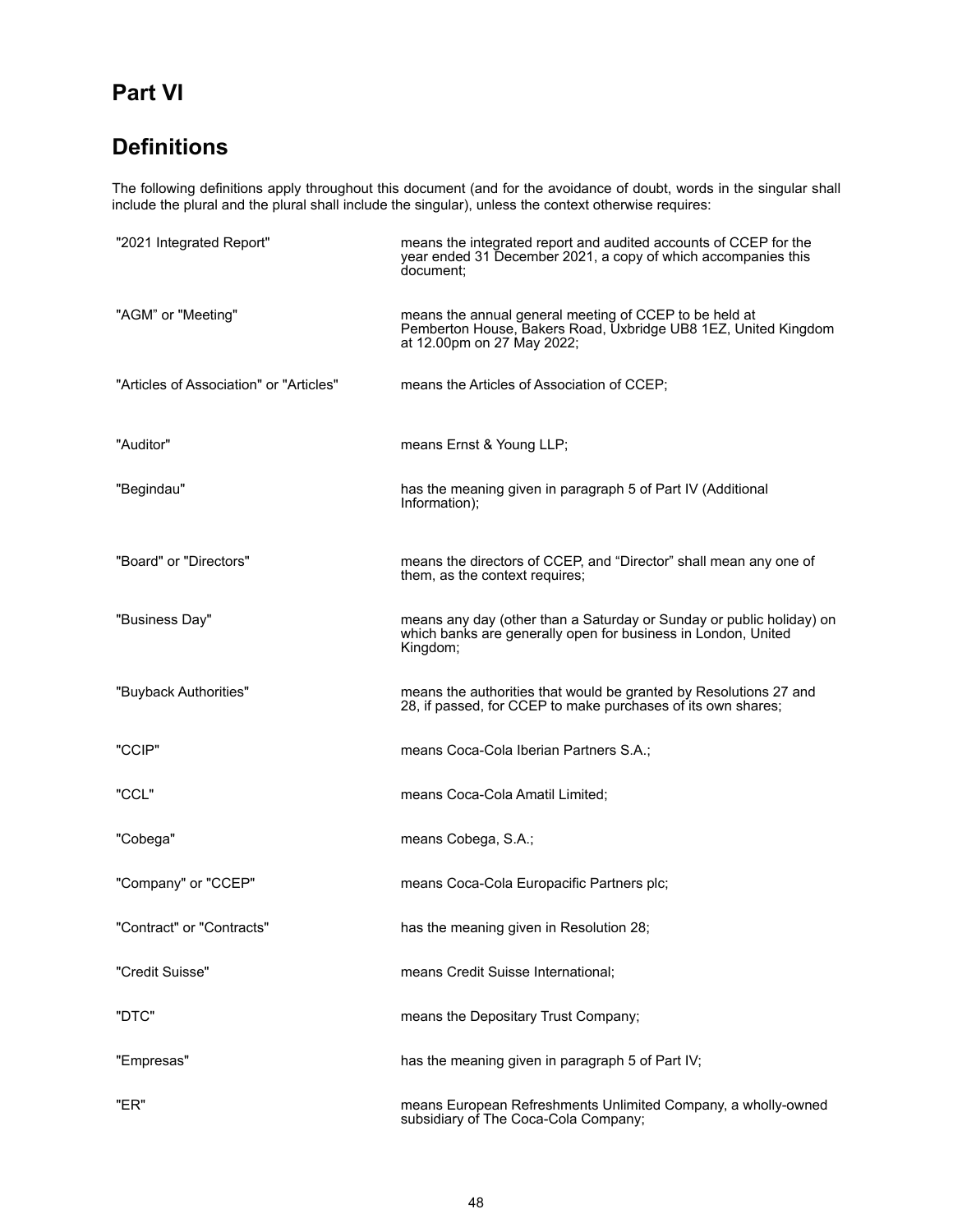| "ESPP"                                                | has the meaning given in Resolution 24                                                                                                                                                                                                                                                          |
|-------------------------------------------------------|-------------------------------------------------------------------------------------------------------------------------------------------------------------------------------------------------------------------------------------------------------------------------------------------------|
| "ER Nominated Directors"                              | means Manolo Arroyo and Brian Smith, being Directors nominated by<br>ER:                                                                                                                                                                                                                        |
| "Group"                                               | means Coca-Cola Europacific Partners plc and its subsidiaries from<br>time to time:                                                                                                                                                                                                             |
| "IA"                                                  | means the Investment Association;                                                                                                                                                                                                                                                               |
| "IFRS"                                                | means the International Financial Reporting Standards as adopted by<br>the European Union;                                                                                                                                                                                                      |
| "Indau"                                               | has the meaning given in paragraph 5 of Part IV (Additional<br>Information);                                                                                                                                                                                                                    |
| "INEDs"                                               | means the independent non-executive directors of CCEP, being those<br>non-executive directors of CCEP who are not appointed by ER or<br>Olive;                                                                                                                                                  |
| "Independent Amatil Shareholders"                     | means shareholders of CCL (other than the TCCC Group);                                                                                                                                                                                                                                          |
| "Independent Shareholders"                            | means Shareholders other than Olive or any concert party (as defined<br>by the Takeover Code) of Olive;                                                                                                                                                                                         |
| "LSE"                                                 | means London Stock Exchange;                                                                                                                                                                                                                                                                    |
| "Nasdaq"                                              | means the NASDAQ Global Select Market.                                                                                                                                                                                                                                                          |
| "Non-Olive Directors"                                 | means the Directors other than the Olive Nominated Directors;                                                                                                                                                                                                                                   |
| "Notice of AGM" or<br>"Notice of Meeting" or "Notice" | means the notice of AGM set out at Part I (Notice of Meeting);                                                                                                                                                                                                                                  |
| "Olive"                                               | means Olive Partners, S.A.;                                                                                                                                                                                                                                                                     |
| "Olive Nominated Directors"                           | means Sol Daurella, José Ignacio Comenge, Álvaro Gómez-Trénor<br>Aguilar, Alfonso Líbano Daurella and Mario Rotllant Solá, being the<br>Directors nominated by Olive;                                                                                                                           |
| "Olive Subsidiaries"                                  | has the meaning given to it in paragraph 7 of Part IV (Additional<br>Information);                                                                                                                                                                                                              |
| "Ordinary Shares"                                     | means the ordinary shares of €0.01 each in CCEP;                                                                                                                                                                                                                                                |
| "Panel"                                               | means the Panel on Takeovers and Mergers;                                                                                                                                                                                                                                                       |
| "Prospectus"                                          | means CCEP's prospectus dated 25 May 2016 issued to investors<br>regarding the admission to the standard listing segment of the Official<br>List and to trading on Euronext London and the Barcelona, Bilbao,<br>Madrid and Valencia Stock Exchanges (together the Spanish Stock<br>Exchanges); |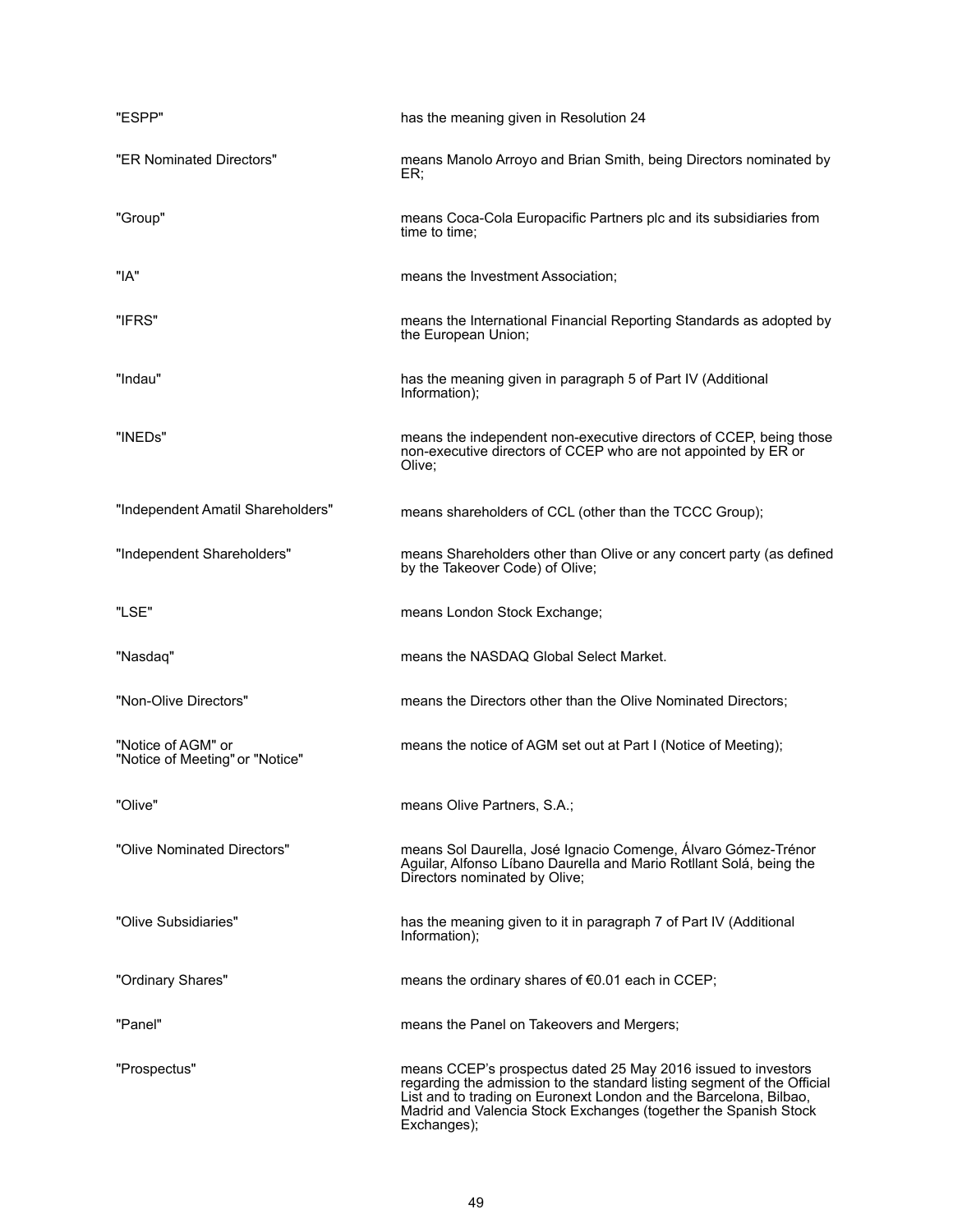| "Resolution" or "Resolutions" | means the resolution or resolutions set out in the Notice of AGM;                                                                           |
|-------------------------------|---------------------------------------------------------------------------------------------------------------------------------------------|
| "Shareholders"                | means the shareholders of CCEP;                                                                                                             |
| "Shareholders' Agreement"     | means the shareholders' agreement dated 28 May 2016 between<br>CCEP and Olive, ER, Coca-Cola GmbH and Vivaga Beteiligungs<br>Gmbh & Co. Kg; |
| "SPAC"                        | Special Purpose Acquisition Company                                                                                                         |
| "Spanish Stock Exchanges"     | means the Barcelona, Bilbao, Madrid and Valencia Stock Exchanges;                                                                           |
| "Takeover Code"               | means the City Code on Takeovers and Mergers;                                                                                               |
| "TCCC"                        | means The Coca-Cola Company;                                                                                                                |
| "TCCC Group"                  | means TCCC and its affiliates; and                                                                                                          |
| "Waiver Resolution"           | means Resolution 23.                                                                                                                        |